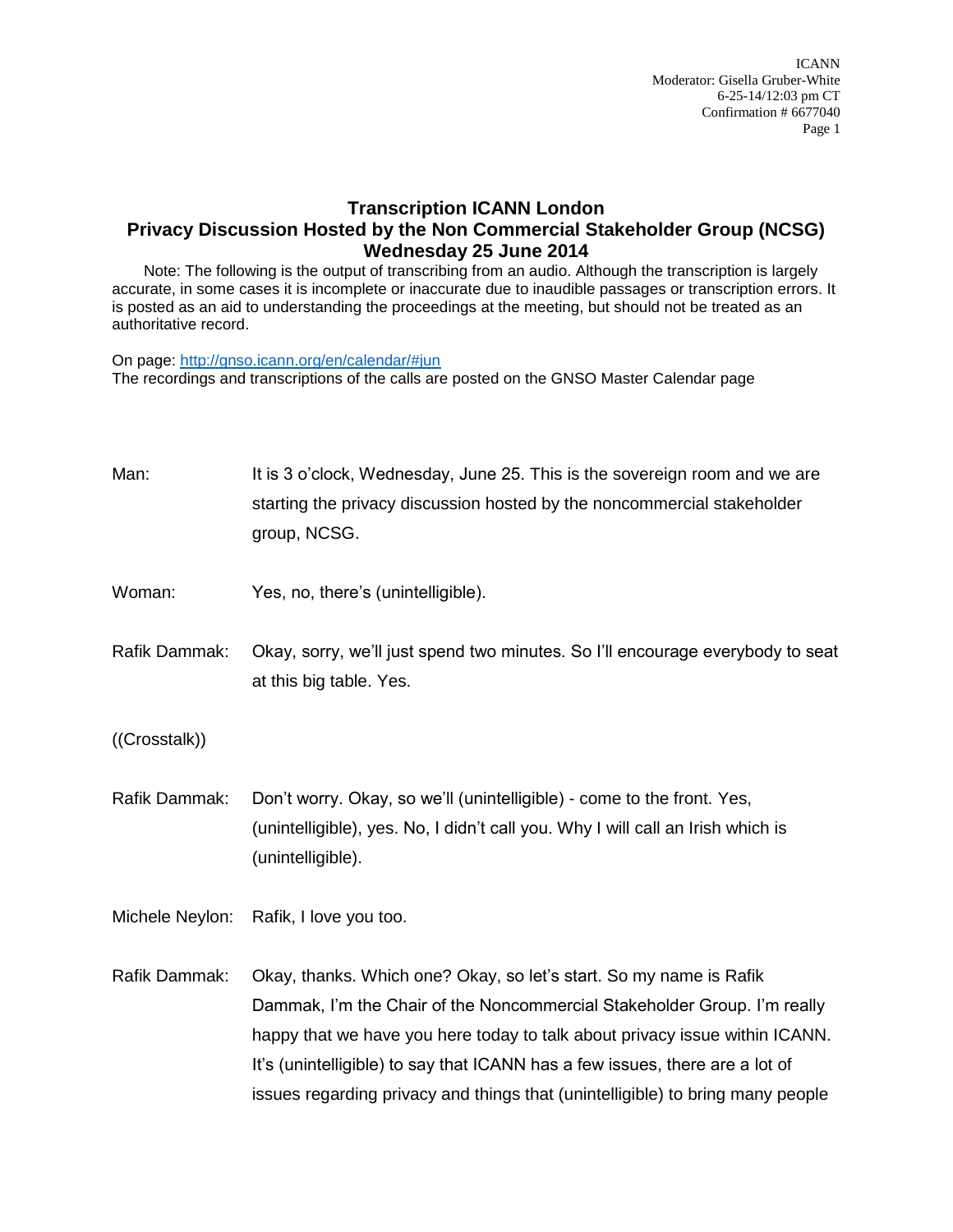from outside the ICANN community to get some insight into what's happening here in terms of policy and the impact on data protection privacy.

I'm not privacy expert. I'm just a computer engineer. But we have a lot of - I mean many people within our group who are interested and they fight a lot about privacy in ICANN.

So I'm not going to speak much more and we - maybe we'll try to have self introduction - self introduction through - to the table starting from the right with - from our friend from Germany. Sorry, can you just introduce yourself? I mean quickly and then we will...

(Sven Herdsman):Hello, my name is (Sven Herdsman) from the German association for data protection and privacy.

(Bob): Hello, I'm (Bob) (unintelligible) from the Association for Technology and Internet in Romania.

(John Laprese): (John Laprese) from Northwestern University.

(Julia Powell): (Julia Powell), University of Cambridge.

(Katherine Microson): I'm (Katherine Microson) from ccTLD (unintelligible).

Man: (Unintelligible) from the University of (unintelligible).

(Gail): (Gail) (unintelligible), federal security resource from (unintelligible) Institute, Germany.

(Mona): (Mona) (unintelligible).

(Alex Decan): I'm just curious if I can opt out? I'm just kidding. My name is (Alex Decan) from the Motion Picture Association of America.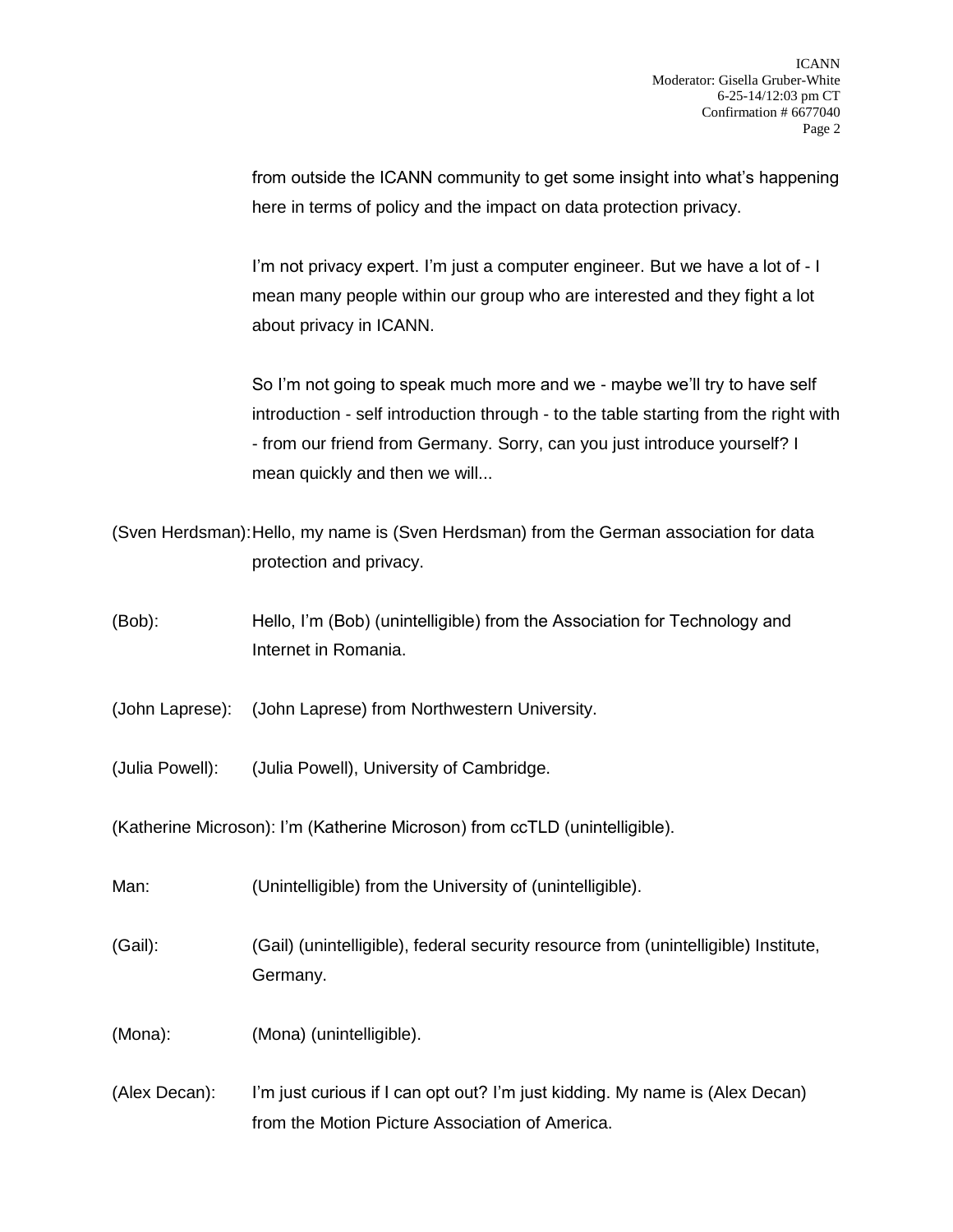| (Chris Lahan):         | (Chris Lahan), ICANN ombudsman.                                                                                                                 |
|------------------------|-------------------------------------------------------------------------------------------------------------------------------------------------|
| Robin Gross:           | I'm Robin Gross with the Noncommercial Stakeholders Group.                                                                                      |
| <b>Milton Mueller:</b> | Milton Mueller, Syracuse University, Internet Governance Project.                                                                               |
| (Stephanie Perrin):    | (Stephanie Perrin), I'm on the expert working group at ICANN that's<br>looking at the renovation of Whois, also with the University of Toronto. |
| (Hannah McLaughlin):   | (Hannah McLaughlin) from the Information Commissioner's Office,<br>UK.                                                                          |
| Man:                   | (Unintelligible) from the (unintelligible) Office of the UK with the UK<br>(unintelligible) protection authority.                               |
| Man:                   | My name is (unintelligible) from the European Data Protection Supervisor.                                                                       |
| Woman:                 | (Unintelligible), association for (unintelligible) communications and member of<br>the (unintelligible).                                        |
| <b>Bill Drake:</b>     | Bill Drake, University of Zurich, Chair of the Noncommercial Users<br>Constituency.                                                             |
|                        | (Deborah Deamer): (Deborah Deamer), (unintelligible) team, member of the NCSG.                                                                  |
| Woman:                 | (Unintelligible), privacy international.                                                                                                        |
| Man:                   | (Unintelligible), privacy international.                                                                                                        |
|                        | (Chris Parsons): (Chris Parsons) with the (unintelligible) University of Toronto.                                                               |
| (Kevin Macarthur):     | (Kevin Macarthur) at (unintelligible).                                                                                                          |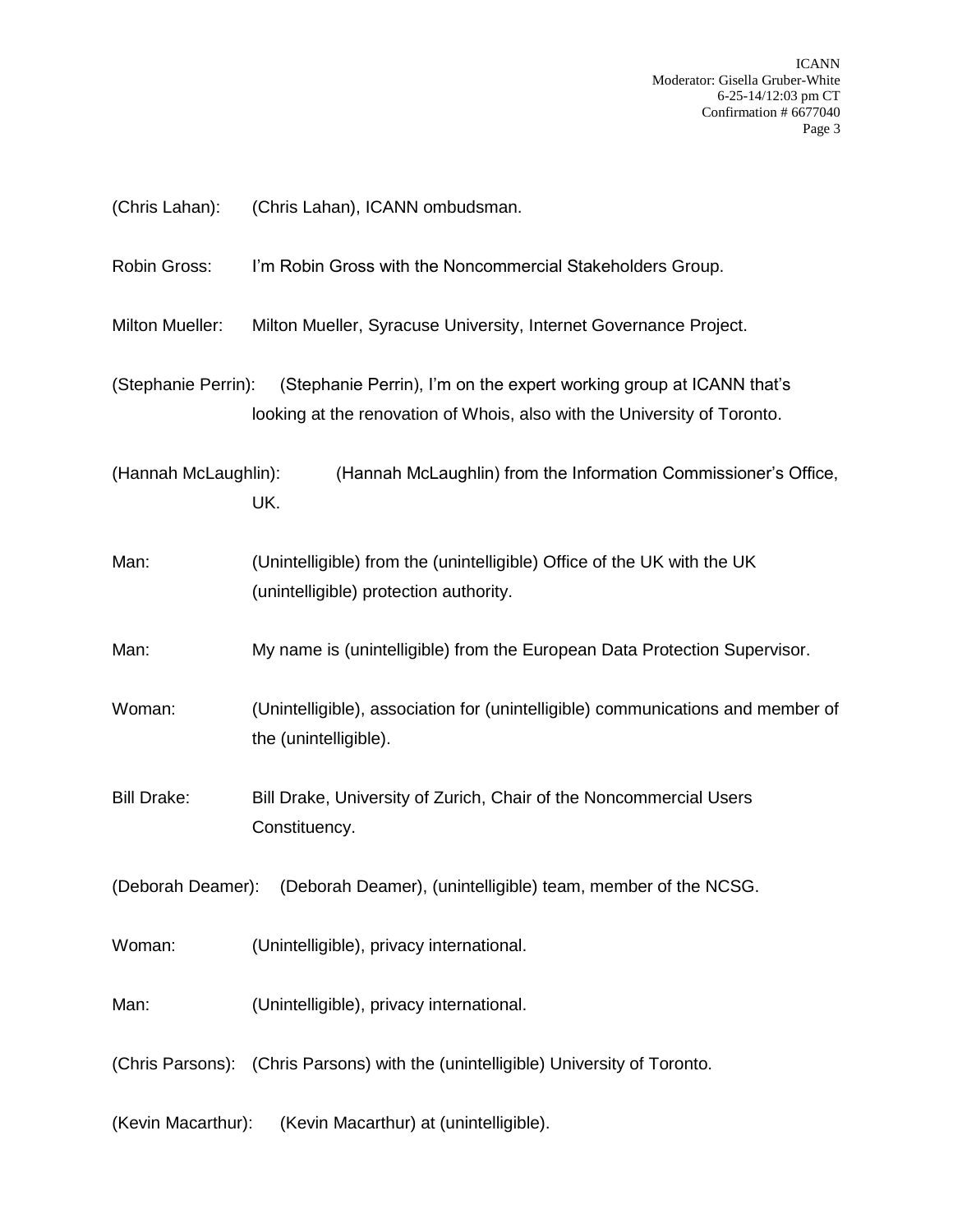Michele Neylon: Michele Neylon, I don't know which group I'm supposed to be representing today but anyway...

Woman: Expert working group.

Michele Neylon: Okay, expert working group, registrar - happy to chair the registrars, European registrar, and finally one who actually managed to extricate a waiver from ICANN.

Holly Raiche: Holly Raiche (unintelligible). And I suppose member of the privacy proxy server working group.

- Michele Neylon: (Unintelligible).
- Holly Raiche : I know, (unintelligible).

Kathy Kleinman: They've never met before in their lives. Kathy Kleinman, I'm an attorney with the firm of (Fletcher, Hill, and Hildred) in Washington, D.C. And I'm with the noncommercial stakeholders group and I was also vice chair of the Whois review team that met 2010 to 2011.

- (Patty): (Patty) (unintelligible), Center for Technology and society of (unintelligible) in Brazil, NCUC, NCSG policy committee.
- Man: (Unintelligible), International Society of Hong Kong.

(Frank Tellen): (Frank Tellen) with the Global Intellectual Property Center for the US Chamber of Commerce.

Rafik Dammak: Thank you, that was quick. Just I want to remind everybody here that this session is recorded and it will be available online in transcript and so on and also people can participate remotely.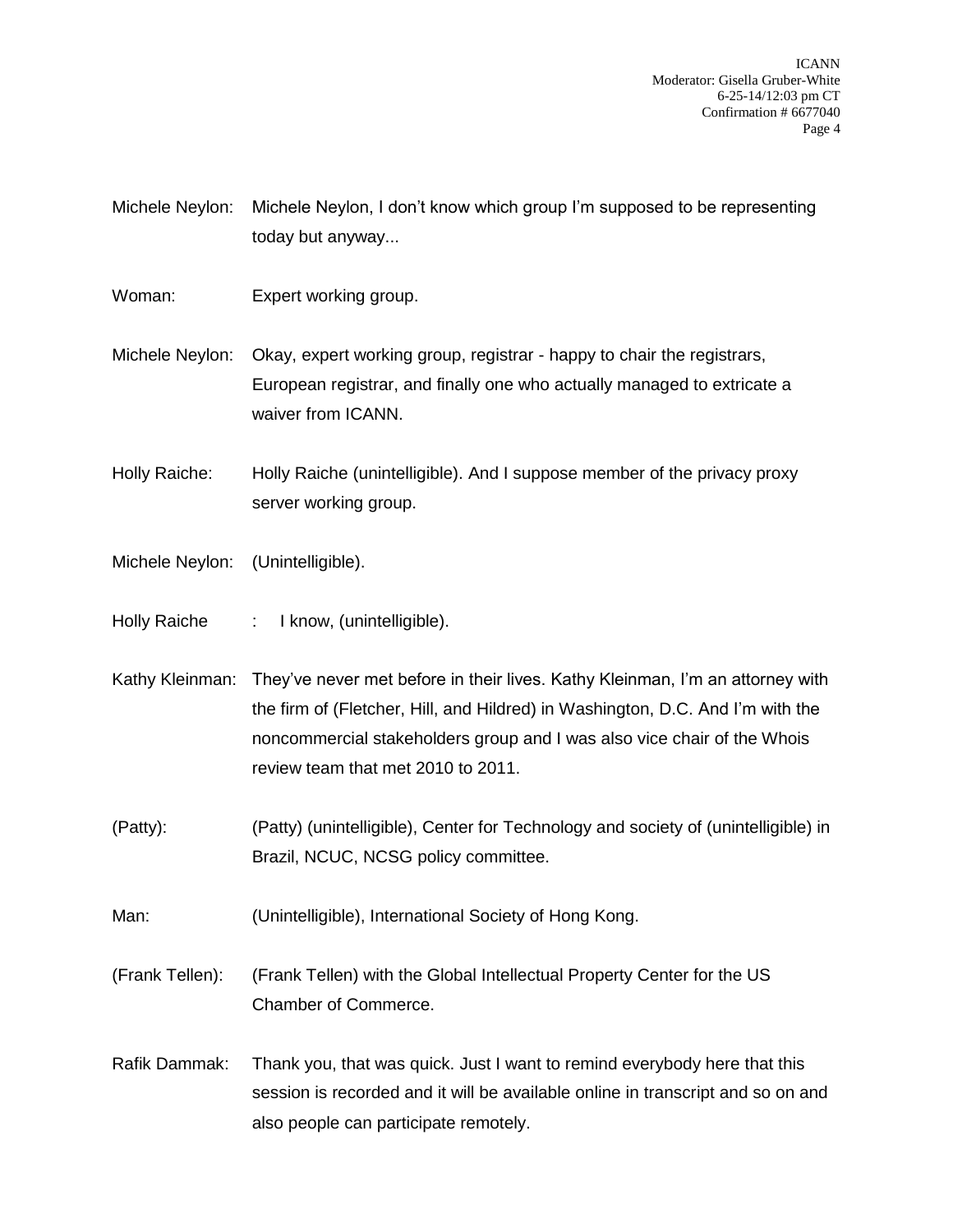Okay, so to move on - so as you say, you can see in this screen our agenda as we will start basically by introduction about privacy issue and this will be led by (Stephanie Perrin). And then we will have kind of really brief history about Whois privacy issue and it will be done by Professor Mueller and Kathy Kleinman.

And then we will go more to real (unintelligible) and going to (unintelligible) about expert working group having some members here and then we will kind of - presentation, discussion. We will then have an open discussion and hope that the audience here will ask a lot - many questions to the speakers.

And then we will have a break. And we will continue at the end by a session to really kind of agree or discuss on some action to follow up. So then we will start with the first session with (Stephanie).

Stephanie Perrin: Rafik has told me to be concise and brief. So for the record, Stephanie Perrin. We have vacant seats at the table so please don't be shy. This isn't the coziest room but the concept here was that we would have a free and open discussion about the privacy issues.

> So if you'd like to join us at the - up at the table, please do. And don't be shy about going to the microphone. I think we only have one but we'd like to hear from you.

> I think - can we pull up the slide, the summary of current privacy issues at ICANN? I hope we can. I'm going to leave it to folks here on my right to figure this one out. I'm going to get talking.

> What we have here is a very brief summary of some of the key privacy issues that are before us here at ICANN. The first and probably the most prominent one at the moment is that the expert working group - I'm a member, Michele's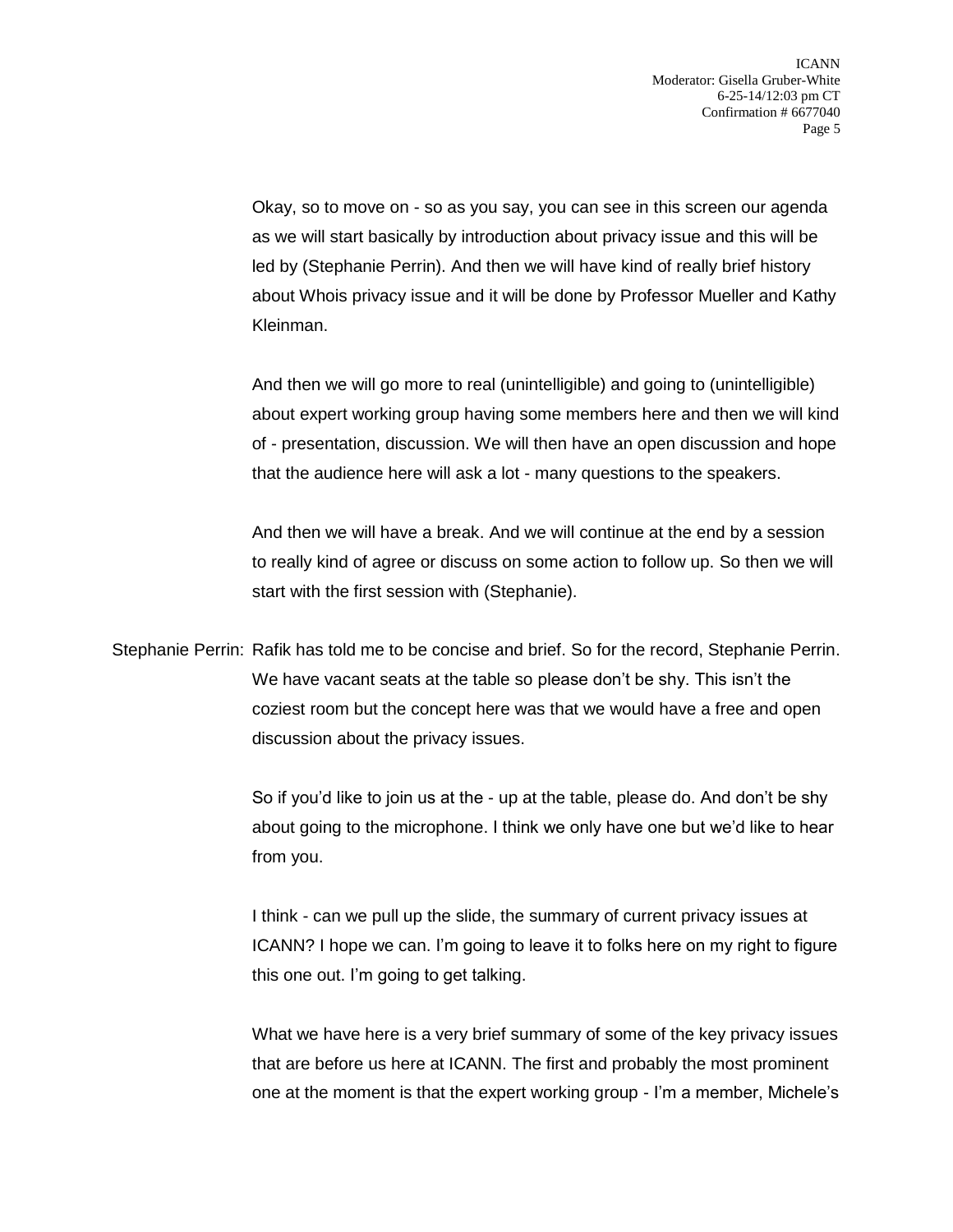a member, and I'm hoping we will have a couple more people arrive from the group to talk about what we've been doing.

We've been working for the last 14 months on what is kind of a perennial problem at ICANN, namely the Whois directory and from a privacy perspective the expectations of privacy within that directive. That's not the only privacy issue at ICANN and invite Michele to weigh in on his when we get there.

So the EWG did release its report this week. I was - some would say the lone privacy person, others would say one of the privacy people on the expert working group. And unfortunately I did dissent and the dissent is up on the ICANN pages. We can talk about that a bit later in the discussion period about some of the long standing issues here.

But we would certainly like to discuss those issues with the experts that we've gathered here today.

One of the recommendations - this is Item 2 on that list of issues is we have a - we have a wonderful proposal in the experts working group for secure credential for anonymous domain name registration. So this was a recommendation to protect individuals who are at risk.

So journalists in hostile territory, people who are fleeing abusive partners, religious groups, whatever; we have a list of five basic categories in the - in the report. And the concept is that we would make use of secure cryptographic credentials to allow an anonymous domain name registration.

Now frankly, if you're under threat from someone or you're a journalist or blogger in a hostile country, really your domain name registration is the least of your worries.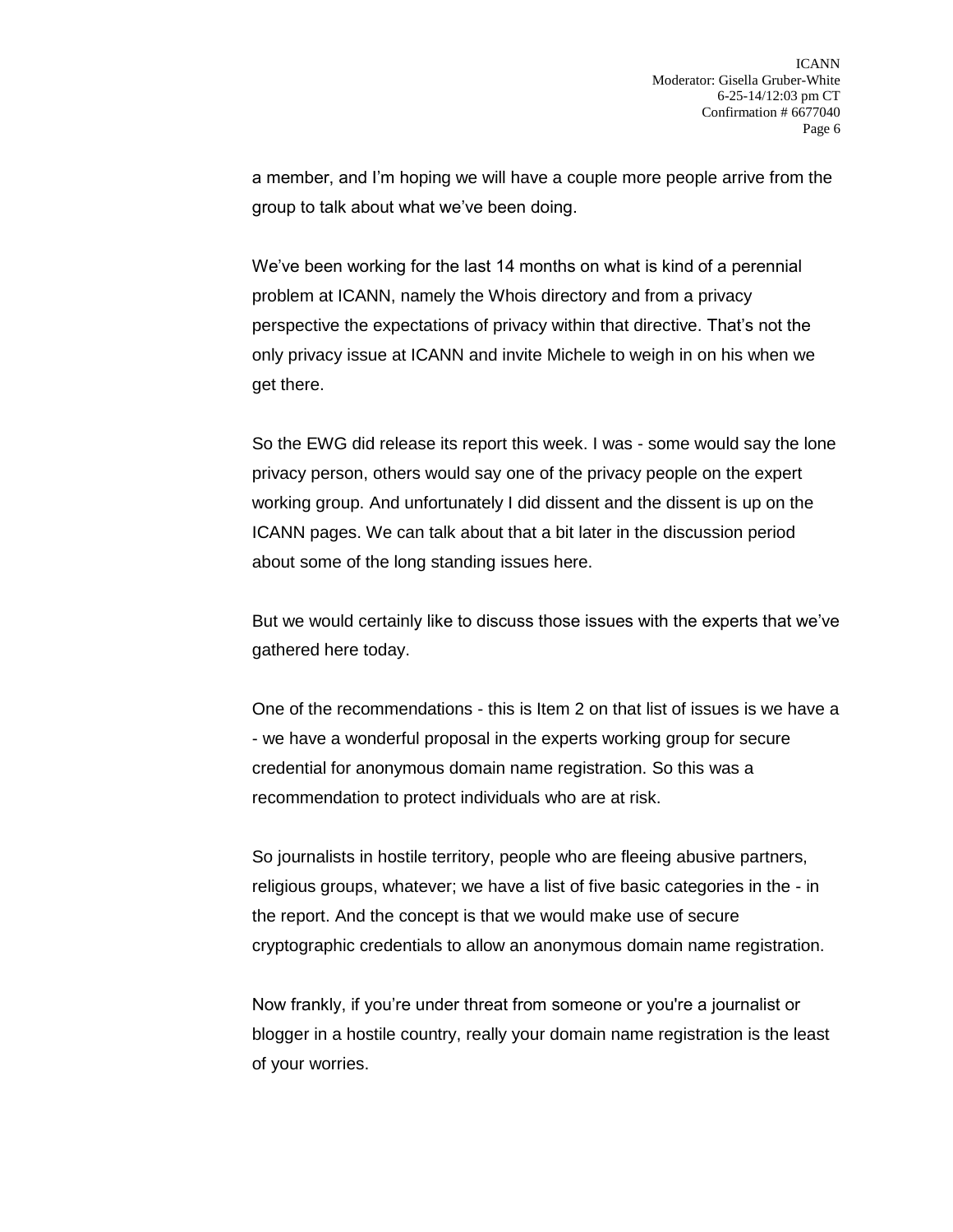But ICANN has a responsibility to look after those pieces of the puzzle and the registrars are faced with the pursuing party, whatever that may be, showing up at their gate and asking for address information and contact information.

So fixing this problem is probably the easiest part of that whole solution. And we look to civil society to help fix all the other problems such as where your web is hosted and how you're managing to be tracked through sniffing and all the rest of it.

So that is one recommendation that we're actually looking for help in civil society. I'm not speaking as a member of the expert working group here, I'm speaking as a member of the NCSG. We'll be looking at that as a major focus of our work.

The third item on our list, we also recommended investigating the drafting of a privacy policy to govern the RDS or the replacement for Whois. And the NCSG has been working on basically a critique of the privacy policies that ICANN currently has. They are - (unintelligible).

They are scattered throughout the ecosystem. So there's one for, you know, your web cookies and there is - there are elements of it in the registration agreement. We think they should be pulled into one comprehensive policy. I'm going to say we, I'm speaking to the NCSG.

So we're working on that and we'd love volunteers on that project because it's quite a bit of work. But we're trying to make a positive contribution to the ecosystem here.

So the fourth item is privacy proxy services and there is an existing working group on the accreditation of privacy proxy services at ICANN. I see quite a few members of that group actually around the room. The privacy proxy services are the key mechanism right now if you want privacy at ICANN.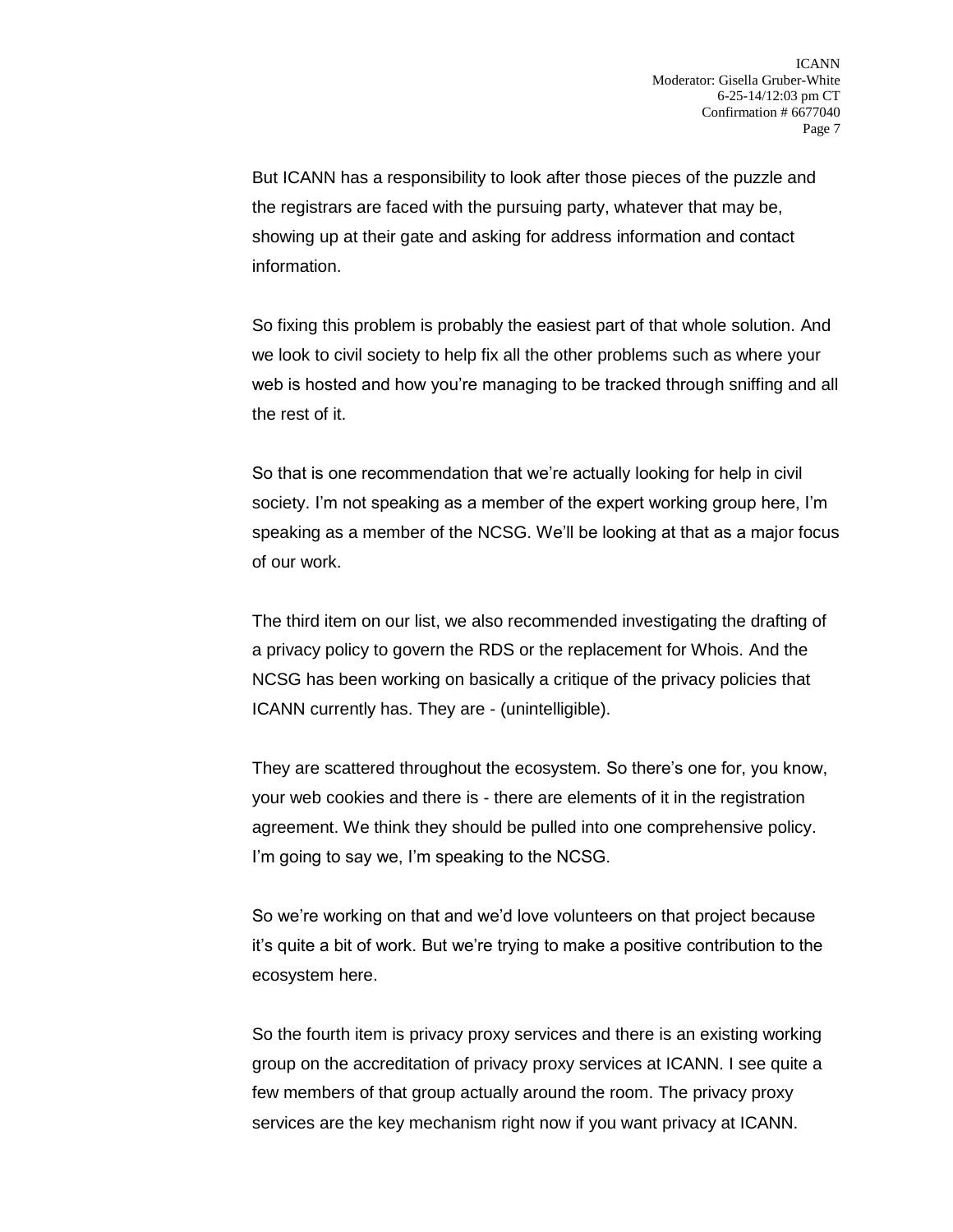You hire a privacy proxy service. They put their information into the Whois and that prevents spamming and immediately having people show up on your doorstep.

So those services are being accredited in accordance with another contractual obligation that came to the 2013 RAA. Michele, jump in and correct me if I misspeak here on how that arrived. And that working group has been going for six months and probably will continue for...

Michele Neylon: It has to end - I'm sorry, Michele Neylon for the record. It has to reach it's inclusion by a particular date in 2017. James Bladel or Volker might be able to confirm the exact date, 2017 has to be done.

Stephanie Perrin: If you had told me I was - could be signed up until 2017, Michele, I wouldn't have joined because I'm an old lady but anyway. Let me see now.

> I think I've already talked about the ICANN privacy policy and ongoing issues with respect to how the ICANN governs the registrars and permits them to opt out of the 2013 RAA, now this has been the subject of certain letters back and forth to ICANN from the data protection authorities.

> And who would like to speak about - Michele, would you like to talk about that? I can give you my view. Basically what happens in ICANN is if you are a registrar and you believe that you cannot gather and release and escrow the data as required by the 2013 RAA you apply for a waiver. So I see Michele going - not quite. Tell us.

Michele Neylon: Thanks, Stephanie. The - it's not quite that simple. The - under the 2013 RAA there is an option - I'm not even sure option is the correct word.

Stephanie Perrin: A requirement I think is what you think.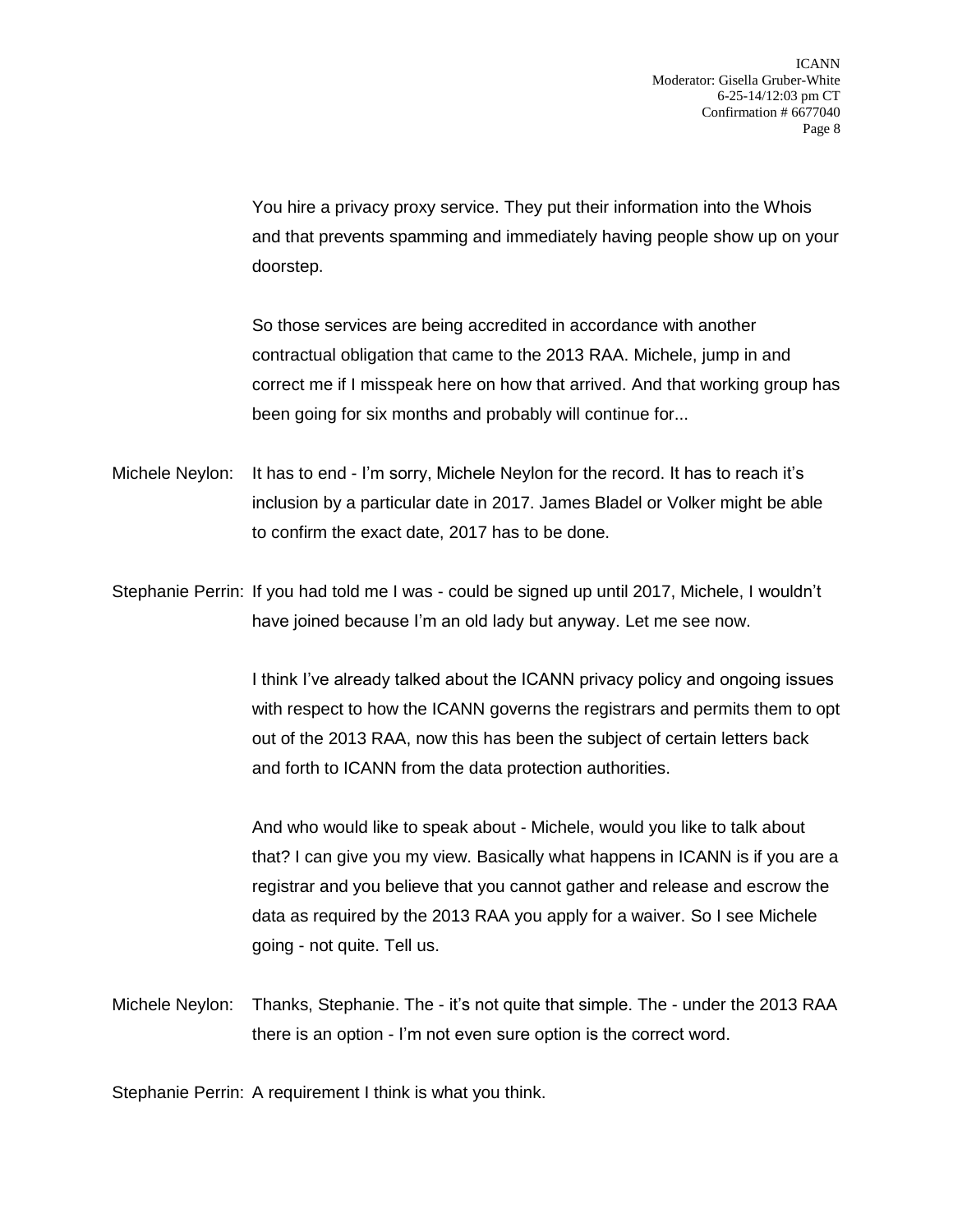Michele Neylon: Well, no, there's - you can request a waiver around the part of the data retention requirements. Now as far as most Europeans are concerned, under - and we've all read the letters that Article 29 and others have written, the data retention requirements in the 2013 RAA would be incompatible with both national law and European law, but trying to persuade ICANN to actually give a registrar a waiver based on that is far from easy.

> The - so far to date, over a dozen registrars have applied for waivers using this process. To date, I think maybe five registrars have been granted one so that means there's still seven or more registrars waiting for it.

> The way ICANN approached it was that each - if a registrar in the UK applied then any of - was granted one, then any other registrar within the United Kingdom could apply to ICANN to get the same treatment. But there was no facility that would automatically give all registrars in the United Kingdom the same conditions without going through that process.

Stephanie Perrin: Right, thanks very much, that provides more needed detail. And the - a wonderful thing about ICANN for those who don't normally participate at ICANN is most documents are freely available on the website.

> So you should be able to find out there the letter from the European Data Protection Supervisor advising ICANN that indeed, the Court of Human Rights has thrown out the escrow requirement - the data retention directive and that therefore we need to reexamine that.

So that is a nice segue into one thing that is not on this list because we only learned of it yesterday. The Council of Europe has released a report on ICANN's policies and procedures with respect to human rights and data protection.

And we are working our way through that report right now and the NCSG has made a commitment that we will provide comments and consider it in the light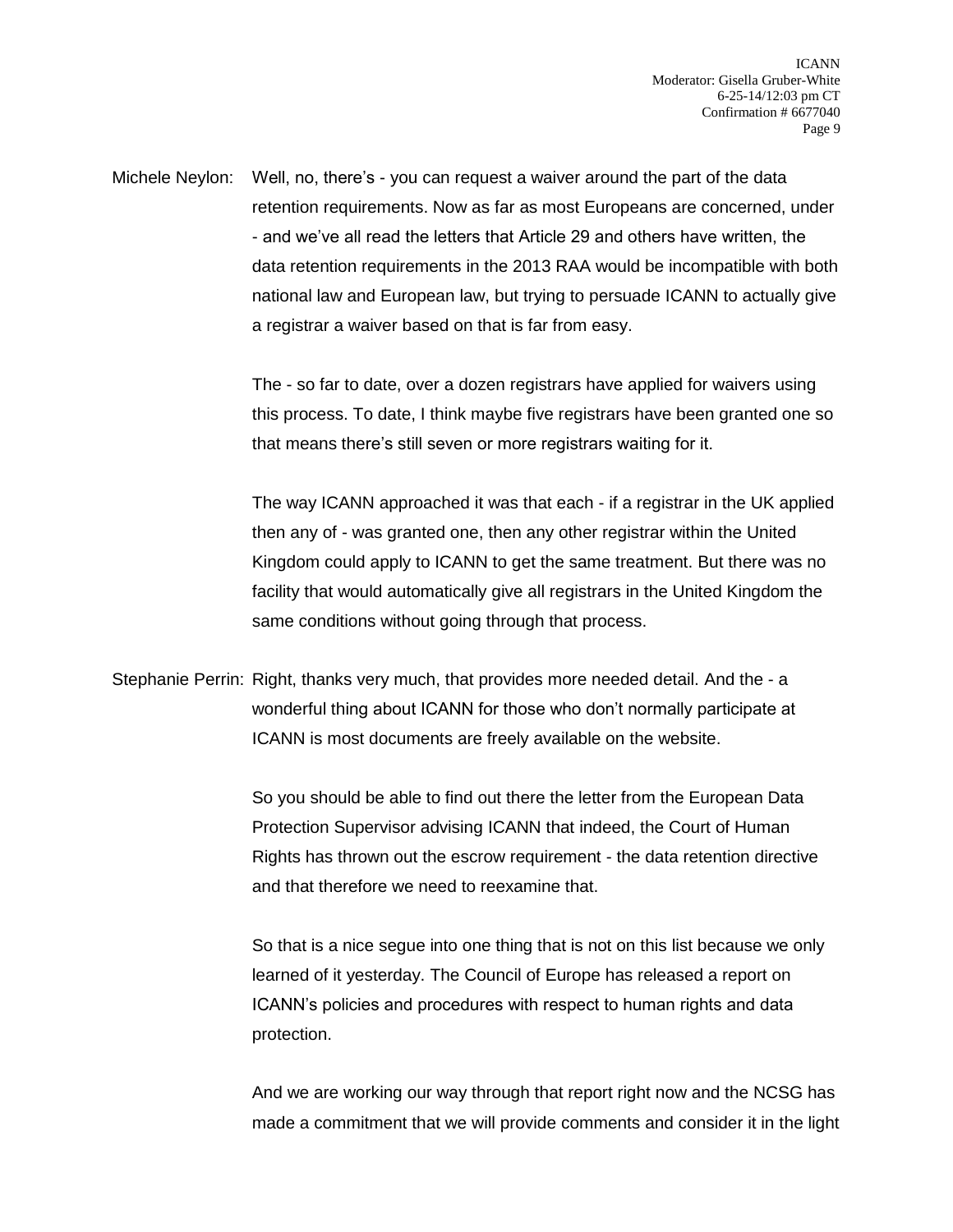of what's going on at ICANN. Now that includes not just privacy but also freedom of expression and several other fundamental human rights.

So that's an interesting new development. I believe it's dated June 14 if you want to look for it on the European - the Council of Europe website. But we can give you the link, thanks. And I think with that I'm going to turn it over to get the history of Whois.

- Milton Mueller: Right, so this part of the program is brought to you by Kathy Kleinman who's working her way up to the top, and myself, Milton Mueller. Do you want me to start, Kathy? Or are you going to start?
- Kathy Kleinman: I think you're doing ancient history so you start.

Milton Mueller: I'll start. It's actually not that ancient. The more you look back at it the more you realize that we've been banging our heads against the same issues for 14 years now. Essentially Whois was created as a directory service when the Internet was a small trusted group of computer scientists who just wanted to look each other up.

> As soon as the Internet and particularly domain names became economically valuable, particularly around trademark and domain name conflicts, the Whois became an important - as what I'm going to call a surveillance tool.

That is you had no real identification system on the Internet and so the only mechanism that people had to use to track people down for service of legal process was the Whois record.

And because the trademark interests put a lot of economic stakes on to this and then they were joined by law enforcement interests, there became more and more pressure on Whois and more and more viewing of it as a strategic point for policy.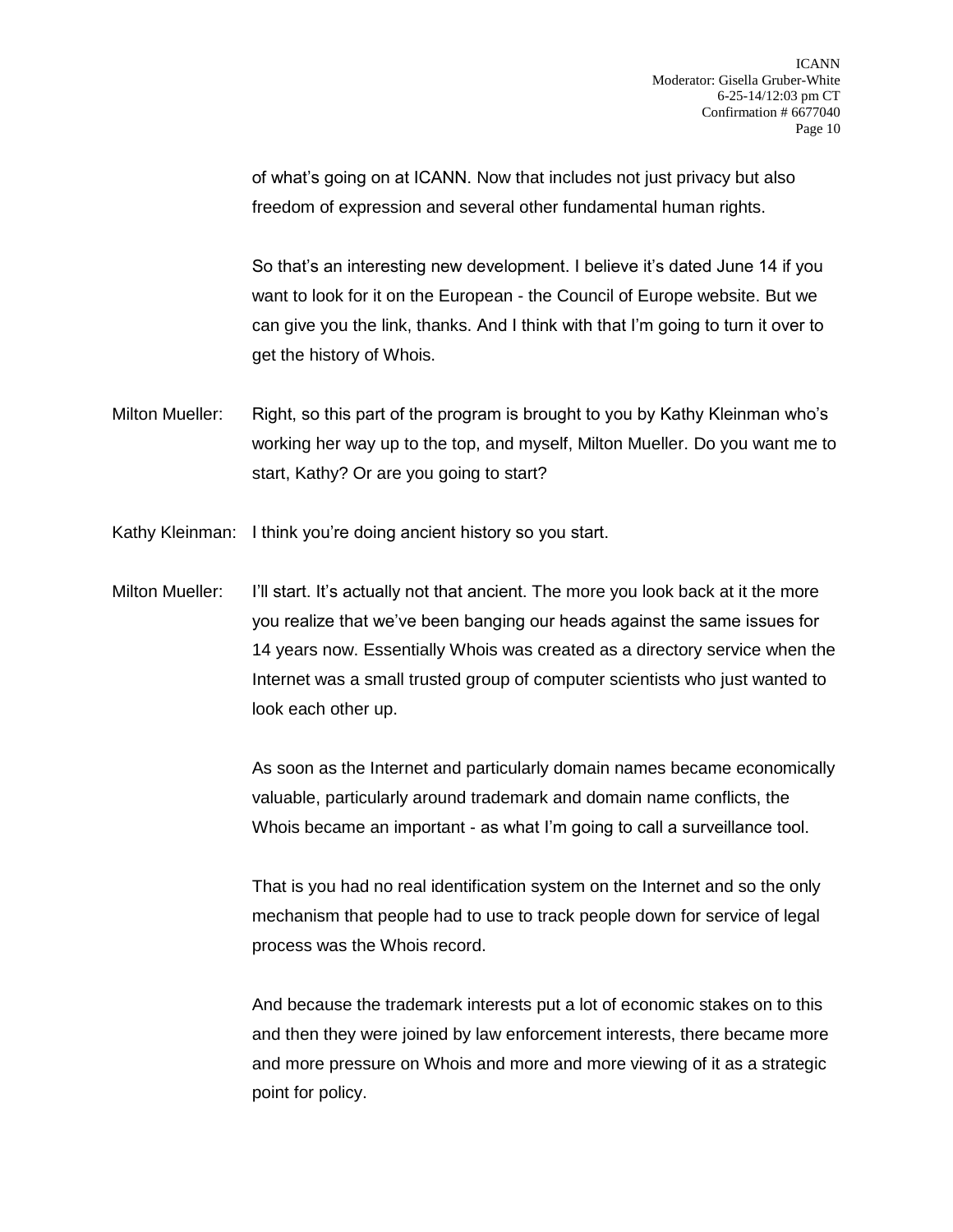So the demand for accuracy in Whois data - of course, you can find earliest debates about this in ICANN back in 2000, the year 2000, with certain interests demanding that we somehow make the entry of data into the Whois more accurate.

And of course, there was pointed out the time that because this data was visible to anybody and everybody on the Internet that many people put in inaccurate data deliberately, both for nefarious purposes or for perfectly legitimate purposes of shielding themselves.

Now of course, we are using the denial of a domain to enforce accuracy as well as various kinds of verification that is all compulsory and put into the registrar accreditation contract.

We've also had long debates about the purpose of Whois data. We - as soon as the sort of privacy advocates within ICANN realized what a disaster was taking place around Whois we began to invoke these data protection principles and say, well, let's define what the purpose of Whois is and that will tell us what data needs to be out there and what data doesn't need to be out there.

And so around 2005, 2006 we had a long debate about the purpose of Whois and it's interesting to note that by a two-thirds super majority the GNSO actually agreed on a new definition of the purpose of Whois, which said that its purpose was simply for technical issues.

And this agreement was actually vetoed by certain members of the GAC who decided that they didn't like that. They wanted Whois to continued to be used for law enforcement purposes and other kinds of purposes, basically any purpose somebody wanted to use it for. And so we never got that new definition of purpose.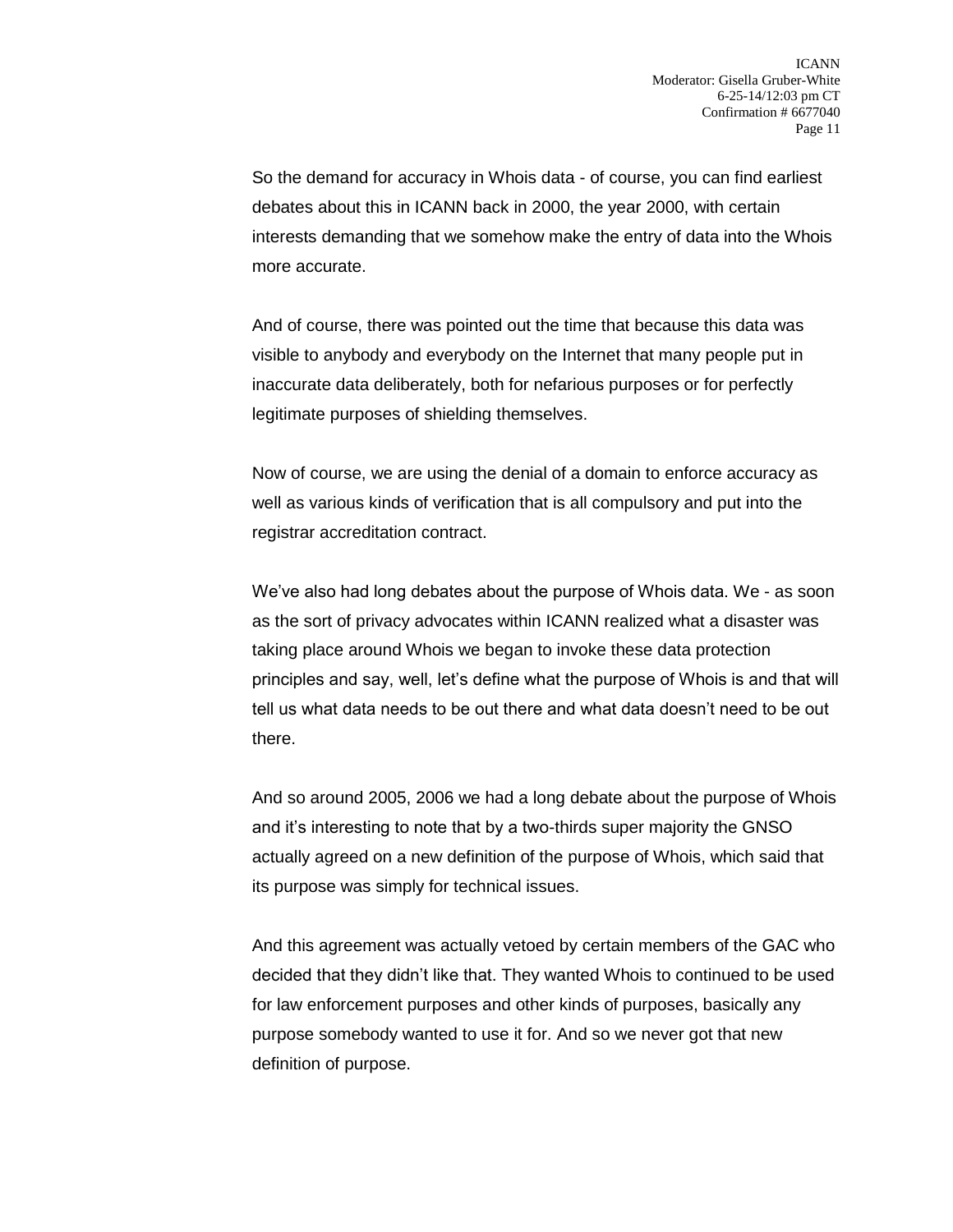Indeed, the restrictions or the - on entry of data into the Whois through verification and data retention have intensified and you can look at the expert working group report as sort of the - taking of this trend to its largest conclusion.

I just want to conclude by saying that I personally am not convinced that this whole experiment will work because I view the expert working group idea as an attempt to reconcile two fundamentally irreconcilable things.

The Whois as a very powerful surveillance tool that can be searched and accessed almost at will by certain privileged people for purposes of law enforcement and identification and the attempt to shield personal data. And the better the Whois is at one, probably the worse it is at the other.

Now you can make a case, say you can reconcile these two things and that's certainly what we need to be discussing here today but with that I'll turn it over to Kathy.

Kathy Kleinman: Thanks, Milton. Kathy Kleinman and it's a pleasure to see so many people here. This is an issue indeed that we've been discussing since the founding of ICANN and we didn't inherit a database.

> We inherited the Whois when I talked to - as Milton has done and let me just confirm, when I talked to the people who were part of the original Whois, there were people like (Scott Bradner) Whowas the original IT person for Harvard.edu back when it was (unintelligible).

> And there was nothing personal about the data other than his name that was in the database. This was his office at Harvard. It was his office phone number. And it was his office email address.

By the time I entered the picture, which was slightly before the founding of ICANN this was material - 1996-97, this was material that was now home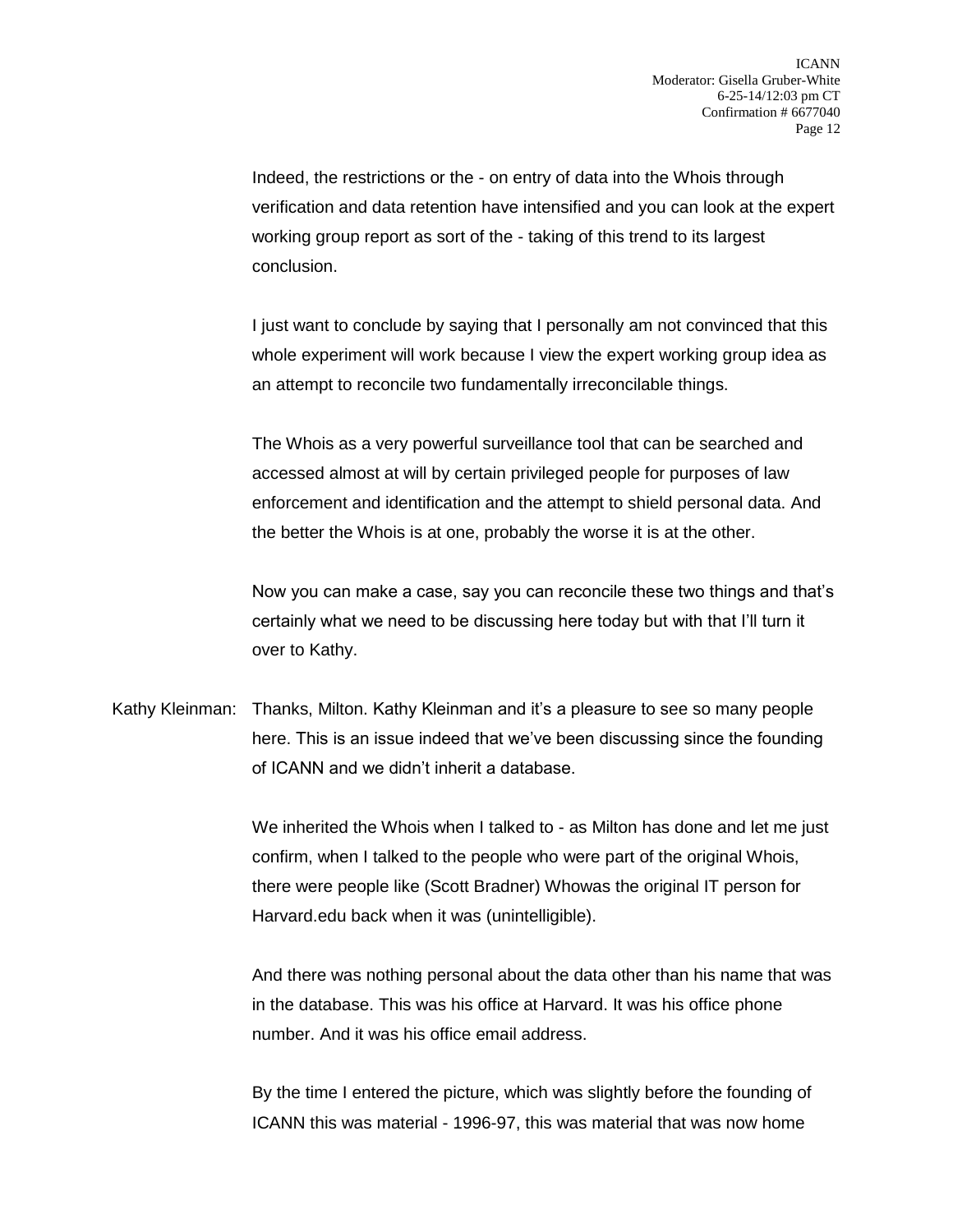addresses, home addresses of small organizations, small businesses, individuals, home phone numbers, home cell phone numbers, home email addresses - or personal email addressed now published in a 24/7 global database.

So we did start asking questions. And over time we've had commentary from Mr. (Buderelli), secretary - he was then Secretary General of the Italian Data Protection Authority; also (Peter Shar) Whowas then Chairman of the Article 29 working party have commented to ICANN that - or Whois policies aren't quite kosher, that they needed to be revised, they needed to be brought into plague given how much personal data within these databases.

I've been circulating a paper - I was kind of asked to say what is the existing Whois policy. And that was the same question that James Bladel of GoDaddy and I were asked on the Whois review team.

So you see something that's titled - and there's some copies of it back there, Part 2: ICANN's Whois policy and it's implementation. This is actually Chapter 3 of the Whois review team's final report from 2011. And it's called the complex history of Whois policy.

And so we tried to put this together and we tried to put together the Whois policy as it existed in ICANN at the time. And we were a review team. We met for 18 months. We came from every stakeholder group as well as other committees within ICANN.

And so what we did was we found that the Whois policy is actually buried in the contracts of the registry and registrar agreement. And we had to find it and pull it out and pull it together.

So this is kind of where things are now except that it's even been modified more by the 2013 registrar accreditation agreement or you'll hear it referred to as the 2013 RAA.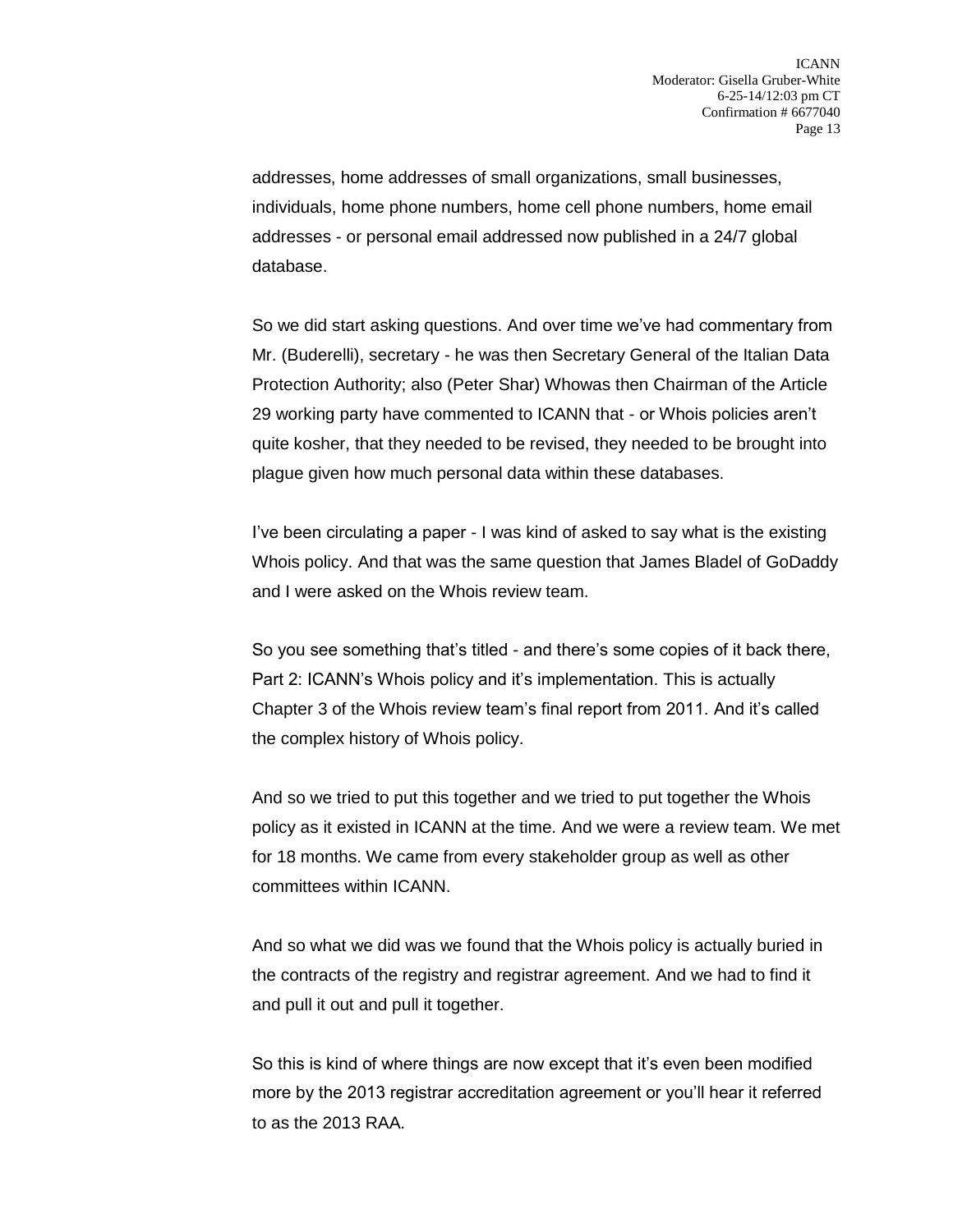But indeed, it was complicated and what people have to do and what was buried and many people don't know that their data when they give it for domain name registration that their data was published in the Whois directory and available. And available on - in both bulk basis as well as individual queries.

And so again, I think copies are gone now but particularly if you have questions let me know because what we were a little surprised at was after 18 months of work where we created a number of recommendations that had to do with accuracy and access and making Whois a priority, a strategic priority and really working on it, one of our big recommendations was outreach, that there were a lot of the people in the world who cared about data protection, privacy, speech issues.

And - as well as law enforcement that we should be reaching out to that are aren't following the ICANN bubble and we should be doing outreach. You'll have to tell us whether that recommendation went into effect and whether you heard about some of the more recent privacy and Whois issues.

Because we said whenever you work on Whois make sure you reach out to the data protection communities, make sure you reach out to the law enforcement communities.

So we were a little surprised when almost on the heels of when we finished our work a new group was created to look at similar issues of Whois and privacy and that was the expert working group that has come up with its own set of recommendations that significantly changed the world.

And (Stephanie), I assume we're going to be talking about that a lot, the creation of a centralized database of Whois in what has been a decentralized world so far.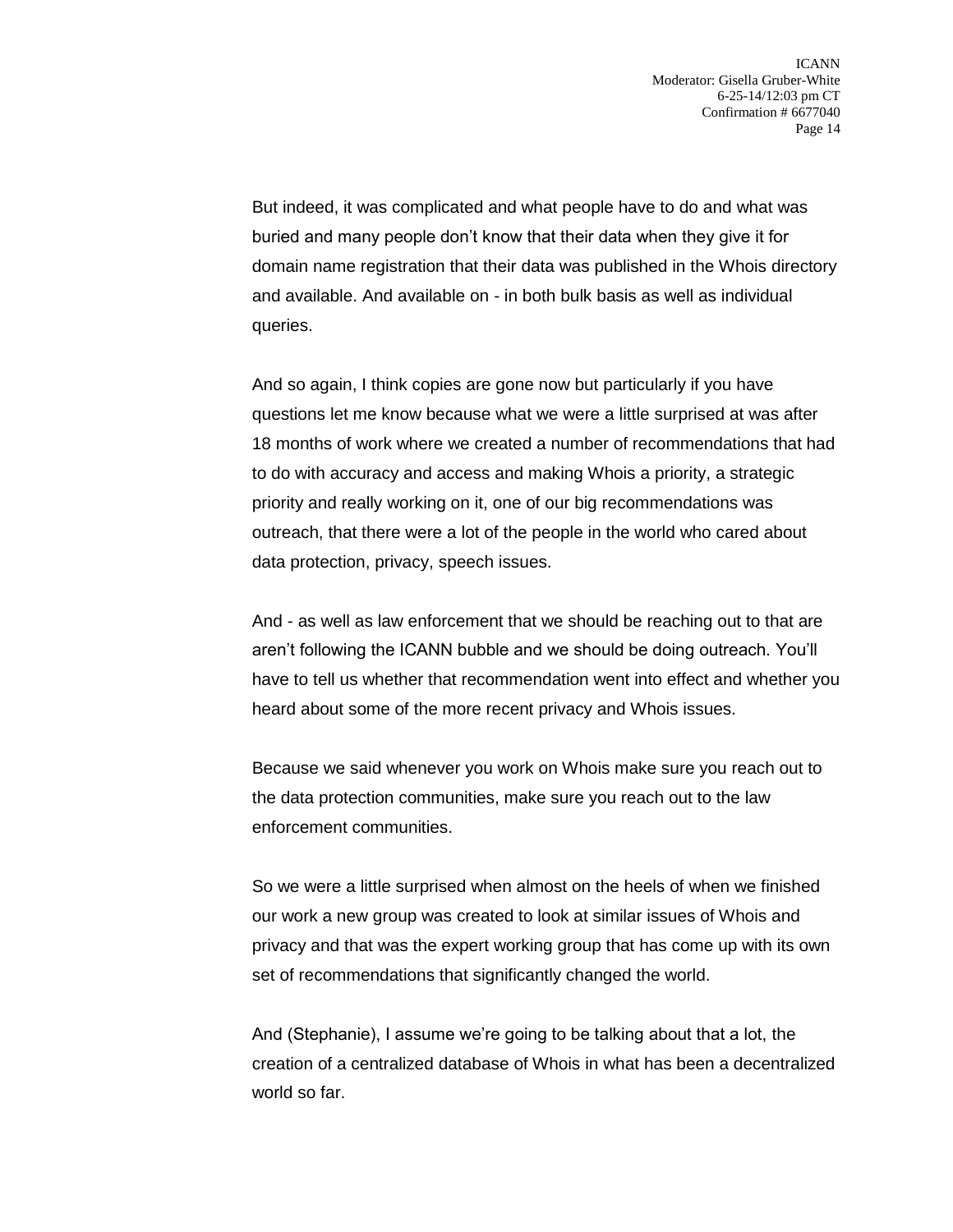Whois data traditionally isn't spread between registrars and registries and now the idea of one database for all this information basically created to serve it up with not just fewer fields, actually more fields. Very interesting proposals and we certainly need everyone's evaluation. We need everyone's input on this. Thank you.

- Rafik Dammak: Thanks, Kathy, that was informative. So we'll go to the next item, which is about the expert working group and several members here. So - sorry. Okay. Before that (Michael), yes?
- Man: Do you want to...
- Rafik Dammak: Okay, I am getting to many requests (unintelligible). So first, (Michael) will want to make additional comments about the history.
- (Michael Neble): Just to follow up on Milton on what Milton said. Two aspects, one is (Michael) (unintelligible) for the record. On ccTLDs, in Paris 2004 I was perfectly free to have - to define for (unintelligible) a very limited purpose, a very limited purpose with a very limited set of data appearing publicly. So that is one thing.

Milton rightly said that in the GAC some - there was some resistance to limitations. I can testify that in the GAC there was this tension between what you described as almost a not reconcilable - the privacy and the law enforcement issues.

But what is probably - has to be said, it's not only that there was some resistance. The GAC adopted principles, GAC principles, in 2007 at the Lisbon GAC meeting, which was kind of extending the purpose according to more or less the users. This includes basically law enforcement but also IPR and other things.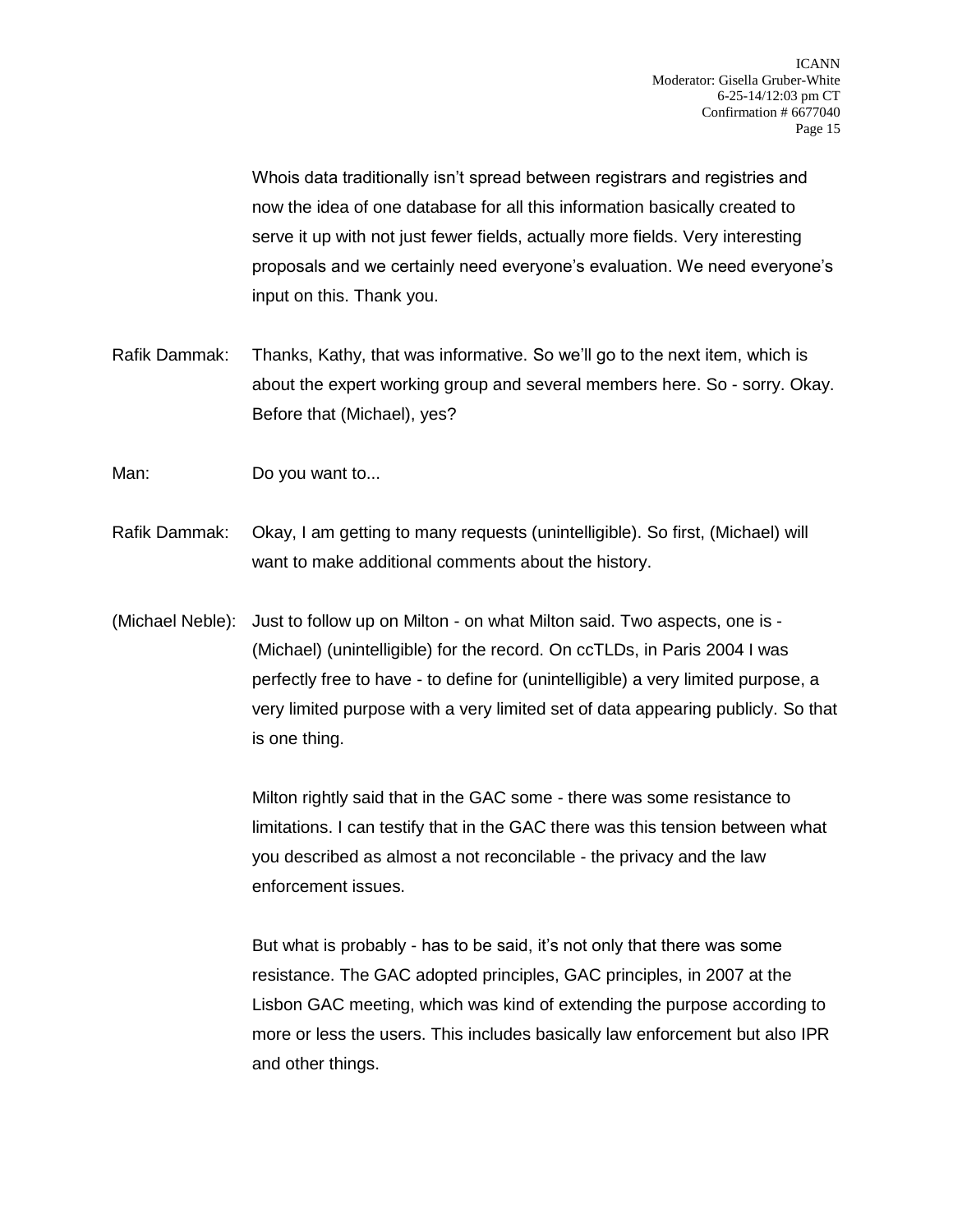So I think that has to be added. There is a statement of the GAC which is rather wider than just technical stability and that is something that we had started with - we went into the (EWGT).

- Rafik Dammak: Thank you, (Michael). Before going to the expert working group report maybe we can get some question from the audience or ask - I mean they want to ask some clarification. Do we have the mic and the minutes? Please don't be shy. Yes, and we start with Avri Doria.
- Avri Doria: Thank you, Avri Doria speaking. One of the questions I had and it came up when (Fadhi) was speaking the other day is somehow already talking from the presumption as if we already had a directory service and that we had somehow already approved a directory service.

In all the time that I've been here, even when we had the - what is the function of the Whois, it never came out as being a directory service. We never went beyond the original definition of (Scott Bradner) and everyone else in the Whois, that it was for functional - for solving technical problems.

So I guess I'm wondering where did the - at the expert working group and all these other folks like (Fadhi) get the impression that there was an approved notion of a directory service that should exist at all. Because I know in my years in the GNSO we never approved one.

There's sort of been this assumption that Whois was used that way but all of a sudden there seems to be a presumption that, of course, we have to have one. And I don't understand where that comes from.

Woman: Rafik, may I? Avri, you raised a good point. I was shocked when I saw the change from Whois to directory services and the assumption that we were offering - that all this data that had been collected for what we thought was operational and technical purposes was now being repurposed for directory services - for the purpose of making it available to everyone for every thing.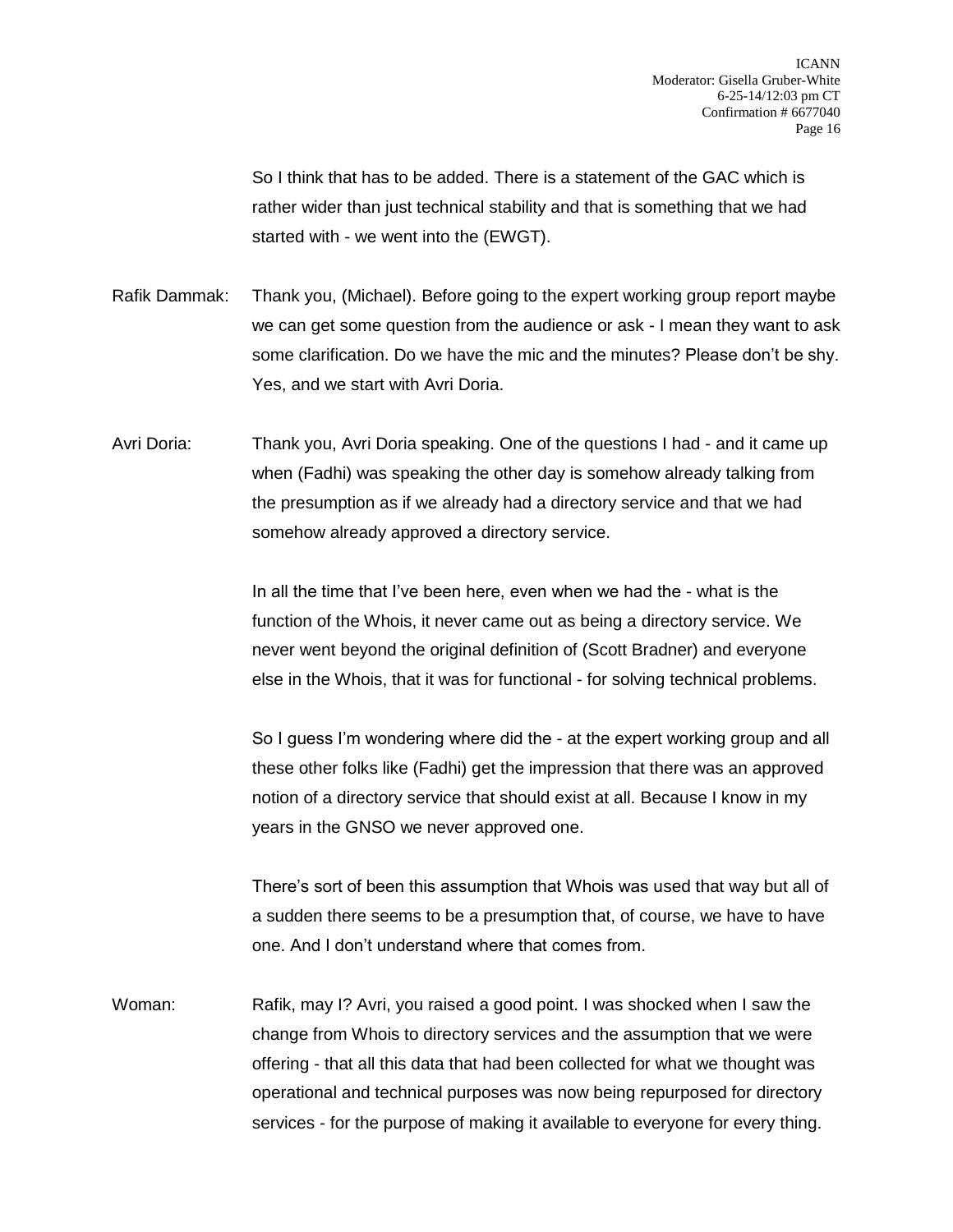And here we're talking about content, content which is outside the scope of ICANN to (fasi) regulate for lack of a better word. So a question for the experts here is is that right? Can you do that?

Can you repurpose hundreds of millions of registrant's data for something that wasn't gathered for? In the United States you probably can, and that's where I'm from, but in other countries is this right? Can you do this?

Woman: It is a question. Exactly, I wanted to know this information, how are they managed (unintelligible).

((Foreign Language Spoken 32:45-33:09))

Woman: Not translation.

Woman: Perhaps I'll just jump in and give you a quick translation. Where is the data? Who is responsible for it? Under what jurisdiction? Under what purpose? What are the rules that apply? And I think the quick answer to that is that the quickest one is it's complicated. I think I have to go further than that. ICANN is a corporation incorporated in the State of California.

> So subject to California law, however, the registrars that are gathering the data on behalf of the corporation under contract through contracts that are set by the corporation could be anywhere. So Michele's in Ireland and subject to Irish data protection law.

> The guys in Canada are subject to Canadian data protection law. And the registrars should have a privacy policy that reflects Canadian law in my opinion as a Canadian data protection person. And Michele will have one that reflects Irish law.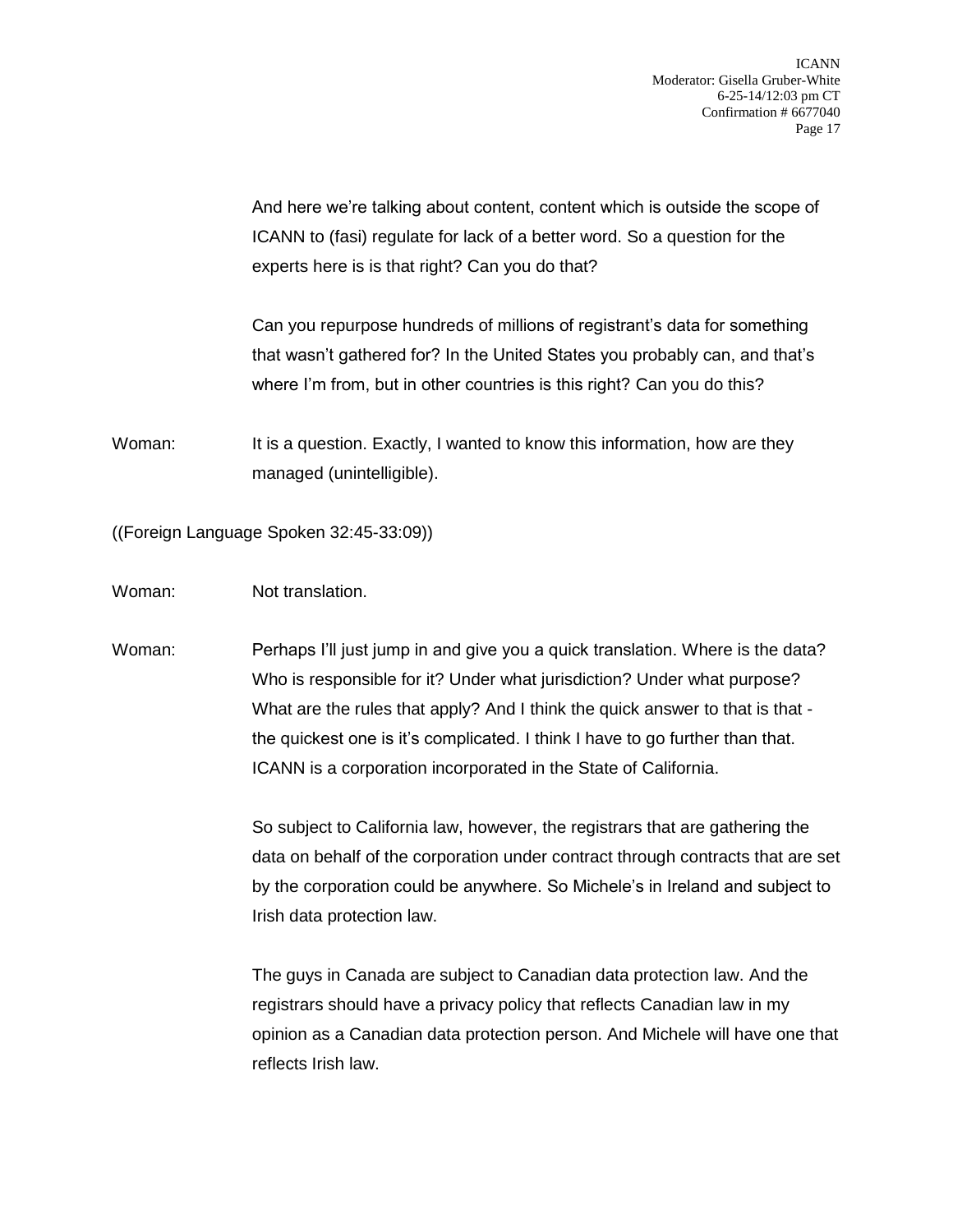But unfortunately the terms and conditions of the contract don't necessarily respect that or they - the requirement to give up data becomes a term and condition of service, like when you deal with your bank. So does that help?

((Foreign Language Spoken 34:38))

Woman: Actually I knew what you were going to say but the question is are we working towards having a privacy policy adopted by the ICANN and that could be implemented, whatever. There is this gathering of data because we know that this personal - especially the personal data is used most of the time for illegal objectives and it can help, let's say, abuse the right of privacy - of people.

> And it was, I think, the main (unintelligible) of this net (unintelligible) or this revolution - or evolution, whatever, against the - what is happening in the Internet governance.

Rafik Dammak: Okay, thank you. So before responding, (Stephanie), we have Kathy and Milton want to reply. But want to take question from (Andrea) before.

(Andrea): Thank you, this question is really addressed to the Office of Communications, excuse me. Even I once did have a death threat as a result of Whois being so insecure. And my name was associated with a domain.

> Existing data protection as you apply it, does it apply to registries and registrars? You know, I'm familiar with the Internet service provider, a sector, and understand how data protection applies to information held by Internet service providers. But how does it apply, if it does, to information held by industries and registrars?

Man: Okay, so to answer your question is that if registrars are established in new member states and they collect the information as well as move out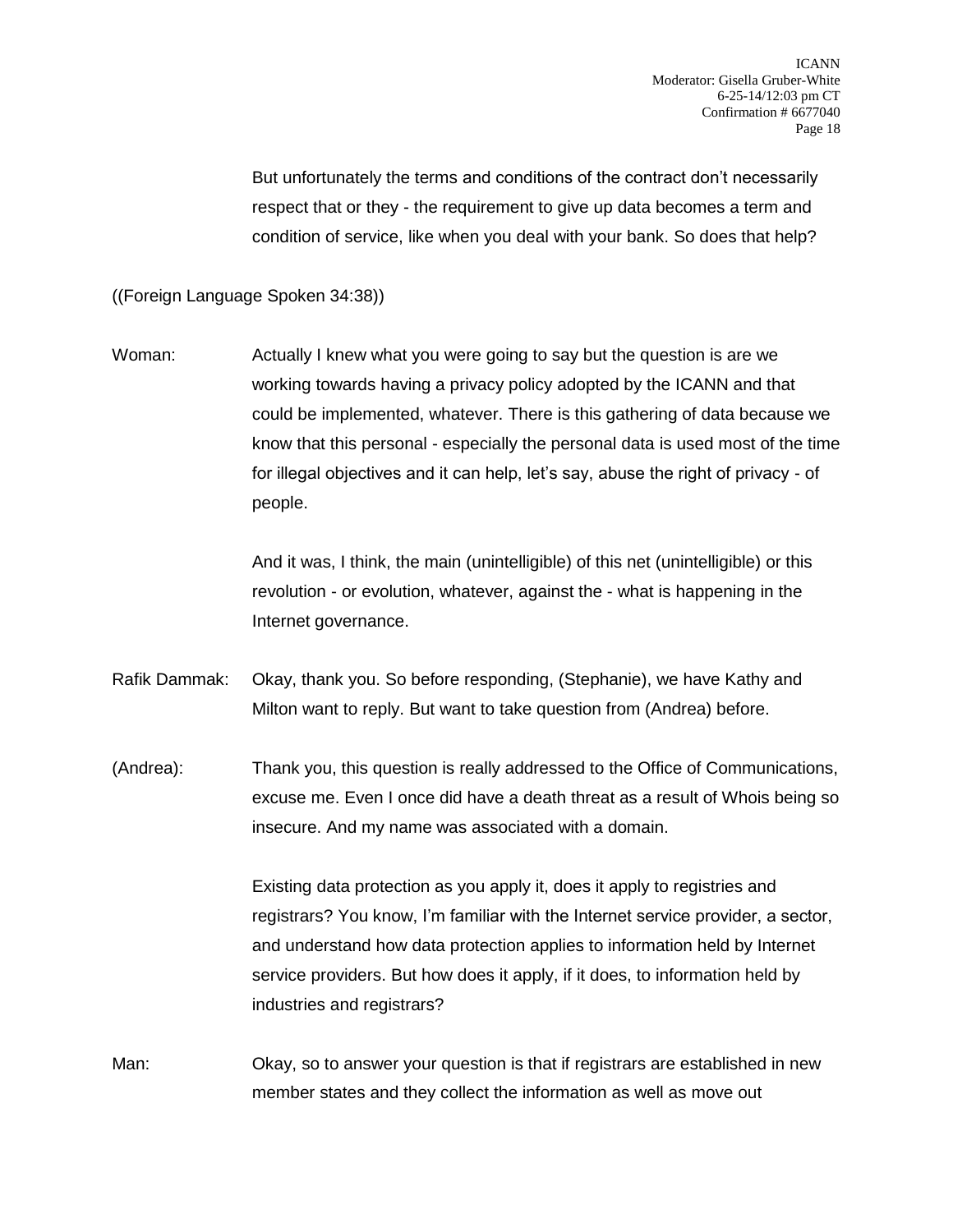(unintelligible) citizens then you will comply with European data (unintelligible).

And the whole issue about the way for - that is today with a simple (unintelligible) trying to get European based registries to comply with European data (unintelligible) against the backdrop of (unintelligible) sensitivity, both here and actually across the Atlantic over the collection and retention and accessing of data for law enforcement, national security purposes of which there's enormous sensitivity in Europe right now.

And around kind of biggest - kind of data retention (unintelligible) telecom's data was recently struck down by the highest court in Europe.

So you're in a very kind of dangerous area and we've been trying to do is Article 29 is individual - data protection authorities has been to get European based registries to comply with the law and the waiver arrangement while not perfect is a kind of reasonable way of doing that.

But to your point - if you're collecting information about our citizens then, sure, our rules apply fully, yes, absolutely.

- Rafik Dammak: Okay, thanks. So just to remind everybody, please state your name when you speak. And we have another question from the audience, please.
- Man: Thank you, when I came in to listen to this session I really wasn't planning on speaking. And hearing the interjections on the issue of Whois and privacy and adding another component to the conversation if I may is factoring those - factoring Whois and privacy in the new Internet ecosystem.

I'm going to share a story with you that happened to me on Sunday. Some of you may have seen me walking around with a little girl, my daughter, she's 11 years old. Decided to engage at ICANN because London's our city.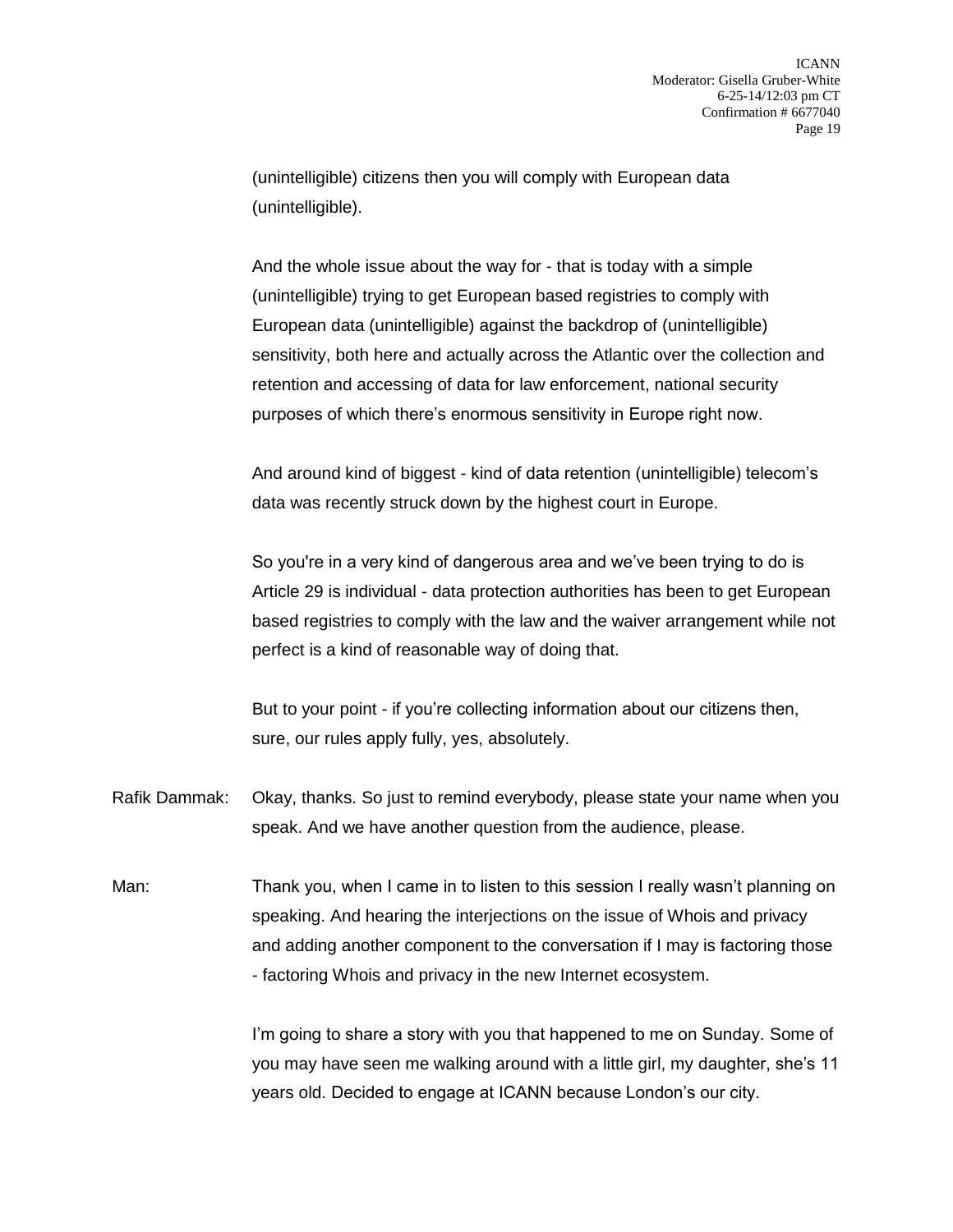So had her mom drop her off, spend about three or four hours together, and took her to the GAC. Sat down, I said, these are people who represent their governments. Okay, and then she yawned.

And then as we're walking by - as a child, she said - and I register by the way, she said to me, Dad, can I get that little newcomer tag that I can put on my - you know, that green little tag. And I said, sure. So we went to the area where the newcomers are and we discovered some of the newcomers there were newcomers themselves.

And one of the people there observed my 40 plus ICANN meetings who said, what do you do? And we started talking. And the young man was so impressed that, you know, I'm a dinosaur in this space so he started taking pictures of us. Finished the conversation and we walked away.

My daughter said to me, Daddy, you see what that man was doing? I said, no, what was he doing? She said, he was taking pictures of us. I said, yes, that's fine because we're - she said, we - but I don't know him. So I said, I'll tell you what, let's do this.

So let's go back to the - she was, no, no, no, I don't want to do this. So we went back and I said to them, I said, guess what? This is what my daughter told me and all of them - four of them, the same voice, said oh my God, she's right. It's her privacy.

As a matter of fact the gentleman Whowas taking the photos said, I apologize for not taking your permission, may I keep your photos? And she said to him, yes, sure. As a child, she said sure.

Now relate this into if we were to move the Whois to a information services. Are we going to go and ask permission of every single user on the planet for their permission? I mean unless we're doing that - are we doing the ethical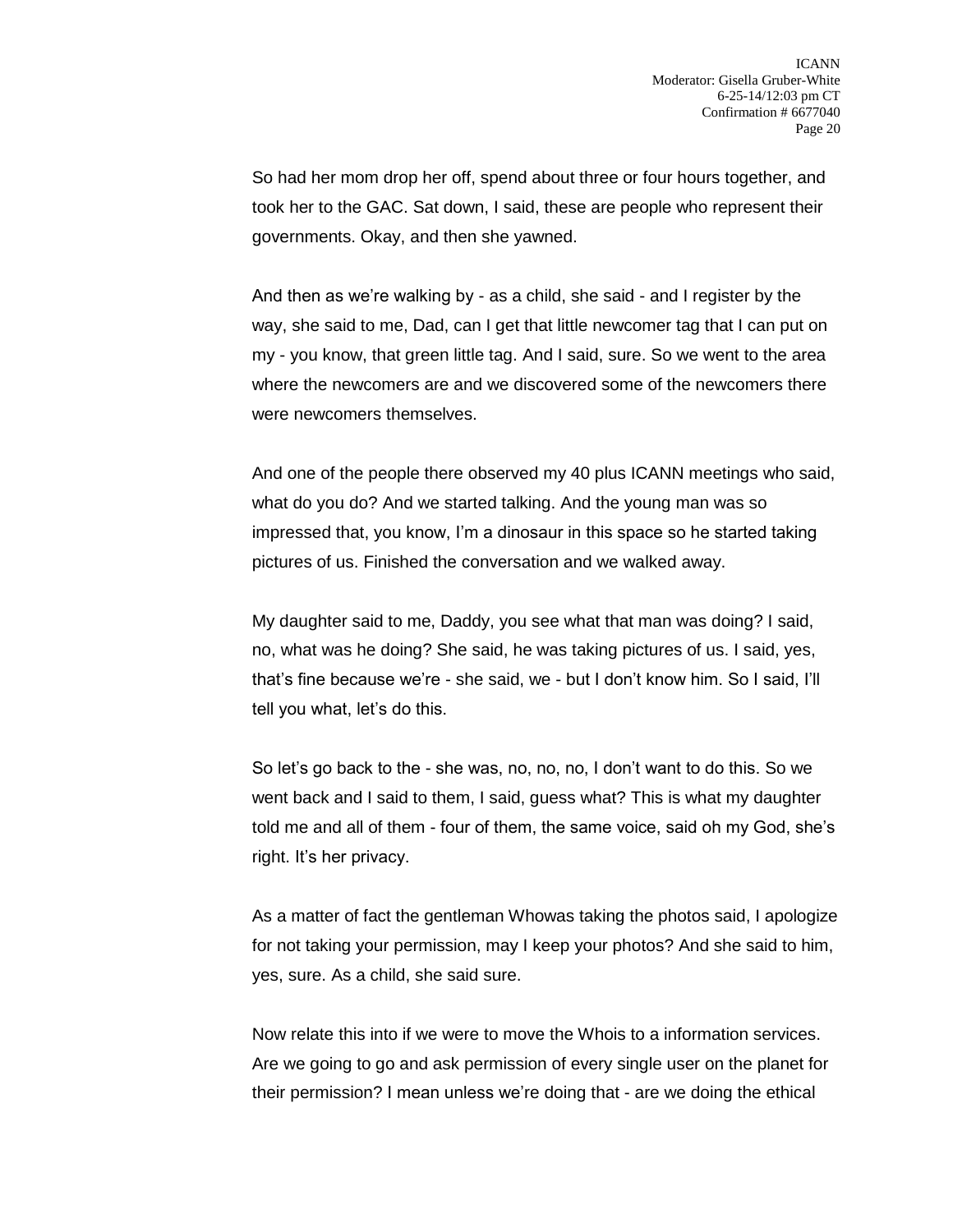thing? So for whatever it's worth, take it for - you know, just as a mind - a though process.

The engagement of Whois, what it was, and I think Milton's explanations of the history is absolutely spot on. And what's becoming and going to the heart of privacy, cyber security, child protection online in the new Internet ecosystem - if we're not weighing all of these conversations visa vie all of these factors, we're probably missing the point. That's my conclusion, thank you.

Rafik Dammak: Thanks, (unintelligible). So I think we have two questions from remote participation but - also we have Kathy, Milton, and (Stephanie) want to respond. Okay, let's start with remote participation.

Man: Yes, sorry. I have two questions in remote participation. The first one is what do people think of naming (unintelligible) in relevance to this debate? And name coin being a crypto currency which also acts as an alternative (unintelligible) DNS, which could avoid domain sensitive by making a new top level domain outside of ICANN control.

> And the other question is, is the whole data protection issue complicated by the perception that data protection commissioners tend to be reactive, acting in the case of breech or disclosure rather than proactive?

Rafik Dammak: Okay, so let's start with (Stephanie)?

Stephanie Perrin: To respond to that one?

Rafik Dammak: Yes, quickly.

Stephanie Perrin: I think I'm not going to comment on how you evade the ICANN ecosystem. These systems exist and if we don't get a good policy people are going to use them more.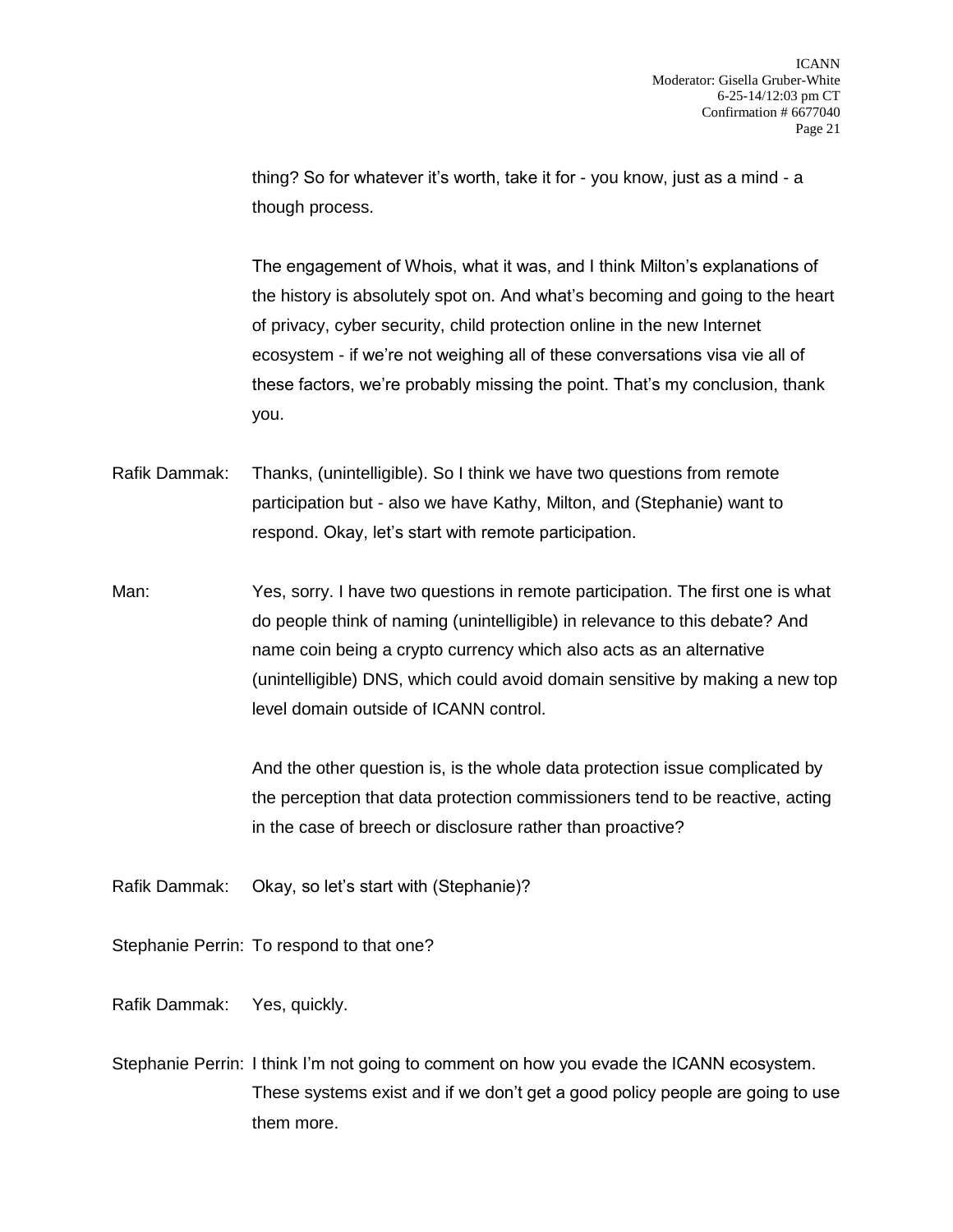In terms of is this complicated, I think it absolutely is complicated. People have said, well, why don't the data commissioners tell us what the rules are and - or come to ICANN meetings and the answer is many of them in my view - at least my answer, I should turn it over to you to answer.

But many of them are independent authorities that must opine on these things in quasi traditional manner or even in a judicial manner when a complaint comes to them so that makes them reluctant to provide advice in some cases.

And in other cases you can't expect data protection commissioners to show up to every industry association meeting in the world though they'd be out on the road all the time and they have jobs to do. So perhaps you'd like to respond to that as well, I'm speaking for you.

Man: Speaking under the control of colleagues of course. There's two answers to that. One the one hand, of course, there's limitation when you are supervisory authority to engage with those that you supervise.

> So I mean that's like if the banking authority would start involving in some bank's individual business decisions, that would compromise their independence.

> But actually I think we are far from that being the real situation and the situation is more the - the case is more that supervisory authority for data protection do engage proactively.

I mean the Article 29 working party, which is the secretary body comprising all European national data protection authorities plus the EDPS has written over the past 14 years like eight to ten letters to different governance bodies in ICANN and constantly and repeatedly pointed out what was said at the that there's no reason for the high degree of publicity that Whois data is being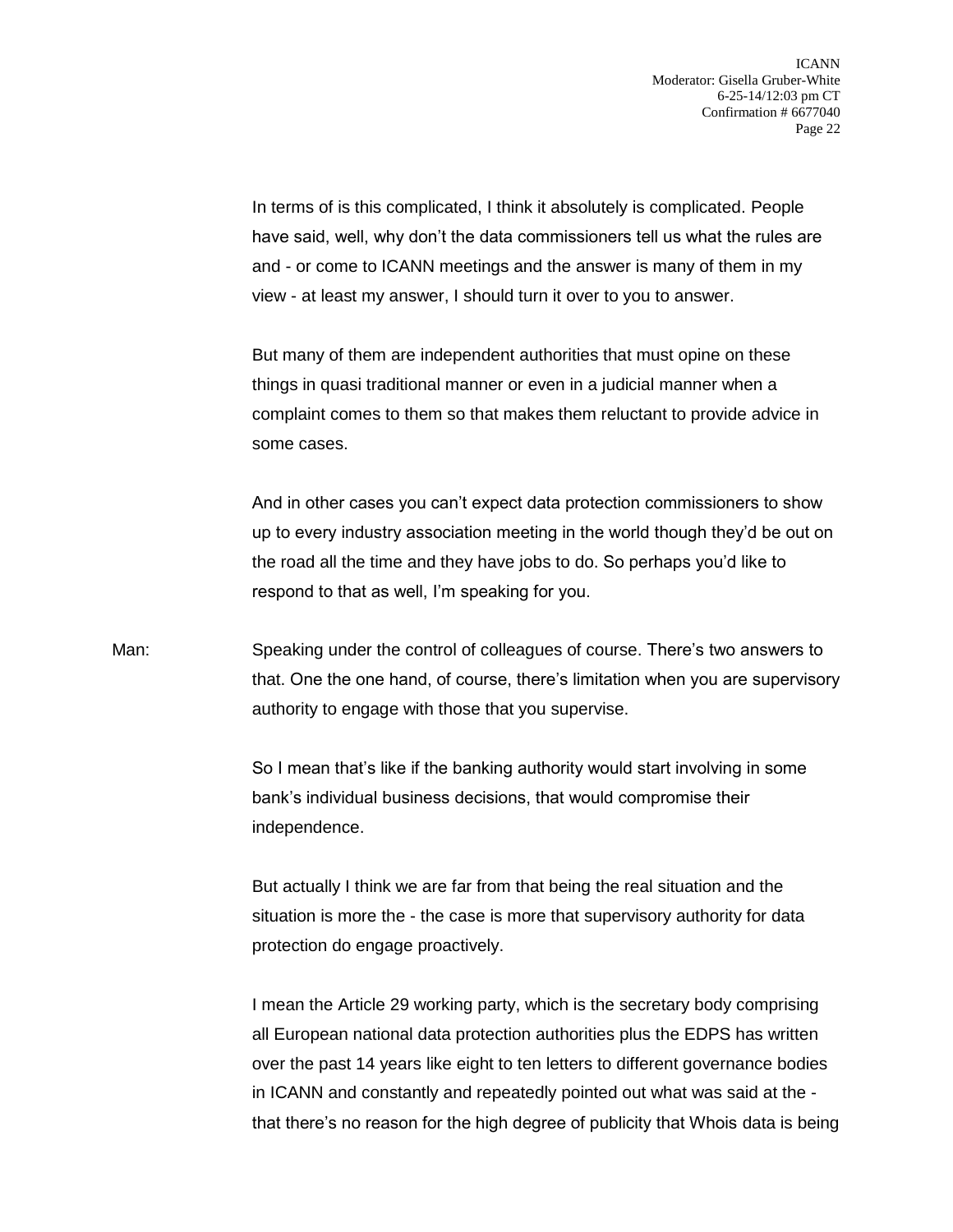given, that the purpose is not clear enough, that the - there's been no convincing argument that the privacy risks which are created by making individual's personal address and contact data publicly available are counterbalanced by any (unintelligible) purposes that has been raised and that have pointed out ideas for making privacy compliant rules for that.

I mean the latest communication that I'm aware of is a letter of (Peter) (unintelligible), my supervisor of 8 January this year. And we have also reiterated these ideas to some extent in the opinion of the (EDPS) which was adopted this Monday.

So data protection authorities are as proactive as they can be and a letter of last year was actually laying out the legal situation in Europe and telling ICANN please consider this the action of a state authority declaring that all European DP - registrars need to be granted the waiver under the RAA 2013 rules.

So it's not complicated, really it's not complicated. It's just clearly explained what needs to be done. Thank you.

Man: (Unintelligible) quickly that - yes, I agree with all that and that we are really (unintelligible) positive engagement coworking designing solutions to the really quite considerable problems you've got.

> And sure, there are limits to what we can do because we are regulated, we can't fine you money, we can't do all those kind of nasty hard enforcement type things. We do need to keep our distance.

But we're very, very up for coworking and very, very pleased that you arranged this event and engaged on the kind of privacy ICANN (unintelligible) fairly sparse. And this is a very good start, I think, to try and move things along a little bit and that we are certainly up for that.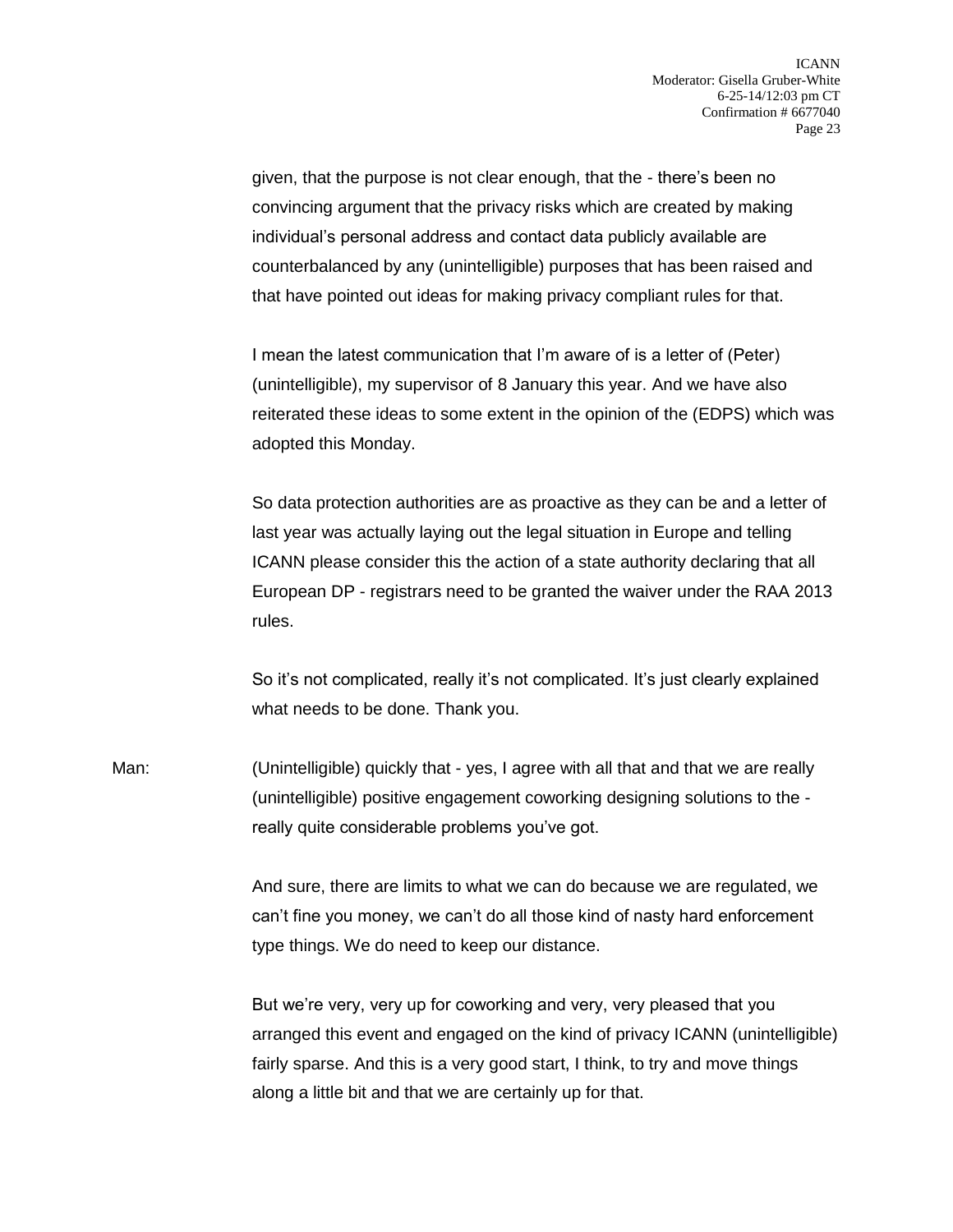Rafik Dammak: Thank you. Milton, please?

Milton Mueller: Yes, I just want to address the issue of, you know, where is the data, who is the jurisdiction. I think what wasn't said is that in actuality - in real world operational actuality the jurisdiction is global. There is no jurisdiction. It's a global system. It's the DNS, okay, and we want it to be global in some sense but we have this problem with the variation of laws.

> And what we have here is a triumph of technology over law and this is a point I want to make to our data protection commissioners is that you guys have been just losing this battle for 15 years. Your law is being ignored.

You have adequately - documented the various objections that the Article 29 working party has made and what's happened? Why hasn't anything happened? It's because, number one, the system is global and the default is the openness of the data.

And there is a political barrier to getting ICANN to embrace and accept the changes that I agree would actually be very simple to make. You could indeed have a very minimal exposure of data as a default and then if other jurisdictions wanted to require more they could require it.

But that's not where we are. The default is, you know, the information is exposed and if you want to carve out any exemptions from that you have to do a lot of work.

And so this is precisely the dilemma that - the interesting thing about Whois is that we have established a global system, which does not conform to standard territorial privacy law.

And just to respond to (Collette) are we asking for permission of everybody? In effect we are. We're saying, if you want a domain name you have to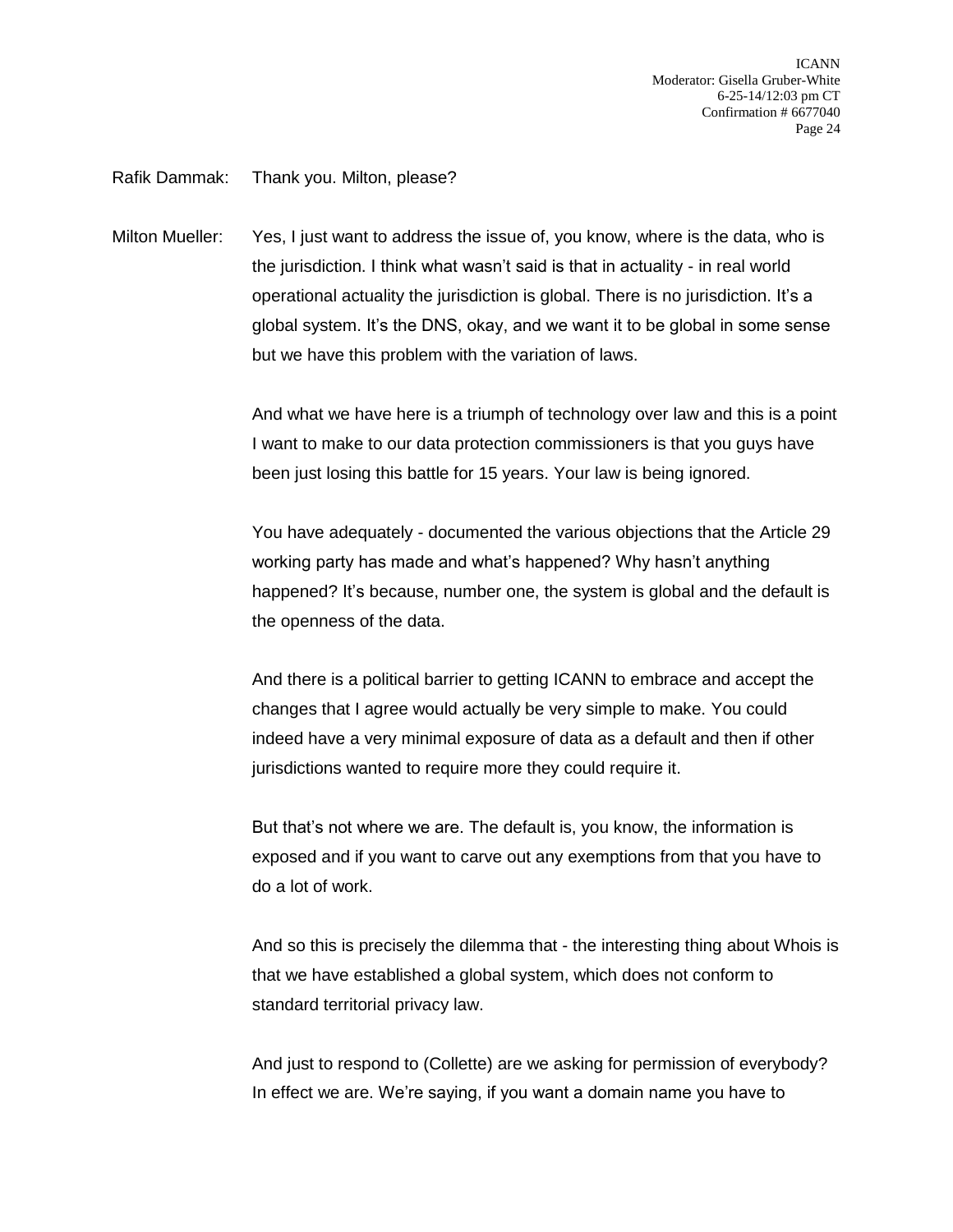consent to what we're doing with your data. And if you don't, well, you just don't get a gTLD domain name, period. It's pretty a good point of leverage.

Rafik Dammak: Thanks, Milton. Let's get a question from James. Sorry, Kathy. Yes, yes, sorry. Because we have James standing for a while. Yes.

Kathy Kleinman: A comment that was made to me this morning - I apologize James, but a comment that was made to me this morning from somebody very senior very senior US intellectual property attorney, some (unintelligible) - some (unintelligible) an attitude that we've seen in ICANN very well that you should know.

> And he said, Kathy, you've been telling us since 1998 that there are problems. You've shared letters, letters have come. You solicited letters. You shared letters from the Article 29 working party from data protection commissioners. But nobody's brought any legal action. How - you know, nobody's done anything. It doesn't...

James Bladel: My mic is working. Thank you. So I'm James Bladel, not speaking as a registrar, not speaking as a - you know, any other capacity. I was with Kathy on the Whois review team but - which was a great learning experience but not even speaking in that capacity either.

> I just had a couple of points to make. Actually Milton made a number of them for me which was that, you know, I think of a map - Whois as a map and maps usually tend to represent something big onto something small.

> And Whois an attempt to map the Internet and all of the information that it contains and exchanges onto something small, which is an international legal framework. And it doesn't work and those genies are not going back into bottles. And I think it's - you know, it's futile in my opinion but, you know, we continue to struggle.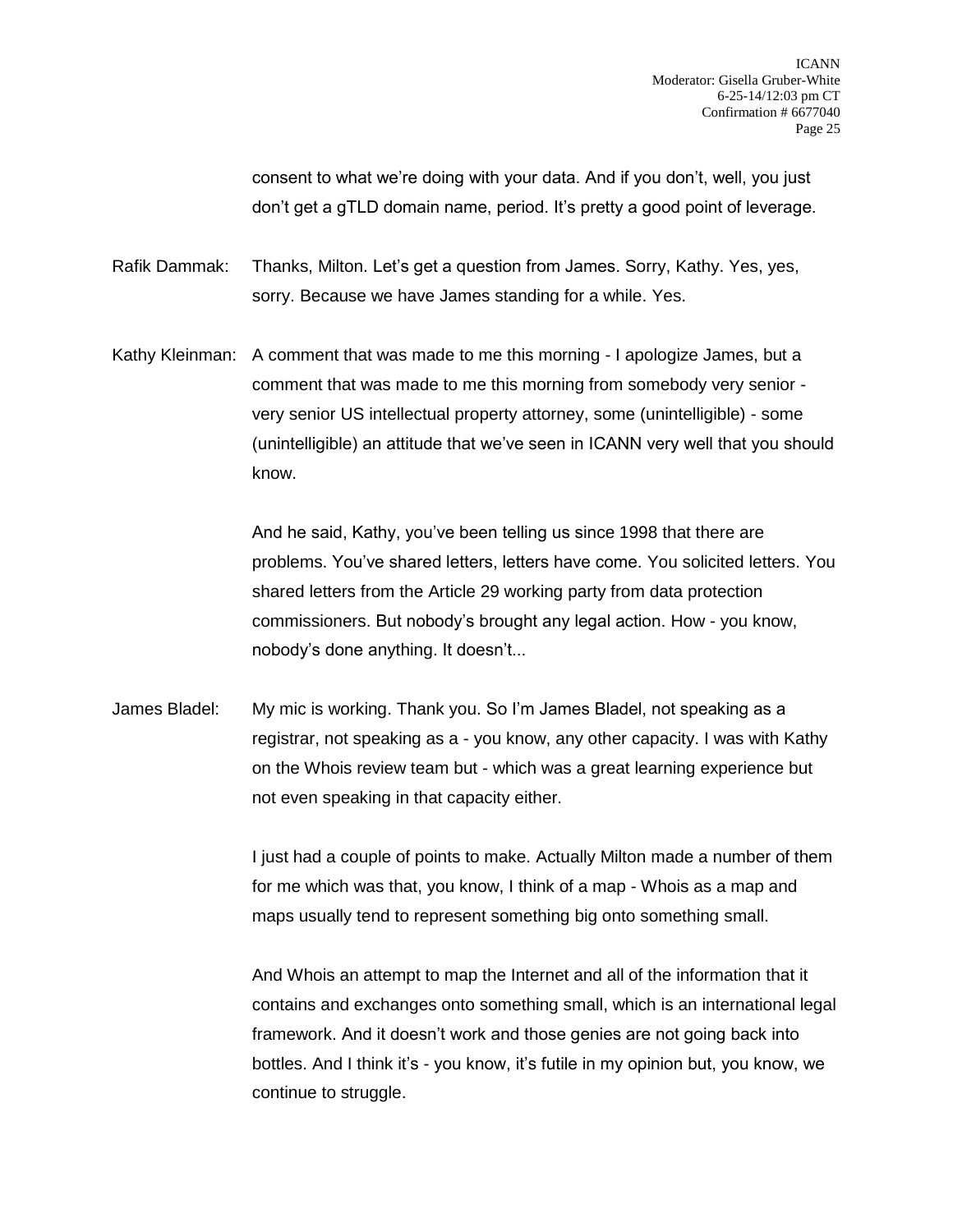I wanted to raise a question because we had noted in this session and in other sessions that, you know, one of the primary concerns is that someone puts information, personal contact information including their home address, into a global database like Whois that, you know, what the consequences of doing a simple action might be.

And I think that the concern that I have is that I noticed there is mentioned in the EWG report of Whowas services. And these services for those who aren't familiar are achieving Whois, data that's in Whois even for a brief period of time, even if a domain name is later cancelled, expired, sold, transferred or even if you engage a wonderful privacy service to protect your information at a later date.

You will always be in Whois. You will always be in the - sorry, that provider's Whois. Now some of those aggregators or Whowas services operate within the ICANN sphere and I guess I'm curious if anyone has any insights on why they have not been subject to the same level of scrutiny as registries and registrars as far as the accuracy on the in bound?

Why there is no effort to examine the practices of these folks who are essentially keeping Whois data forever? And then selling it.

Woman: (Unintelligible).

James Bladel: I am sorry, I do have a 4 o'clock so I was going to rush out but if it can be very quick I will certainly stick around for an answer.

Woman: No, I'm not asking in a question. I just wanted to say that maybe - it's not the law who lost the bottle or it's not the law who's late to give an answer. But maybe because things are changing very fast and we are not following the track. We cannot as legal - you know, there are some - the long process to make a - the legislation.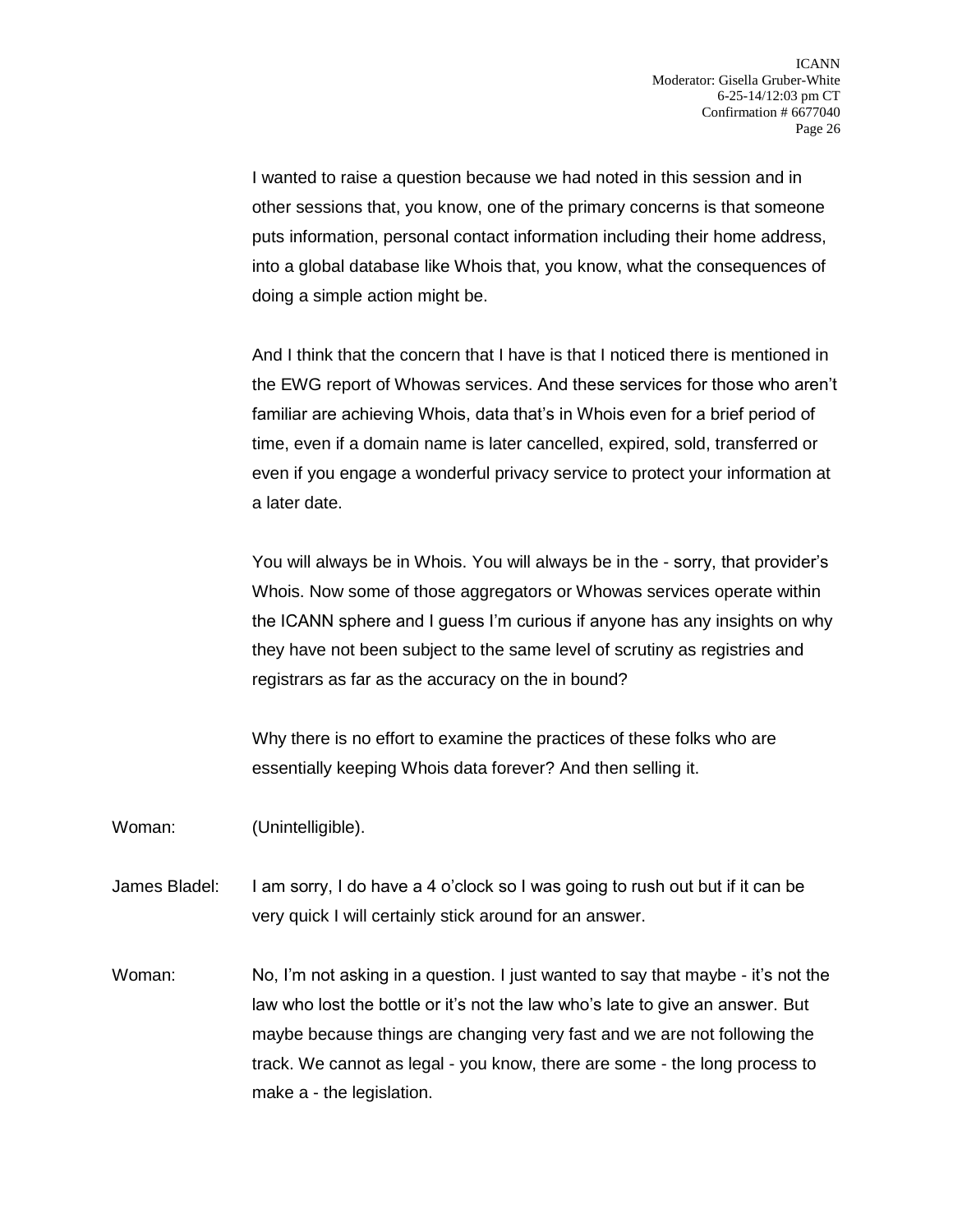Maybe even privacy will change because our privacy were decided according to our physical world. Now we have digital and frontiers which are very different. So I'm not giving an answer. I'm just raising an idea or a question.

Woman: You're off the hook, James. We'll sign up you for that law suite working party later.

Rafik Dammak: Okay. Okay. So please send in (unintelligible).

(Carol Douglas): Yes, hello, hi. (Carol Douglas) from Trinidad and Tobago. It's a related question in the sense - well, first of all I took a picture just a second ago and I realize I didn't ask anybody's permission so I hope that's okay.

> The second question is - or the second - the point is in the case of privacy when somebody, as the lady said she was threatened, are there any cases where someone has actually sued ICANN for releasing information that is contained in the Whois?

Or let's say, breech in their privacy rights? In other words, given our information against - in which case, not just mainly giving out information but somehow or the other engage in their rights. And as a result, a person would want to then pursue the matter in court to seek some sort of injunctive relief done being - to have that name removed off the list.

Rafik Dammak: So we'll have two more comments for this (unintelligible).

Man: (Unintelligible).

Rafik Dammak: So we have (unintelligible). Okay, so we'll have three comments and then we will move to the expert working group. So let's start with - wait. Okay, yes.

Woman: Is my microphone working? Okay, great. The answer is I don't know and I've been following this for a while. I don't know of anyone who's sued ICANN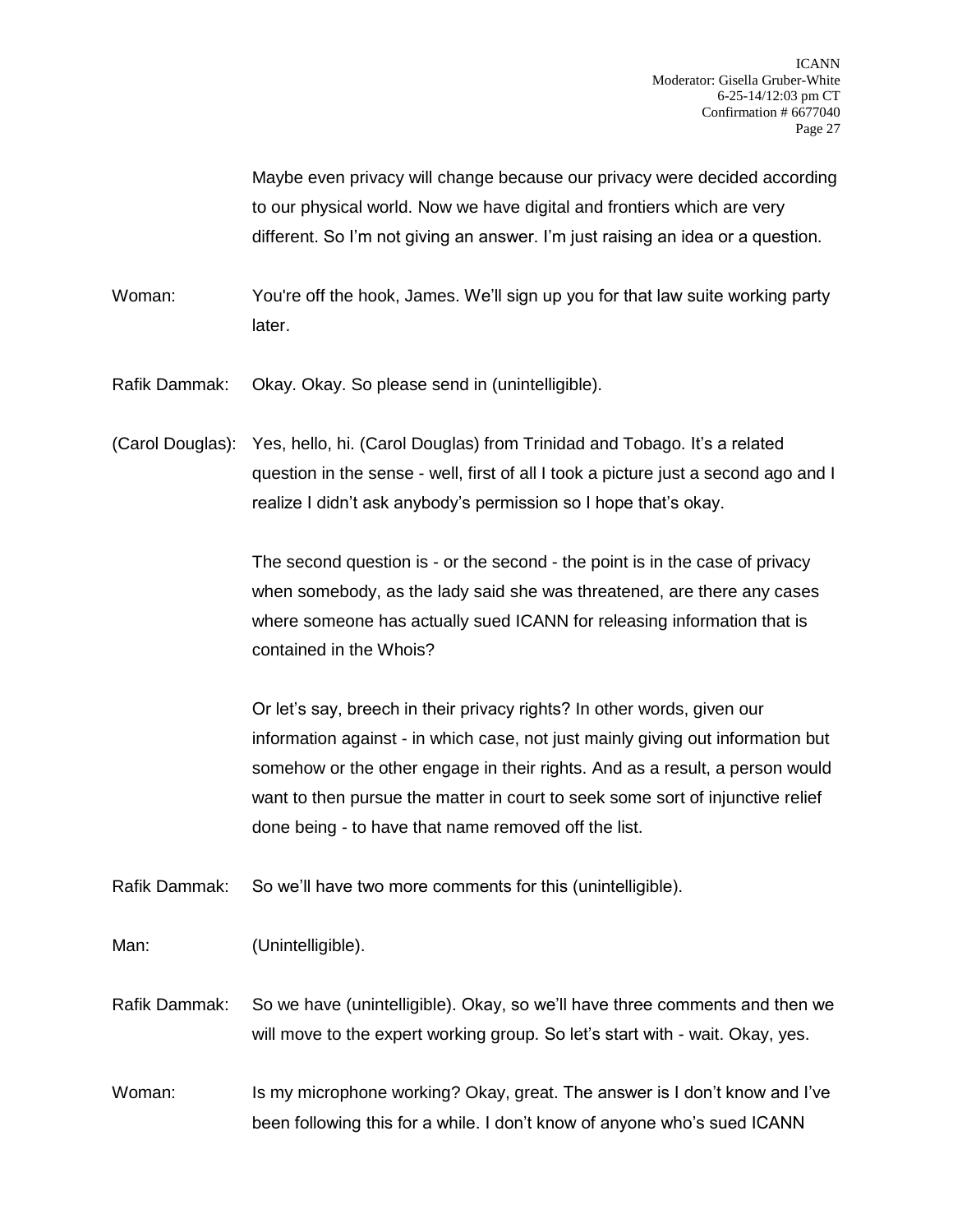over this. There is this mandatory disclosure requirement when you sign on with the registrar in order to get a domain name.

I do know of people who have been subject to stalking, harassment, spamming, and anticompetitive activity because of the Whois and they've been (unintelligible) and intimidated in their homes and through all sorts of identification in their homes and they felt very violated.

But taking on an organization like ICANN is a lot to ask an individual or small business. And that seems to be where a lot of the concern has been. So no, the answer is no, I don't know of any official lawsuits or complaints. A lot of private complaints.

Rafik Dammak: It's really hard to moderate anyway. So (unintelligible).

Man: I was actually going to answer to the last two questions and maybe one more. Starting with the last one, has anyone ever sued ICANN? Well, I think that in the current system there would be no point in suing ICANN because the civil lawsuit would be between the individual registrar and the individual not wanting to comply with these rules.

> So suing ICANN wouldn't make much sense. It would be a very indirectly (unintelligible) construction which would probably be rejected by the court in California in the first place because ICANN isn't involved in the Whois system. It's the individual mix and even the individual registrars, which actually (unintelligible) this information.

> So anyone refusing that would probably refuse and the effect would be that you would not be granted a domain name and then you would sue on a completely different legal ground where privacy only appears as one as a argument promoted by the lawyers for improper behavior of registrars. It's a very, very complicated way to get to - into the court systems by that way.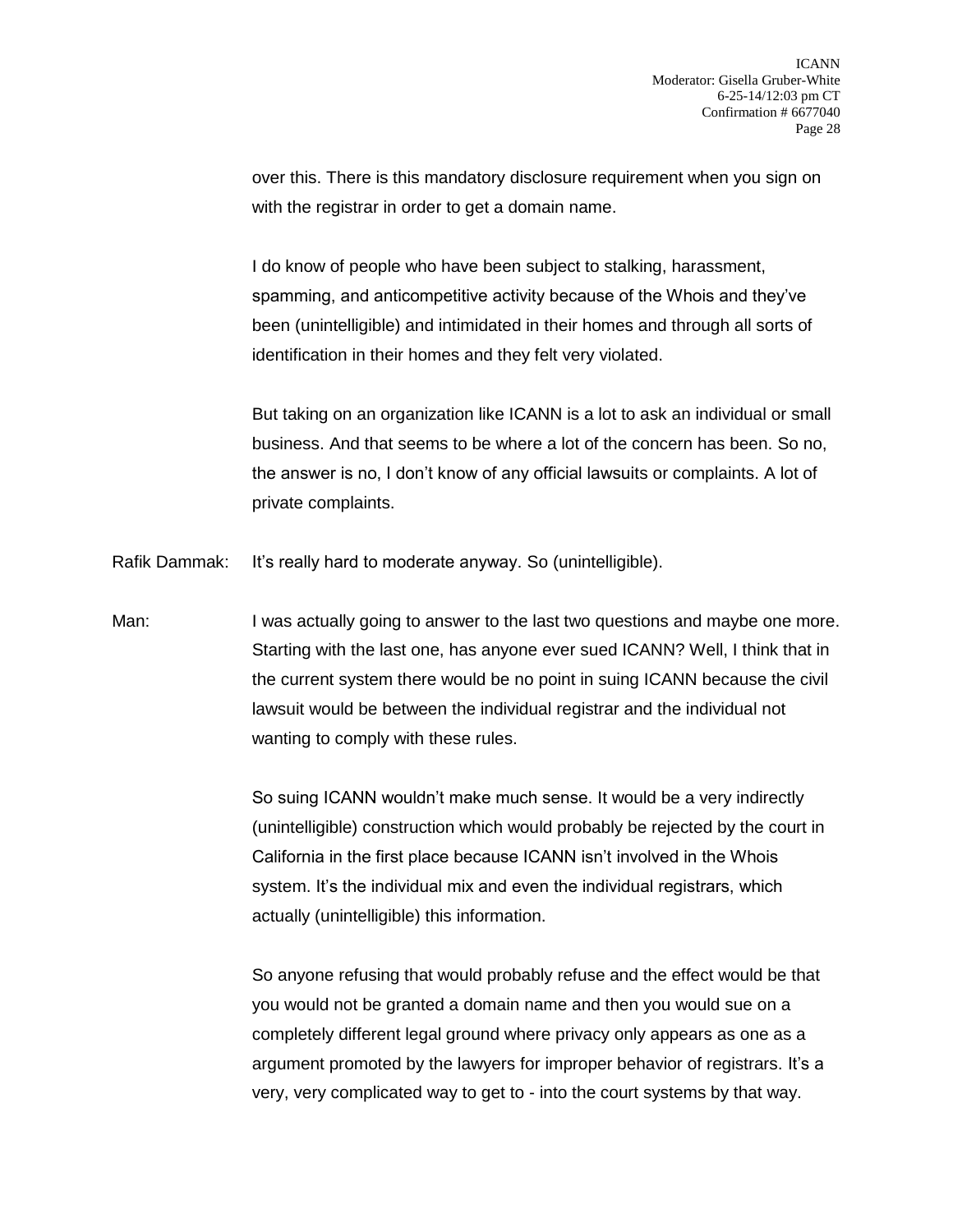Another issue is - of course, the - well, the - my colleagues from the British ICO have already asked whether Milton's remarks have been - no (unintelligible) has ever fined a registrar for that, should be understood as an invitation. So I guess that's probably not exactly what - would want to be achieved here.

And I wanted to react to the - also to the remarks made by the lady across the gap and the tables. Privacy or the protection of personal data as we have it in the articulation in Europe, Canada, partly in the US, and in many other countries, has not been designed for the offline world.

It has been designed in the 1970s when some people started to understand how computers would change the use of data. And I'm still full of awe how much foresight these people exhibited when they designed legislation which in its basic principles still works today.

So no, it has always been in full understanding or in full awareness of the issues of the online world. And it's just - it's exactly the problems that we are having today are exactly what was expected at the time.

And they are now called new problems just because no one at the time could imagine the orders of magnitude of money that you can make by not respecting these rules. And that's where the pressure comes from today.

I should say that I'm speaking (unintelligible) but I'll make these historical remarks.

Rafik Dammak: Okay, thank you. (Unintelligible), please?

(Gus): (Unintelligible) from the ADPF, speaking as personal capacity stole a lot of my points. But nonetheless, I have one question. Let me just stress the - has a lawsuit occurred. I think the problem with surveillance is you don't actually know what was the trigger.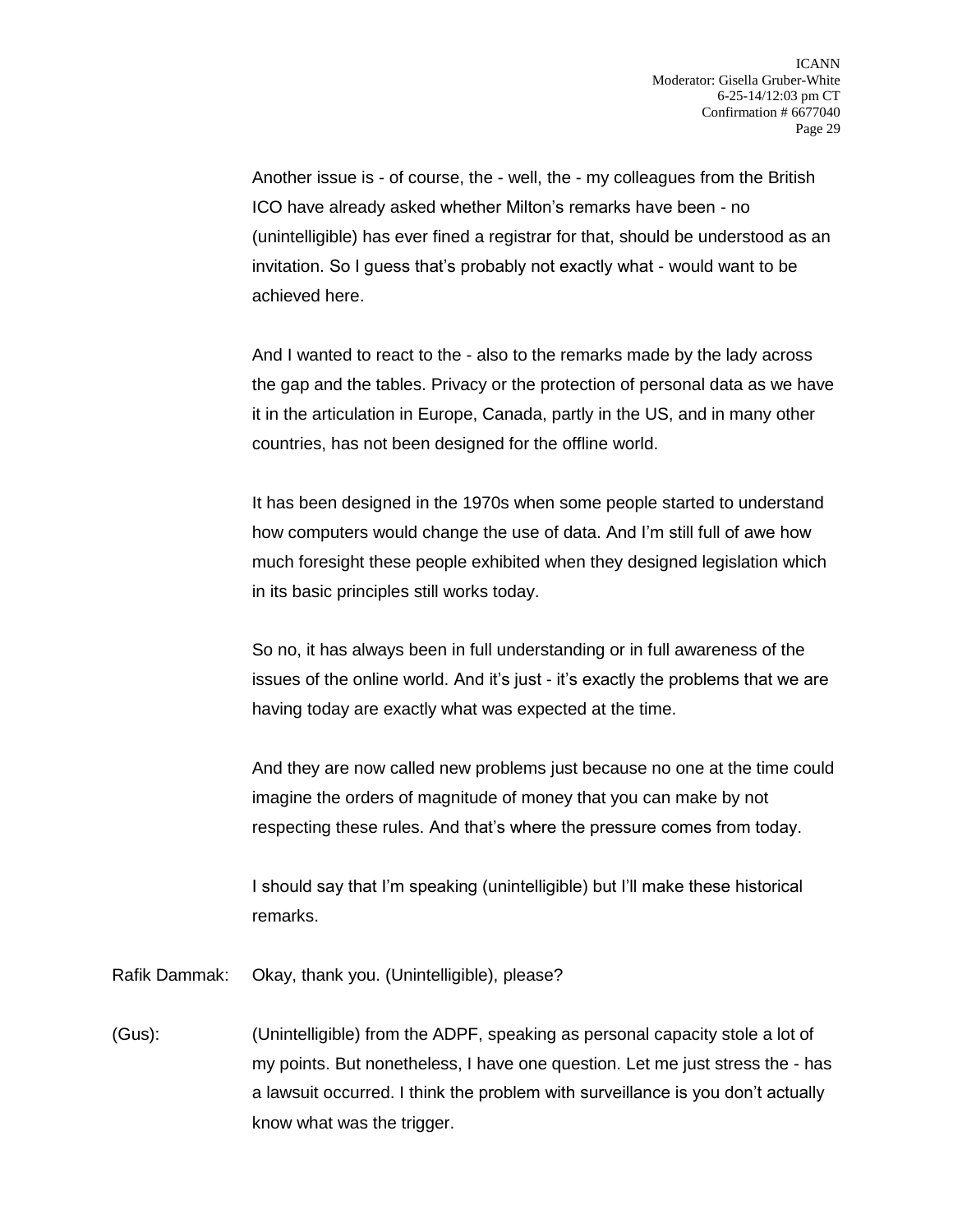So I'm guessing a lot of the time when Whois was used the individual who's been subjected to abuse subsequent to that wasn't aware it was necessarily from the Whois registry.

Nonetheless, I'm curious going back to the Whowas point, because I'm still trying to get my head around this, we often talk about dissidence and how they must protect dissidence and journalists and other people who are seeking protection through anonymity.

But we often presume that the individual who's the dissident knows he or she's the dissident at the time that they actually register.

I don't think that is actually the case. And we don't often think that our government hates us until our government changes and then we discover they hate us and then that's when we're a dissident.

So I'm curious if this consent regime that exists within whatever odd framework of law and policy, if it can be revoked and if it - if you can change a registration and once it has occurred. I'm getting the impression that even if you could with the Whowas there's always going to be a link back to the individual.

So basically it's a one-off policy that is if you have it - if you've registered and then you become somebody who's targeted then you have to abandon that registration and come up with a new one. Is that essentially the only right you have? There is no more than that?

Rafik Dammak: Yes, thank you. So who wants to respond to this? Okay.

Man: Well, thank you for that question, (Gus), but the duty of consent is actually that you can revoke it at any moment. And the law says it must be informed specific and freely given.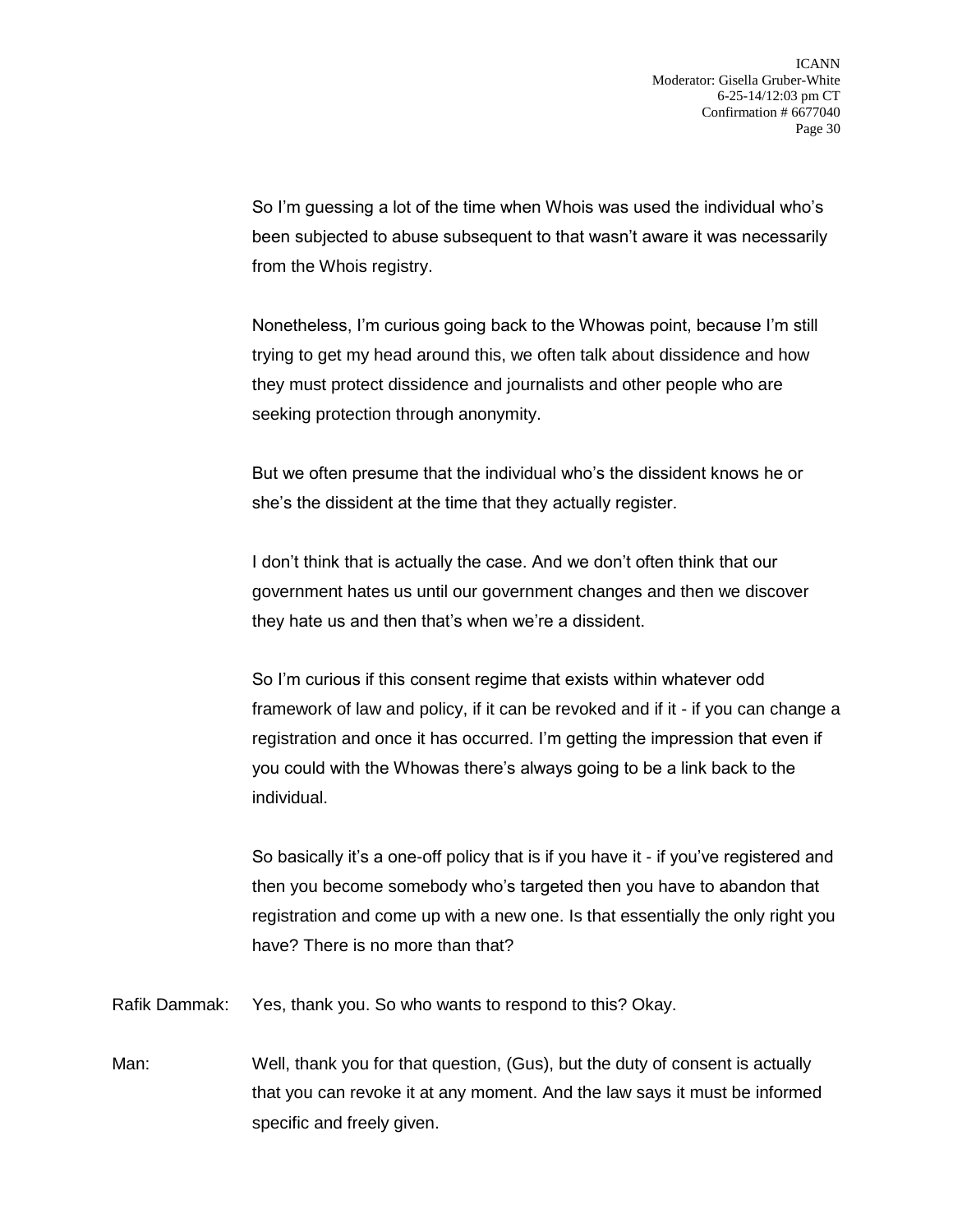And when, of course, the question - when is it really freely given if you are foregoing a unparalleled and (unintelligible) service by that can you still really say that this content is freely given in the first place?

But in any case, whether or not you could - you must have the opportunity to revoke it otherwise it's not consent. If it's for lifetime then it's just something different but not freely given consent for sure.

- Rafik Dammak: First we have a comment from a remote participation. Then we will go to (unintelligible).
- Man: We just had a couple of comments from remote participates. One of them notes that - voicing the same remote that is actually (John) (unintelligible) .com. One of the comments was - he goes, I think that (unintelligible) took a legal action against the Whois (unintelligible) a few years back but that data was being used for domain slamming/fraud.

And the other one was just to amplify on James' point there, sorry it past somewhat, there's been a notable uptick on Whois scrappers in the last few years and Google is casing that data as well.

Rafik Dammak: Okay, (unintelligible).

Kathy Kleinman: Kathy Kleinman, following up on what (David Tick) was saying, Whowas services happened private. They've been collected - this has been data that's been collected by private organizations and offering it up as private services.

> The proposal and I guess we'll talk about it with the EWG, the expert working group, is that it becomes service mandated and offered through ICANN and through the ICANN contracts. So moving it to a new level.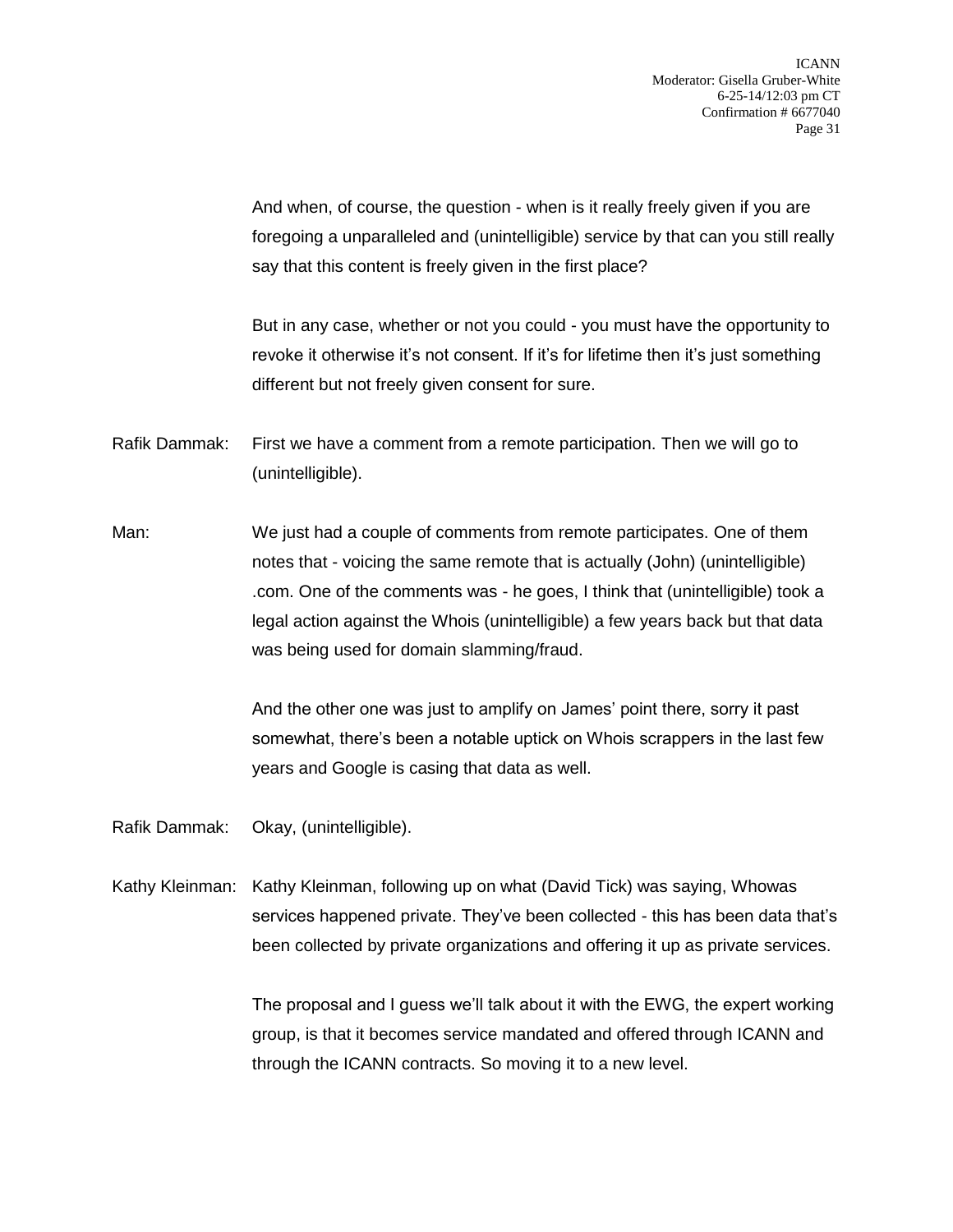And I just wanted to add something, it hasn't been made that - the case with the registrars collecting the data and publishing the data because they have to through their contacts with ICANN, the registrars have been on the frontlines of ICANN protecting privacy. They've been fighting for their registrants. They've been fighting for privacy. And I just wanted to make sure everybody knew that.

- Rafik Dammak: Thanks, Kathy. I think we will take the last question from (Brandish) because we need to move to the expert working group session. So yes, (Brandish), please.
- (Brandish): I just wanted to make two quick points, this is (Brandish) (unintelligible) for the record. One was about protection of dissidents, etc. As long as certain kinds of information exists I don't think any legal regime can exist which effectively protects dissidents because legal regimes are written and then forced by the various states that we're asking not to make these dissidents into dissidents.

So there is a clear problem there. You can't protect - you can't cross law to protect against the state from interpreting it. So that's just not possible, one.

And the second thing that there seems to be a bit of a tension here between wanting decentralization on the one hand as a pro-privacy feature of Whois and having that, you know, federated structure and wanting to guard against private scrapping of wanting - you know, the Whowas kinds of services, things like domain tools, etc. provide, more strongly regulated. So on the one hand if you don't want too much power to come in the hands of ICANN and to mandate directory services then you want decentralization.

On the other hand, if you want to regulate these private enterprises you do want centralization and you do want to empower ICANN even more. so there seems to be that tension there that I just wanted to note.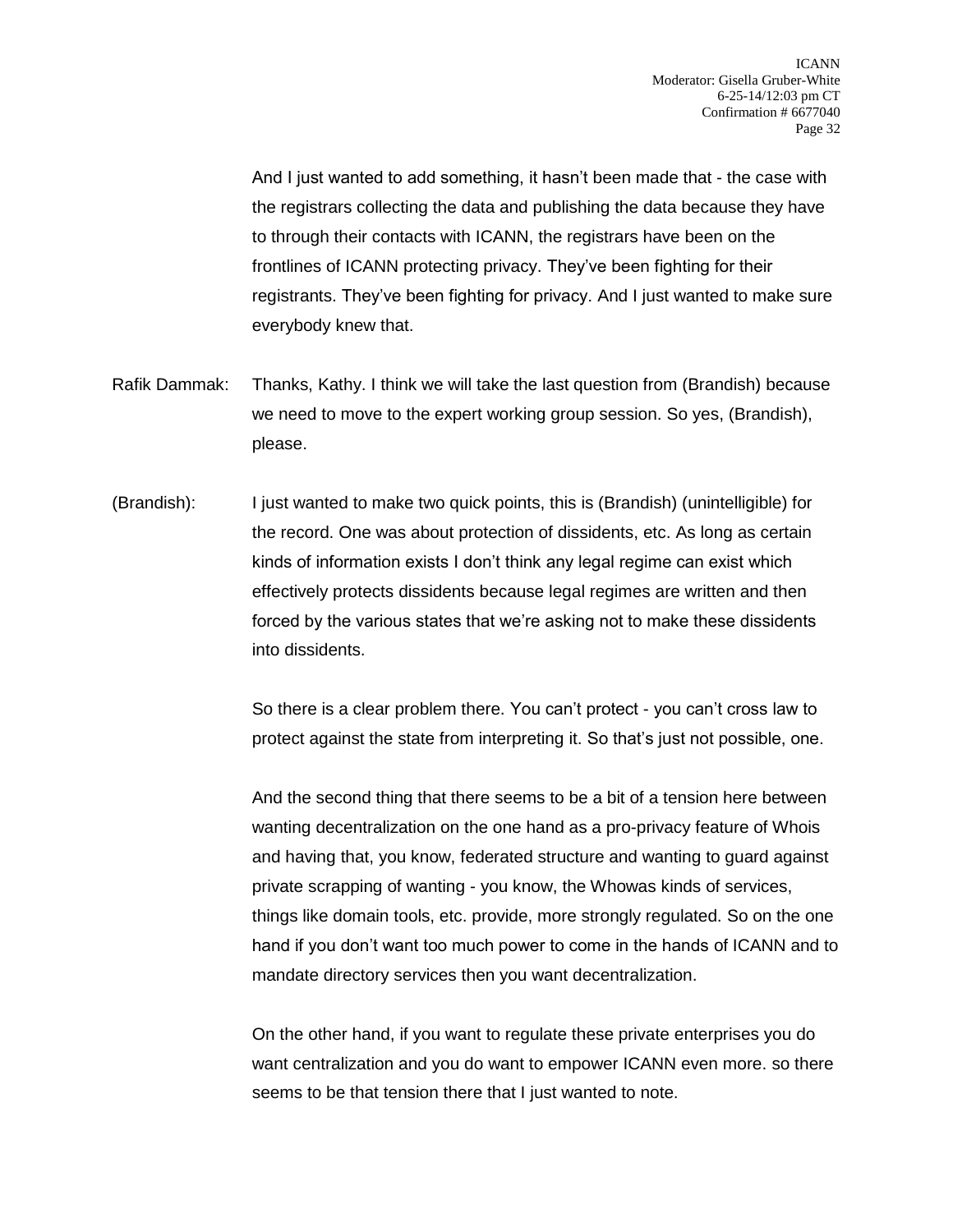Rafik Dammak: Yes, thanks, (Brandish) for this. So let's move to the comments from expert working group members starting with (Stephanie) and going to (Michael).

Stephanie Perrin: I think since we've kept (Michael) 25 minutes past his due time - no, go ahead. Okay, basically I think we have a pretty good idea based on this discussion what the expert working group was facing.

> And part of what we're facing - or we were facing is a legacy accumulation of value added services that had been established using the Whois data that was freely available, even if it was - a high proportion of that data was junk data.

> Certainly individuals who were engaged in criminal activity, registering thousands of domain names, weren't putting good data in all the time. Mickey mouse appears to have a lot of domain names registered. Individuals who cared about their privacy or who were aware of the risks were using privacy proxy services.

So the new proposed system, which I should emphasize especially to folks not ICANN'ers, that this is just a report of another expert working group. It has to go through the policy councils at ICANN and working groups have to be established.

And then they decide whether they like the recommendations or not. And so there's already some discussion going on about whether the privacy recommendations are strong enough. I dissented because I believe that there is a consent clause in there that amounts to what we call a coerced consent.

It is not freely given, it's either take it or leave it. You consent to the use of your data within a gate now, we're not going to have everything wide open. The problem is there are so many accredited actors who can get access to the data for legitimate purposes or permissible purposes is the word we use within the document, that that's not really much comfort to an individual.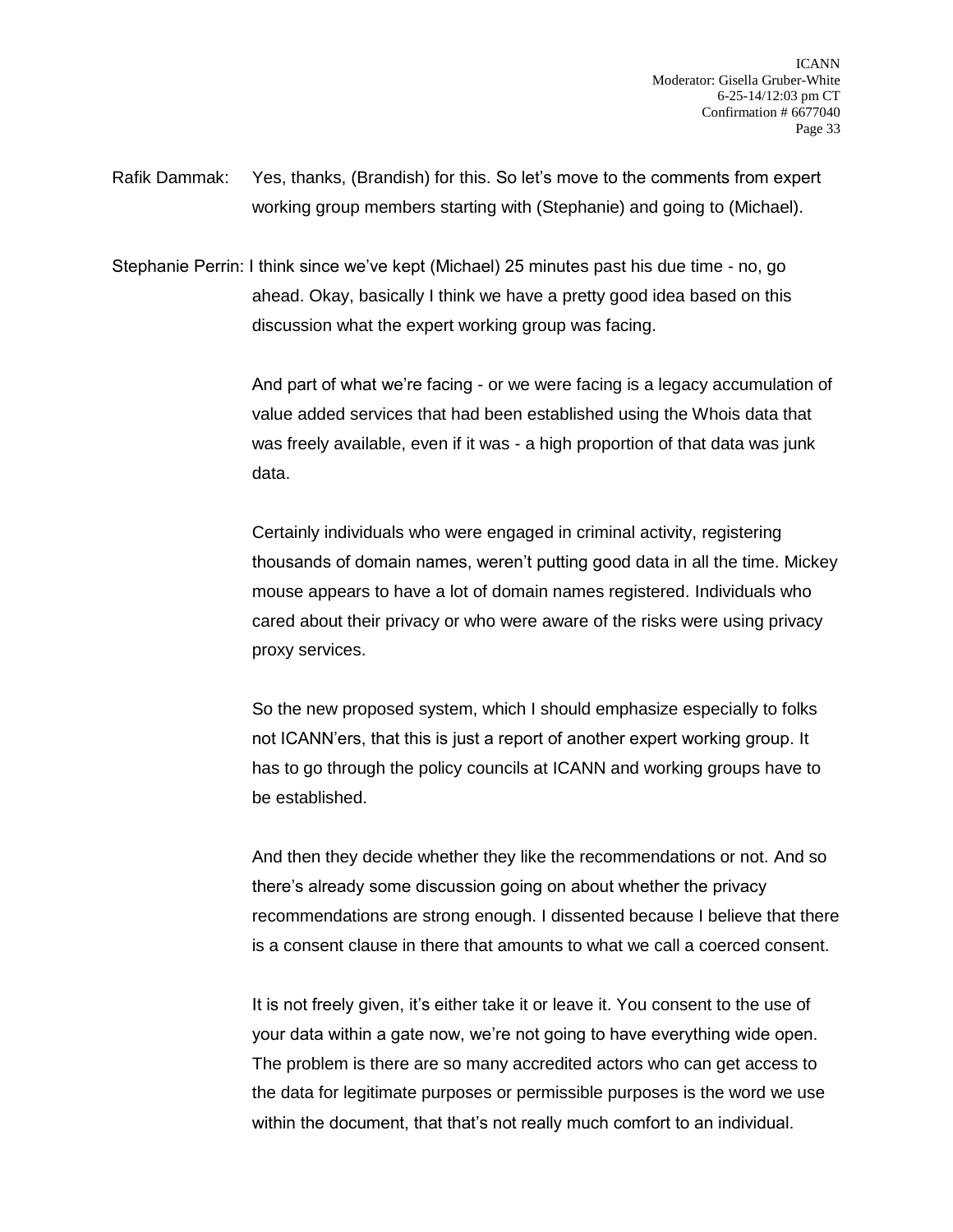Plus, it's not clear how to police any trickling out or escape of the data from value added services. If I subscribe to - I don't go anywhere ICANN or Whois but I subscribe to Whowas and then I find out where (Gus) (unintelligible) has lived for all of his life when he had domains registered, how are you going to catch me? Because data protection law - you know, we would have to mount a series of cases.

And as the privacy person on the working group I was constantly waggling my fingers saying, do you know how long it would take me to set up a complaint (unintelligible) of my pals and have this place swamped in complaints? And you know, the only ones who's faces went completely white and drawn are the registrars because they're the ones who would be sued as (unintelligible) indicated.

ICANN I would argue is - and I'm sorry, Michele's left because I think I finally got him around to this, ICANN is the data controller in the sense of European construction of who's a data controller and data processor because ICANN sets the rules.

And so really even though we can't blaster ICANN it's hardly Michele if he has to do this and he can't get an exemption. And yet he's the one that's going to be dragged through the courts. So it is a very difficult situation.

But there have been some high profile cases. I met about a month ago a charming gentleman, young gentleman in Europe, who has been running Europe the Facebook. And they've just been cranking the cases out, you know. Three smart students, that's all it takes. I find it very surprising that ICANN hasn't had a barrage of complaints that would cause some litigation and some action.

And certainly people get damaged now. And I think that's enough from me. I'd like to catch (Michael) before he leaves. With respect to this problem that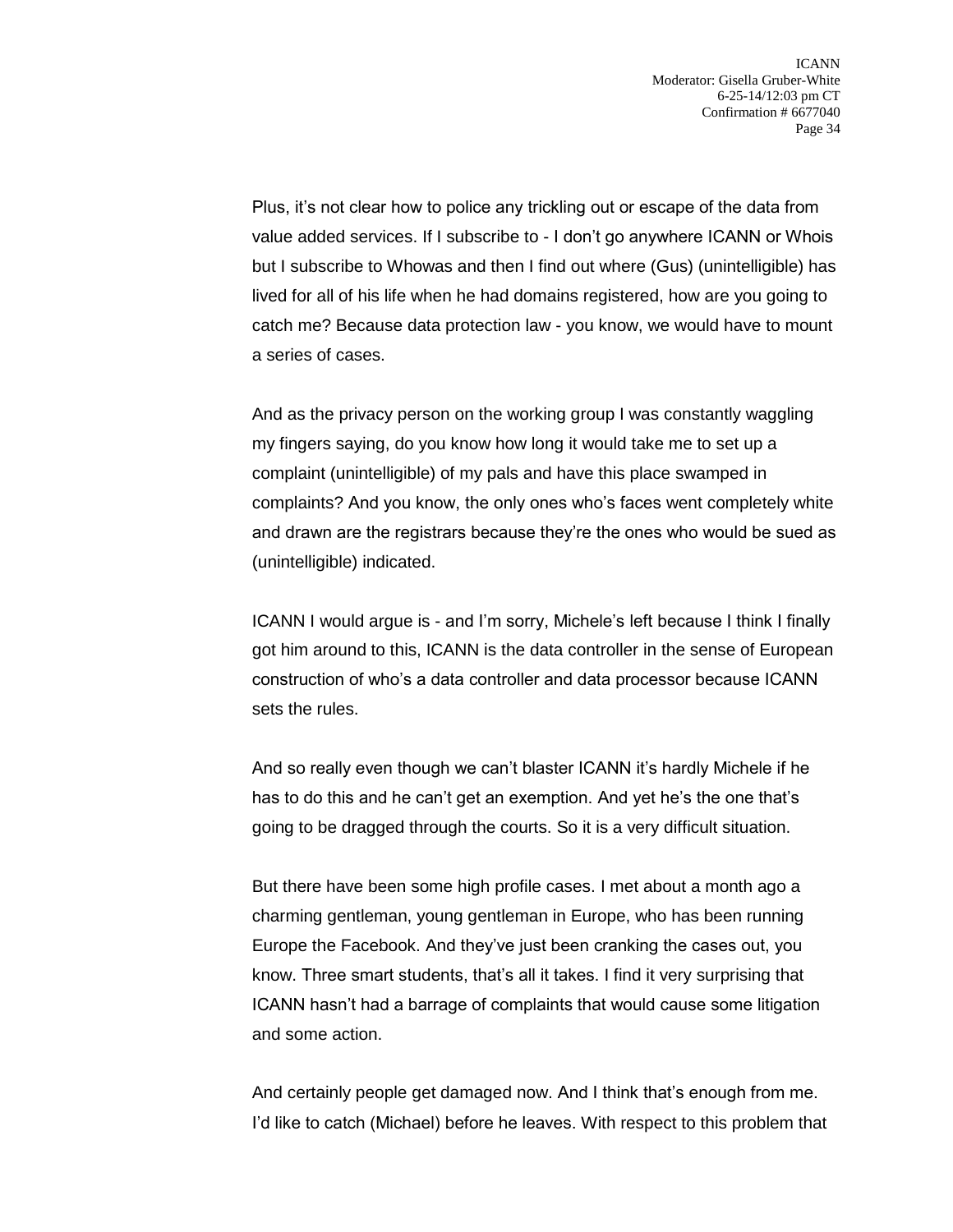James brought up and our colleague here brought up, there is a sort of a teeter-totter thing going on. And the gentleman Whowas speaking about his daughter, there are two things happening.

On the one hand, if you've been running for 20 or 30 years vacuuming up data and doing whatever you like with it and there has been no lawsuits and the entire ecosystem starts getting built on the premise that that data's available and not only that, now you can mine it with cheap available data mining software and you can aggregate it based on data from other databases, it's entirely what was predicted in the 60s and 70s when we did all the study commissions on privacy.

Who knew it would be as cheap as it is now? So you have that kind of thing. You also have huge risk coming because the daughter's picture now is probably taken from a cell phone that is good enough quality that with a couple of snaps you're going to get a retinal image.

And a retinal image gives you a constant biometric that you can use. And you can cruise through the system and tag any other pictures. And you can just even with a poor camera you can do facial recognition now.

So the chances of linking people, of associating them, of imperiling their basic fundamental constitutional rights of freedom of association, that really wasn't so possible when most of our data protection laws were actually created.

So I do think that - especially as the EWG looks at its work, this teeter-totter's going back and forth. Yes on the one hand you have an installed, embedded, very prosperous industry that it's feeding on data, not just within ICANN but within the entire ecosystem, that's how the Internet pays for itself.

And on the other hand, you have mounting risk and as spy shops in every city where you can get all kinds of devices that will help you track down people. It's one of the reasons - it's well acknowledge that we need to protect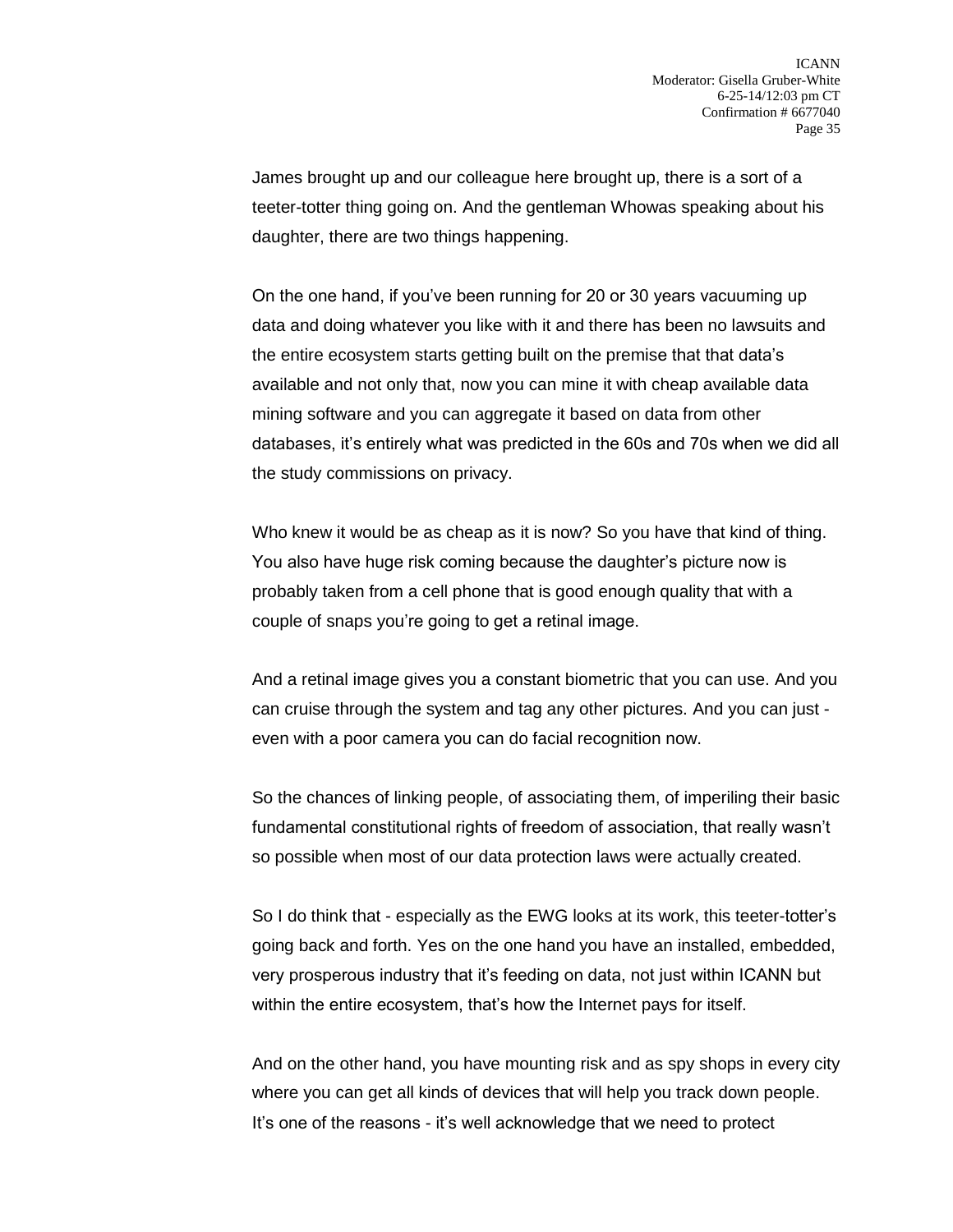vulnerable people now. And government needs that provision as well as anybody else does.

So I think with that I'm going to pass the microphone to (Michael Neble) if he'd like to say something about how the EWG...

(Michael Neble): Yes, thank you. (Michael Neble) speaking. I just wanted to follow up on what you said and I know that (unintelligible) is such a young guy but I was one of the grandfathers of the 1990 effort to kick off European data protection directive at the time.

> And I can assure you that we weren't aware of the possibilities that we have today. We knew that computers existed but I mean we were in a different mindset. So we're facing a different world and different possibilities.

> When we started our work in the EWG we were really in this kind of tension that Milton described but not in the tension between data protection and law enforcement. This is something there - we didn't have to even discuss it, that's something there with - we seeing it every - almost every day.

But a question - are we going to start from users as to the world has - was such or going back to the roots kind of thing. (Stephanie) and I are representatives of the - kind of the (unintelligible) purpose camp. And I've said, the - there have been even statements by the GAC where the users are much, much wider than just the technical function.

Now if - to put it into context, this is a manual rather than - this is not rule making. This is a menu. And in the policy development process I think there is ample possibilities to say, guys, this is going too far. You should let down. I mean it's not like this is going on - this is an opening and I just wanted to stress that, this is not something that has - that is already a decision.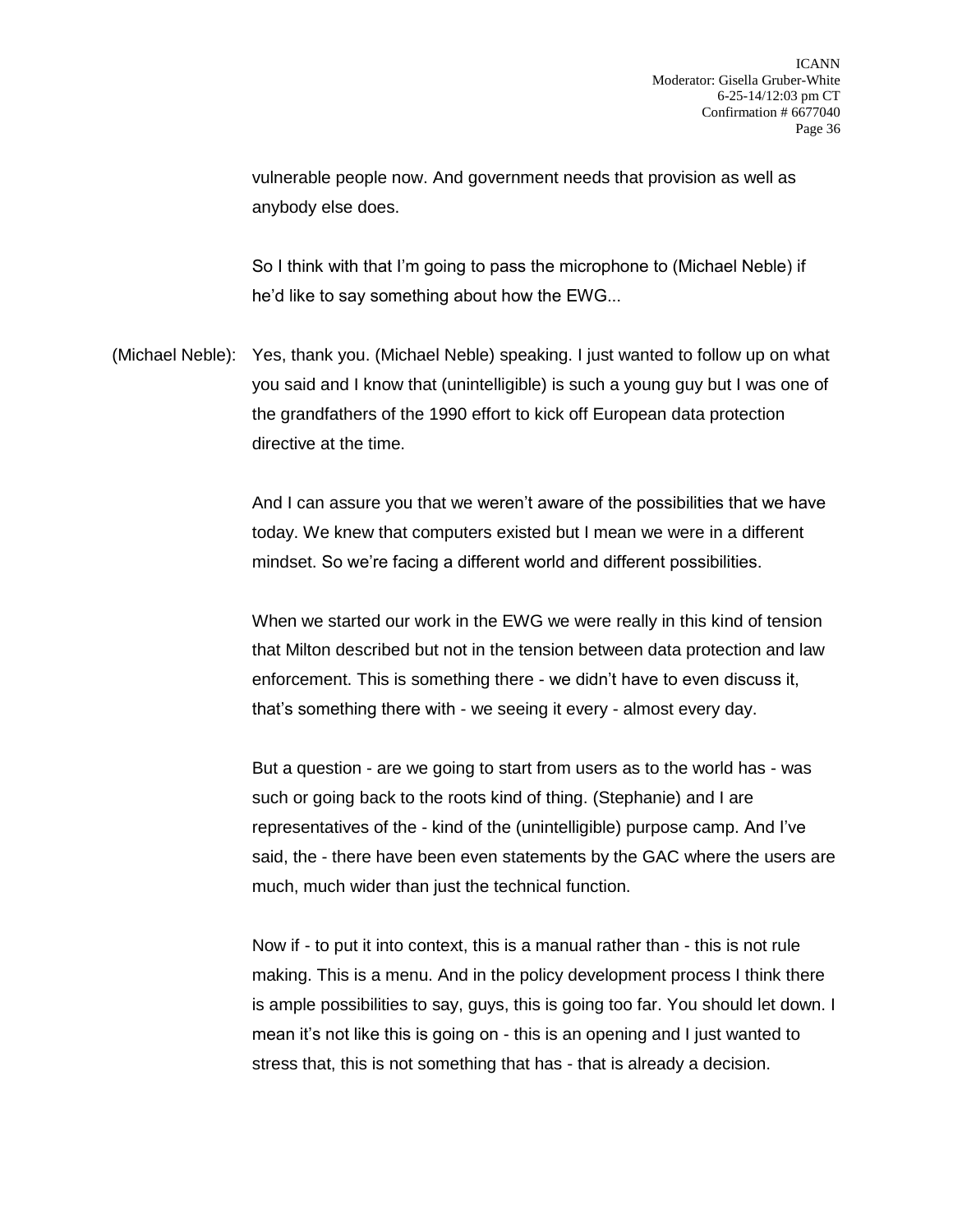The second element I wanted to stress is where both of us - I saw a chance also in the (unintelligible) system is to make the point for finally have a privacy policy in the ecosystem, in the ICANN ecosystem.

And not only this kind of (unintelligible) thing, which wavers and stuff like that, but having a privacy policy where we can - where we have a good argument for putting the protection level as high as possible and if only for making the transfer of data possible and being - coming from Europe and having various adequacy principle that will be carried over into the next phase of legislation.

But there's a clear case, otherwise data will not leave if we don't have the adequacy and have different means to construct that. But basically otherwise nothing will work and let's not forget, this is not - the choice is not having today and something like we propose that the whole ecosystem will change because you have all these different gTLD territories possibly.

You're coming out of this - more or less, comfortable relationship where most of the gTLD land is in the United States so you have relationships of safe harbor and various legislation. But you might have - and multiplicity of relationships so you have to have a high standard.

The issue of consent - we, again, we are happy to have consent singled out. I - we have - in the last minute drafted a framing where this is only in the context of applicable law and (unintelligible) has already described what this means for us in the union, that of course it - it's - there is a problem if there is no applicable law.

I mean if you look, the global that is indeed - that remains an issue. So this is what I wanted to say here initially.

Rafik Dammak: Thanks, (Mike). And now we will go another - we will go to another (unintelligible) and that will be moderated by Robin.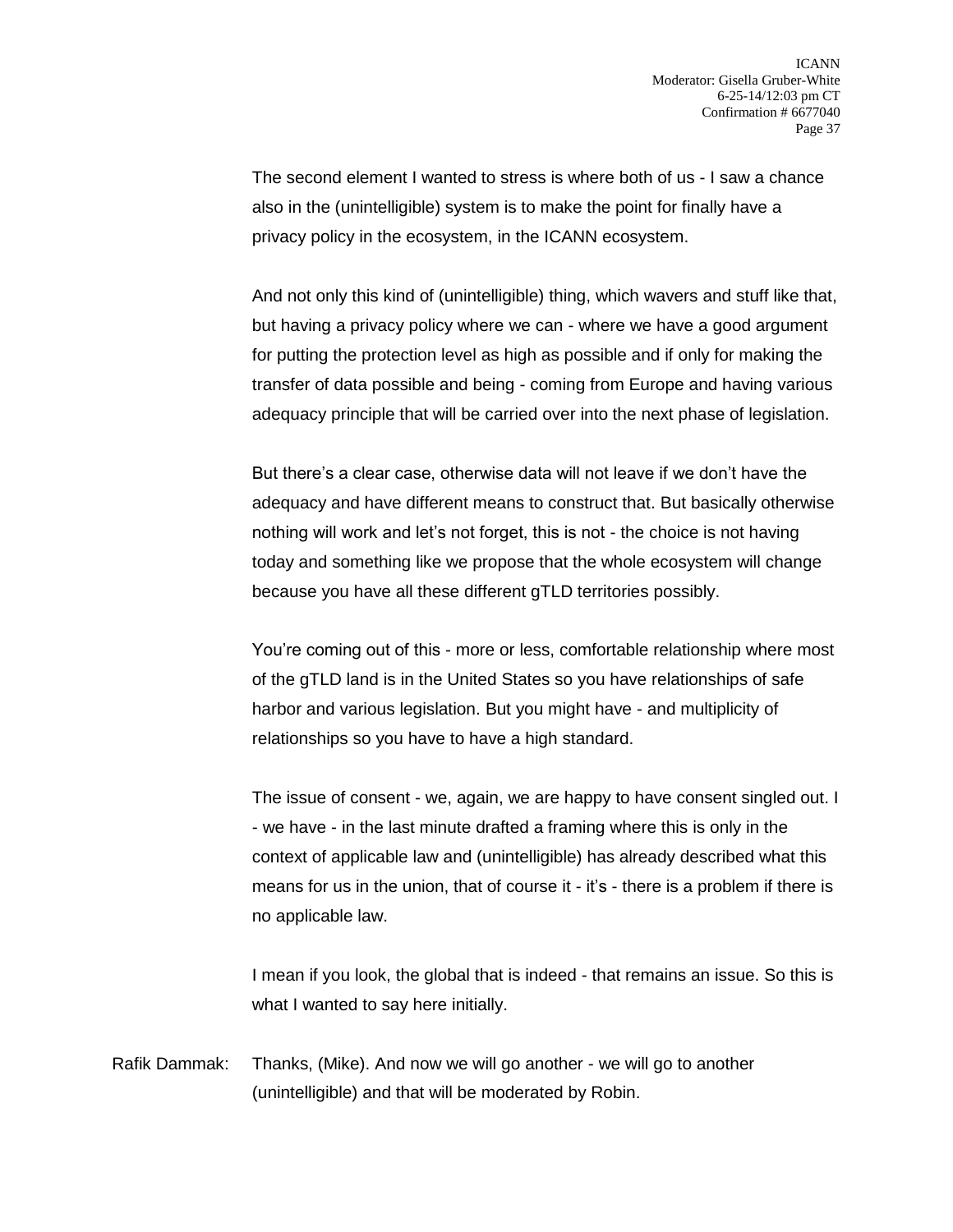Robin Gross: Hello, my name is Robin Gross. We're very lucky today to have a number of European data protection offices here and a number of European privacy activists, a lot of ICANN expertise on Whois in these issues.

> So one of the things we really wanted to do was get some open discussion back and forth, questions and - so we want to open up the floor now if anyone has any questions, comments, please raise your hand or get in line at the mic. Yes, please. And please say your name for the record.

(John Laprese): (John Laprese) for the record. After sitting here and listening to many people speak on these issues today, I'm struck when I look around the room that most - I think I'm pretty safe saying it, most of the people in this room come from strong rule of law states. And all these policies and procedures work great in that environment, or maybe not so great because we're having the discussion about it.

> In weak rule of law states, all the - all this good effort is going to go for naught and in fact on the law enforcement session earlier this week on the expert working group, law enforcement was of the opinion that, well, we'll leave it to the law enforcement to determine who is effectively law enforcement.

> When someone files a criminal offense, you know, what is actually criminal? Will we be in - we're leaving the decision in the hands of law enforcement. So in these weak rule of law states where we have, you know, perhaps governments or police forces that we might not necessarily trust, these kinds of procedures are open doors to abuse.

> And I think it's really problematic that we're all sitting around this table and we don't have the - and we're all sitting here from a strong rule of law position. Thank you.

Robin Gross: Thank you. Kathy, did you want to comment on...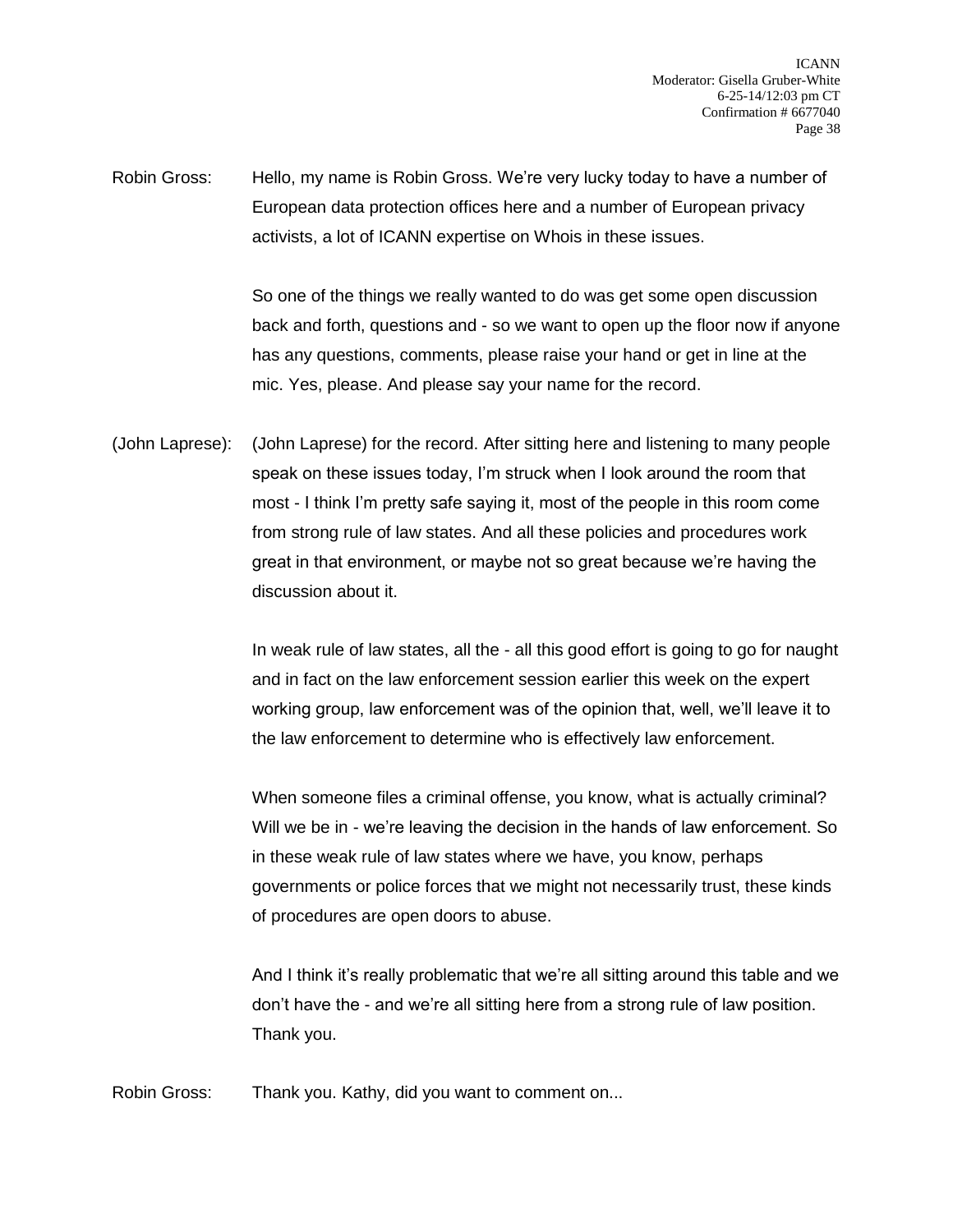Kathy Kleinman: There's no answer to the issue (John) raised but it's a question that's come up again and again in the ICANN world. If a registrar has data - and of course, registrars have data that both in the Whois and not in the Whois, such as credit card data, who do they have to give it to? Is all law enforcement equal? Here, let me talk about a human rights group.

> If a human rights group has information - data with their local registrar in the United States and it is a critique site of China it - the Chinese government comes to the registrar in the United States, does the registrar have to give it to the Chinese government?

Most registrars that I know - and I don't want to speak for them because I'm not a registrar would say that they would follow their national law on that. And maybe not hand the data over to certain law enforcement.

What happens now if we create an aggregated centralized database? Who is there to say no?

Robin Gross: Okay, thank you. We believe we've got a comment from the UK Information Commissioner's Office, is that right? And then I'm taking a queue here. So then we've got...

Man: Yes, okay.

Robin Gross: (Stephanie) and then a remote participant. Go ahead.

Man: Well, that's a fine point and it's a classical problem of international law enforcement that we have really, really nasty policy forces doing really, really bad things to their own people.

> I don't think we can reform that though I think what we can do, certainly in Europe and hopefully in many other territories, just develop standards that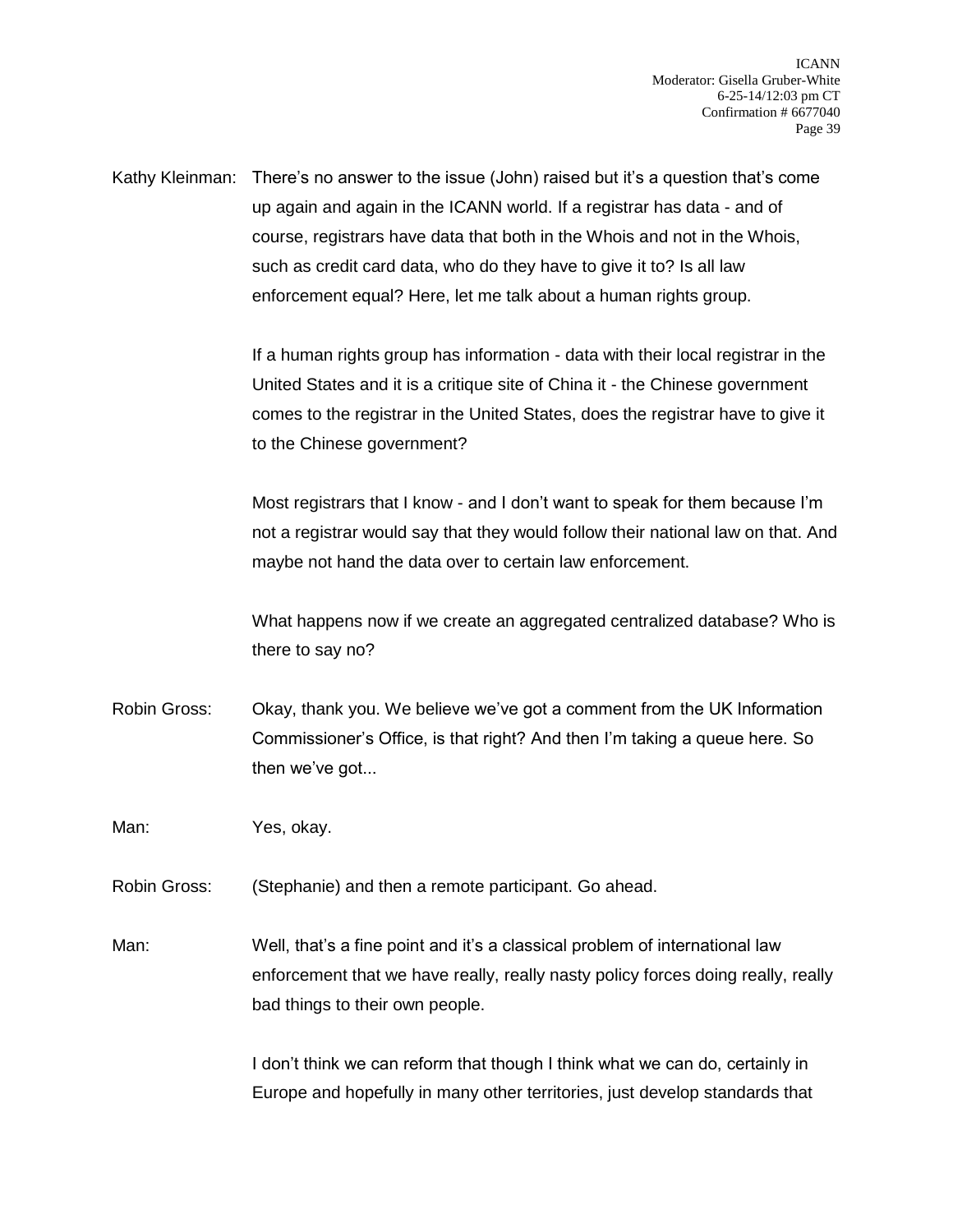strike a reasonable balance between being able to register domain names and your personal privacy as a registry. And that's I think all we can do really.

Woman: Yes, I'm also from the Information Commissioner's Office of the UK. I do apologize, I won't be able to be with you after the break which you've got coming up because I have to be at another meeting, which I've been invited to as well today. But I did want to ask everybody to think about how the regulatory and the legislative landscape is changing.

> And to think about the update of the privacy and data protection laws in Europe, which is currently underway. It's been under way for quite some time now. The commission - the European Commission already presented it update in 2012, it's draft proposal in 2012. And the idea - the latest commitment is to try and get that agreement on the proposal by 2015.

> You know, there is still time - there are still discussions amongst member states on this and there are serious discussions about the extent of territorial scope on the European legislation.

> So I mean, if you're looking at different solutions which are available I would recommend that you look at this reform, which is underway and the kind of opportunities which might be open to you there. Thank you.

Robin Gross: Thank you very much. So next in the queue I've got (Stephanie), a question from the remote participant, (Akum), (Chris Lahatch), and then did I see someone over here? Okay. (Stephanie)?

Stephanie Perrin: I'd like to respond to the problem over the rule of law. I totally, totally agree and part of my dissent was that I don't think - speaking as someone from the global north, I don't think I can speak for whether privacy proxy services are available equally in the south, whether people are aware of the risk, whether they have any idea what could be happening.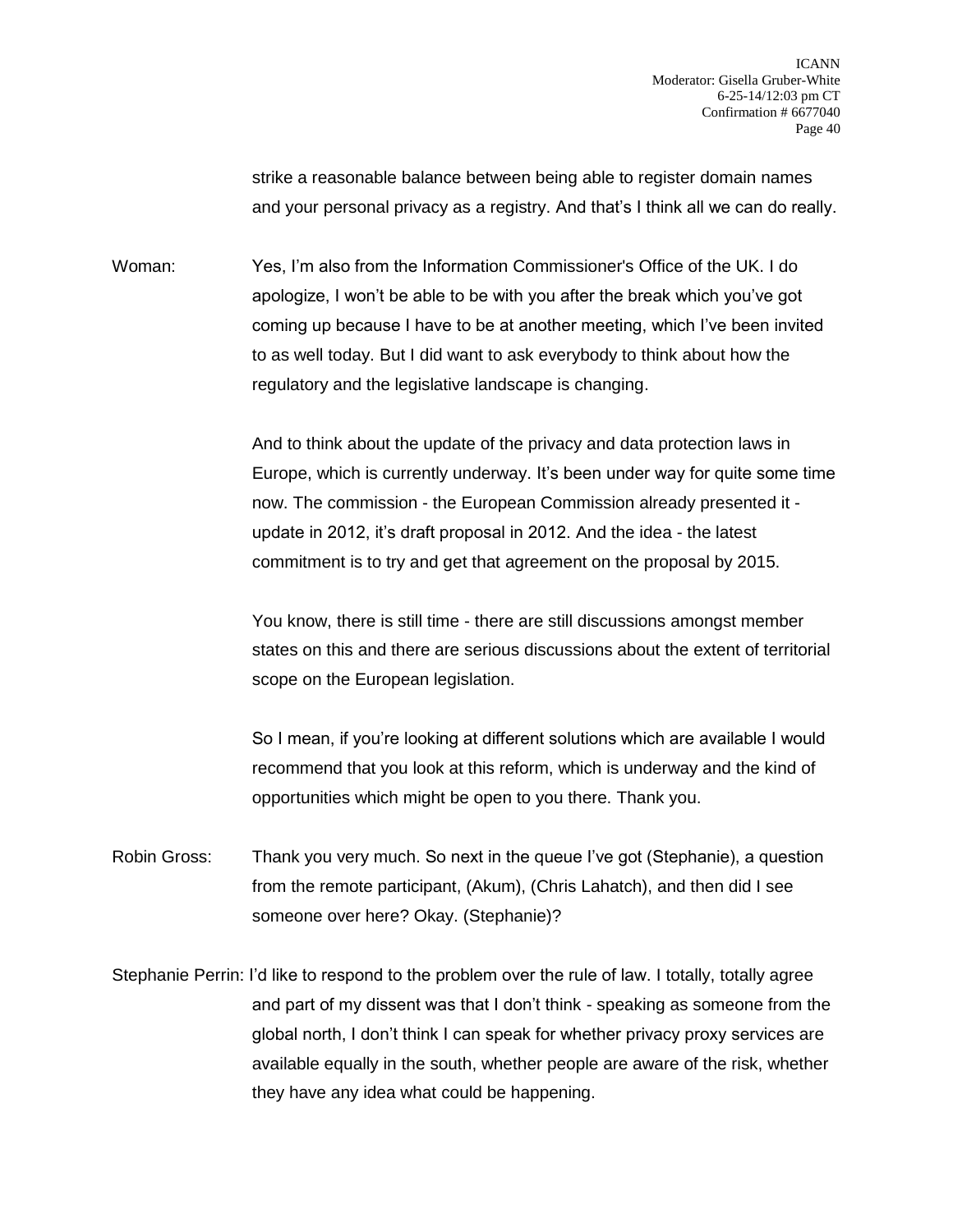And in fact, whether it was morally and ethically okay for ICANN if we're running a global ecosystem to - and we're supposed to be a multi stakeholder community with outreach to the south. Don't we have a responsibility to harmonize at a high level and protect those whose states have not brought in data protection law. I would say we do.

And we did have a proposal which you'll see discussed in the text if you have the patience to dig through the 166 lovely pages. There's a recommendation in there in the privacy section. We discussed having the - a variant of binding corporate rules where we would adopt a high level policy and get it approved probably in a European data protection authority and then we could transfer the data.

Unfortunately that recommendation wasn't accepted by the group but that is one way of achieving the equivalent of law through contractual requirements. Because there are so many ways that data can get out once it's collected. It can be gamed at the local. It can leak. It can get scrapped up. It's just a never ending list. Thanks.

Robin Gross: Thank you, (Stephanie). Next we've got some comments from the remote participants, which (David) will read for us.

(David): So there's a question from (Casper) in the remote chat. And the question is doesn't the data retention decision mean that any mandatory identity escrow systems like Whois are basically now unlawful in the EU? If not technically necessary to keep that data?

> And discussion in the chat has already noted the jurisdiction issues that this is why the EU metadata cannot be stored outside the EU according to the CJEU discussion.

And also noted that it is technically possible to create - that the - the situation created by Whois has drifted towards blanket identity escrow, which - and it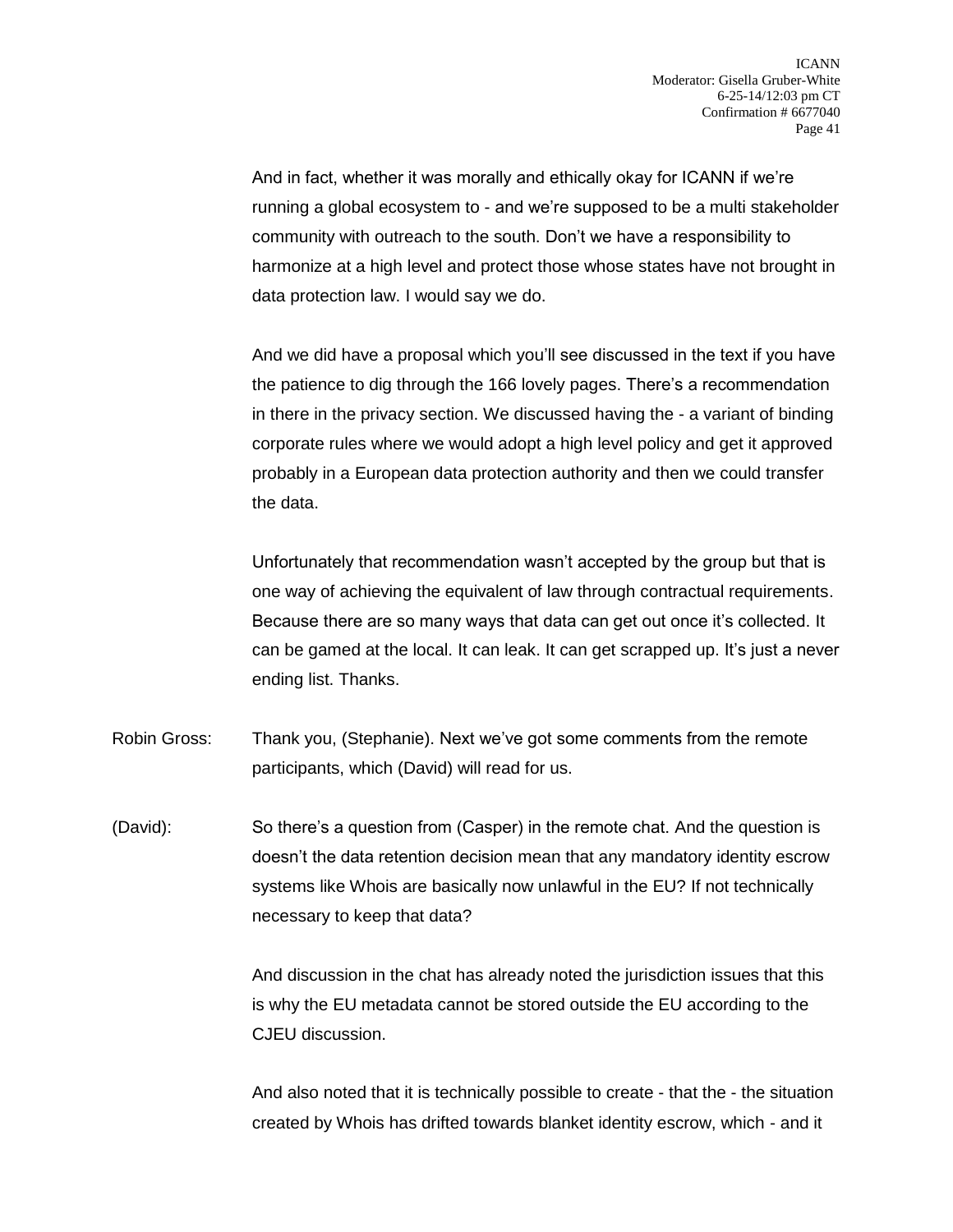was certainly predictable (unintelligible) EU and it would be technically possible to design a DNS with integral private credential without normalizing the identity escrow aspect.

Just to revisit that, because I'm trying to summarize quite a discussion in chat. The original question, doesn't the EU data retention decision mean that any mandatory identity escrow systems like Whois are basically end out unlawful in the EU if not technically necessary?

Robin Gross: Thank you very much, (David) and (Casper). Next we've got (Akum). Go ahead.

(Akum): (Akum) (unintelligible) from (unintelligible). Well, I was actually going to refer to recent decisions by the European Court of Justice, which - well, rather quite fresh and to not fully analyzed by everyone and therefore to the extent but certainly it's clear that the decision and the case (unintelligible) Ireland and (unintelligible) on the data retention directive, the court has established principles that would have to be regarded for any data retention, which is not on a concrete purpose of suspicion.

> And that the thresholds are set very, very high and the thresholds of the - our retention policy in ICANN system would need to be measured against that. And well, the European data protection authorities have already before the judgment found that the retention was not justified and have expressed in all their letters.

> So basically what we have here is confirmation from the court subject to scrutiny and legal analysis to be continued but confirmation from the court of justice that this interpretation is correct and that the thresholds are quite high and proportionality and necessity considerations are important.

The second judgment is the more recent judgment in the case between - as the data protection authority of Spain and Google incorporated, California,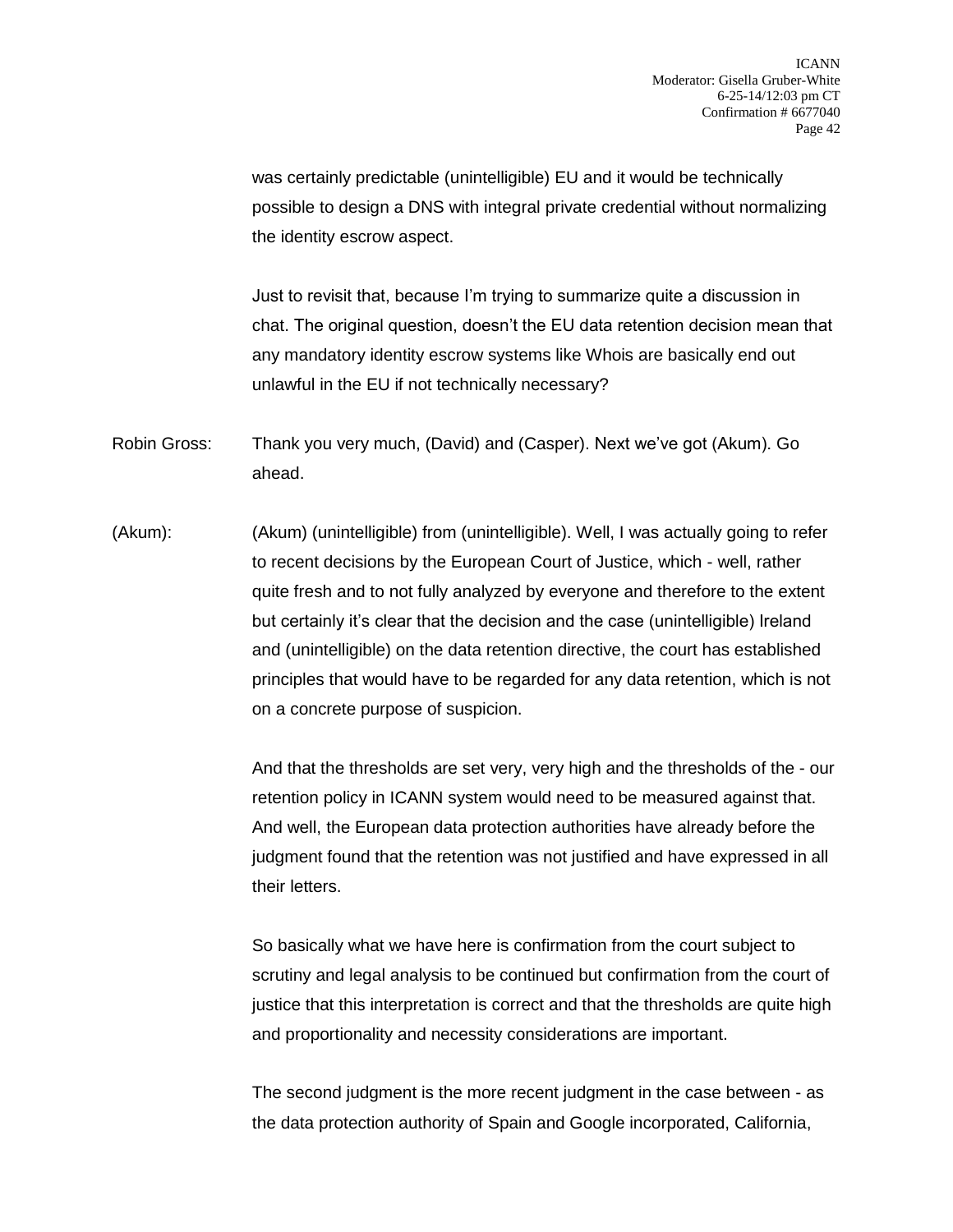where the courts said, yes, you have jurisdiction over this company, which is registered in California because it has a subsidiary, whatever it's called, in Spain.

And the operations of this subsidiary, even if though it doesn't operate a search engine and (unintelligible) are intrinsically connected to the operations of the search engine. And it has led to - the court has laid down principles for the interpretation of having operations in - within the EU.

And well, again, lawyers will need to go through the points the court has made in very much detail but certainly this judgment would also need to be taken into account when seeing what ICANN operations would be judged here.

And if indeed ICANN would kind of replace the current (unintelligible) Whois system by something under more central control and more central government it would certainly - could more likely be considered the actual data controller in this operation.

I'm not sure that that would be - with the use of (unintelligible) old system already be the case. But I actually had asked for the floor because I wanted to ask a question to members of the expert working group and going to something which looks to me like a contradiction in the argumentation of (unintelligible).

Because the report on the one hand says the legal contact must be (unintelligible) publicly accessible. So it must be always possible to find the name and some contact data for the legal contact in this group of purpose based contacts.

However, if you really don't want to be accessible like that you are allowed to use a privacy proxy service, only the privacy proxy service will be accessible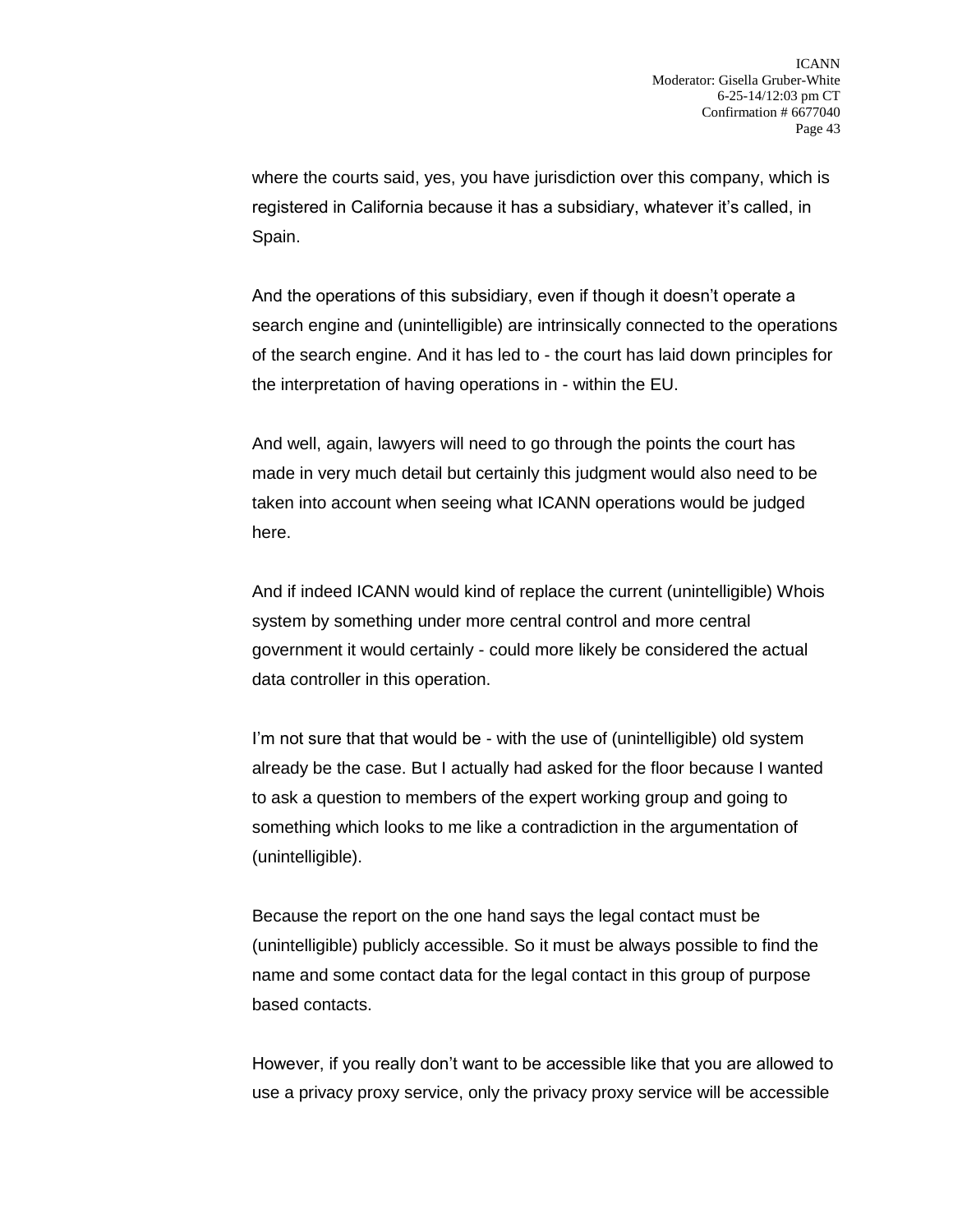and then the privacy proxy service will be your gate to have an independent party checking the certification for the request to get your actual data.

What I don't understand and if it is possible for anyone who can afford this to get their data behind privacy protection wall by using a privacy protection service, why is that acceptable and why is it so unacceptable to do that for everyone as part of the service when you can always do the same operation that you have as an IPR holder or as a law enforcement agency or whatever?

I mean when the privacy proxy services in use you don't have to go to get a (unintelligible), to get justified request, and then you would to do it - it's just for privileged people that can afford? I mean - I'm sorry. I'll stop here.

It's just really the question, it sounds like a contradiction in the argumentation of the majority of the group and I say on the one hand, you can use a privacy proxy service so your data is not easily accessible but on the other hand you say, to have it gated by default would disrupt the legitimate request services. So any clarification from members of the group would be really appreciated. Thank you.

Robin Gross: Thank you very much. I'm sorry. (Stephanie), did you want to respond to that point?

Stephanie Perrin: I think we have to. Unfortunately (Michael) and I are the two members of the working group that are here. And I think you're singing to the choir in some respects.

> Certainly that was part of my descent. But I don't think that your way out of this situation should be to hire a privacy proxy service provider even though they offer an excellent service and the price is declining. I just availed myself of one of them the other day and it's not free. You know, it's 12 bucks a year but still, you know.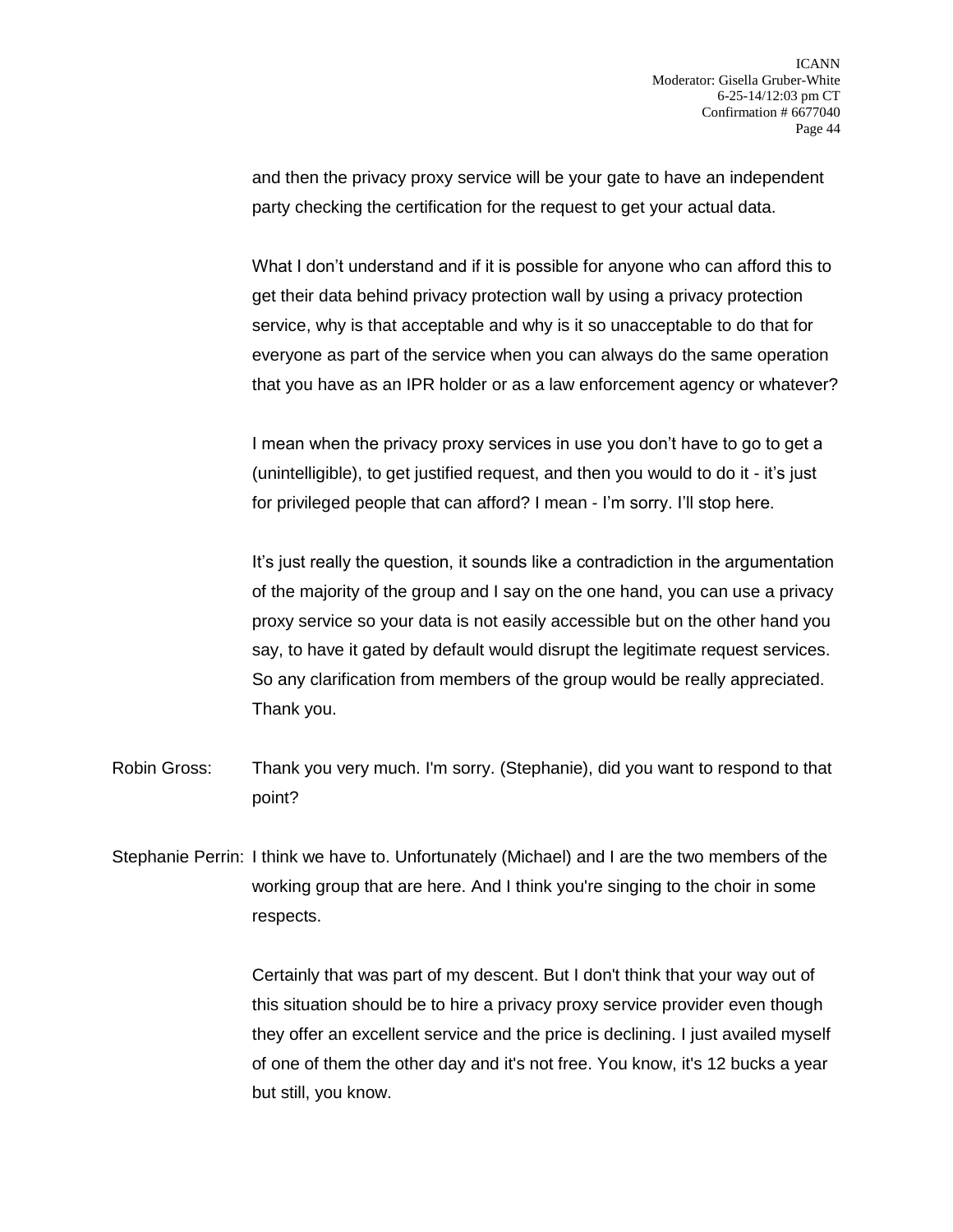And I don't know what it is in Zambia, you know. So - and I don't even know whether countries around the world are all allowing their registrars to offer those services. And it's a bit of a stretch to think that someone in Zambia knows enough to go to GoDaddy in the United States. So that's that part of it.

In terms of the privacy proxy service puts another barrier, we did put into the report that if you use the privacy proxy service, there is a code that has to be there indicating that it's a privacy proxy service.

At that point the requesting party then goes to the privacy proxy service and follows the reveal procedures. In other words, they have to show some reason for getting it.

And the Privacy Proxy Accreditation Working Group that I mentioned earlier that many of us are on were busy going through all of the procedures for that working group.

So I'm in fundamental agreement with your question. But others are not including the folks who are in the privacy proxy service industry. So do we have any of them still - aha. I spy Volker. Would you like to answer the question as to why we should continue this sort of double gate of allowing privacy proxy services to fill that sort of monetary niche? I hate to pick on you Volker but.

Volker Greimann: Well currently as is in the Whois today privacy proxy services fill a need that's there for its (unintelligible) to keep their private commission in, which is in my view worthwhile.

> It's sad mind you that this is necessary that an extra source is needed to keep the privacy of the customers hidden. But under the current regime there's no other option. If there's another option, I would be - I would welcome it.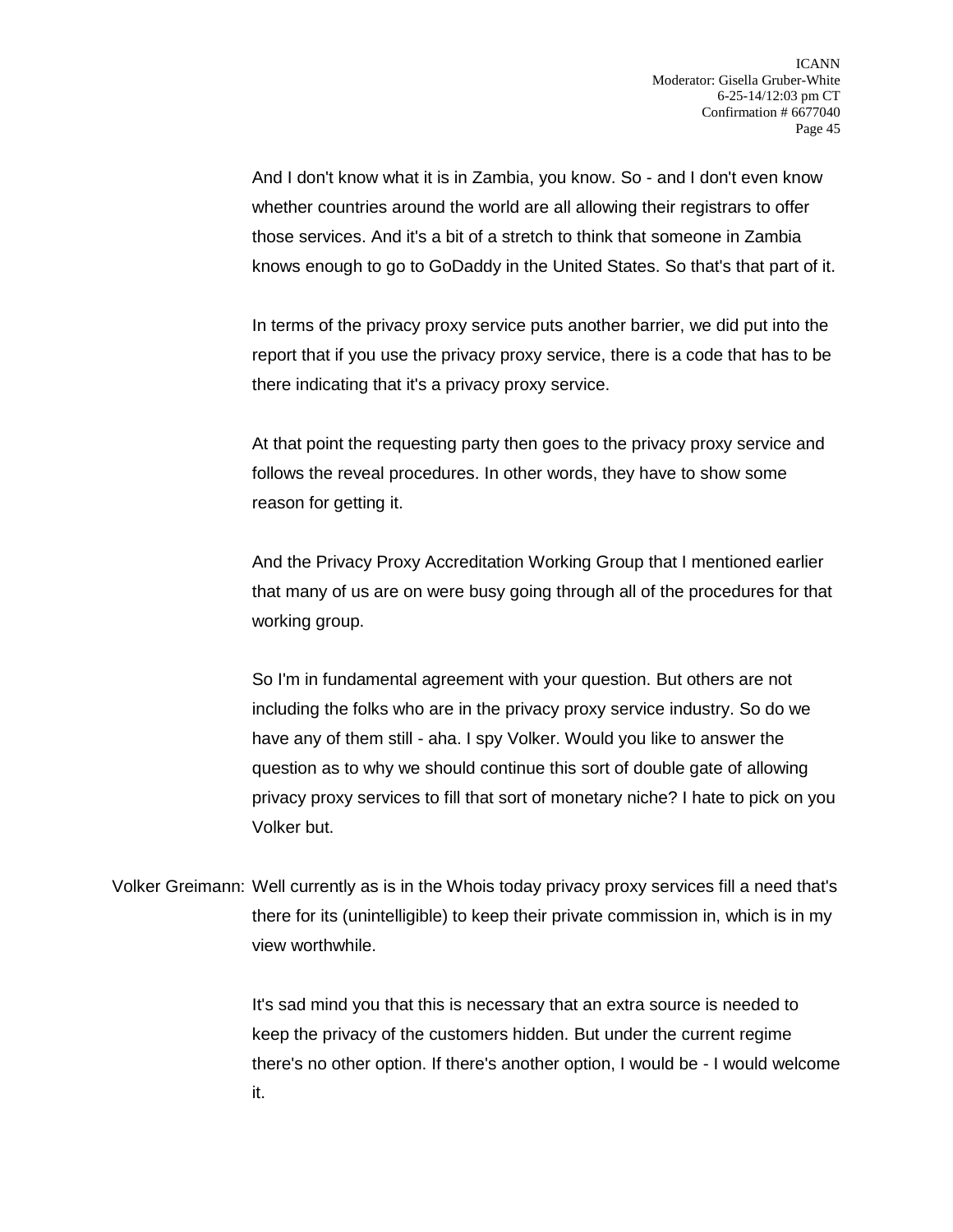And I hoped that the WG would be aware of that but the current proposal seems to be pointing in a direction that we can still make some money on privacy proxy service even though that is not exactly what I think is right.

(Stephanie Perrin): And I would just add to that that I think that we have a duty to advise registrants in the current system and potentially in the RDS ecosystem that if they - the informed consent must include a warning about more data to travel through the system.

> So I don't see privacy - being the paranoid type, I'm not - I'm going to use privacy proxy in the future and - until we figure out all of these little - and that's going to take years, so.

- Robin Gross: (Debbie), did you want to respond to that point really quickly and then we'll get back to our queue?
- (Debbie): Sure. Just a quick comment to (Gus). He's raising some points that we spent hours and hours talking with the Expert Working Group, which I'm not on. But I was at the microphones a lot because it's not clear what fields are going to be gated or what fields are going to be private right now.

So the legal contact for small businesses, for individuals, it's likely to be the registrant themselves, which means their address right now appears to be public as is their phone number. So I'm sticking with my proxy privacy service.

- Woman: (Unintelligible) spent a huge amount of time and it needs to be clarified.
- Robin Gross: Okay. Thank you very much. Chris LaHatte, the ICANN Ombudsman, would you like to make your comments?
- Chris LaHatte: Thank you Robin. Just a couple of observations. The Ombudsman already has a role in information within ICANN. Primarily it's expressed in its present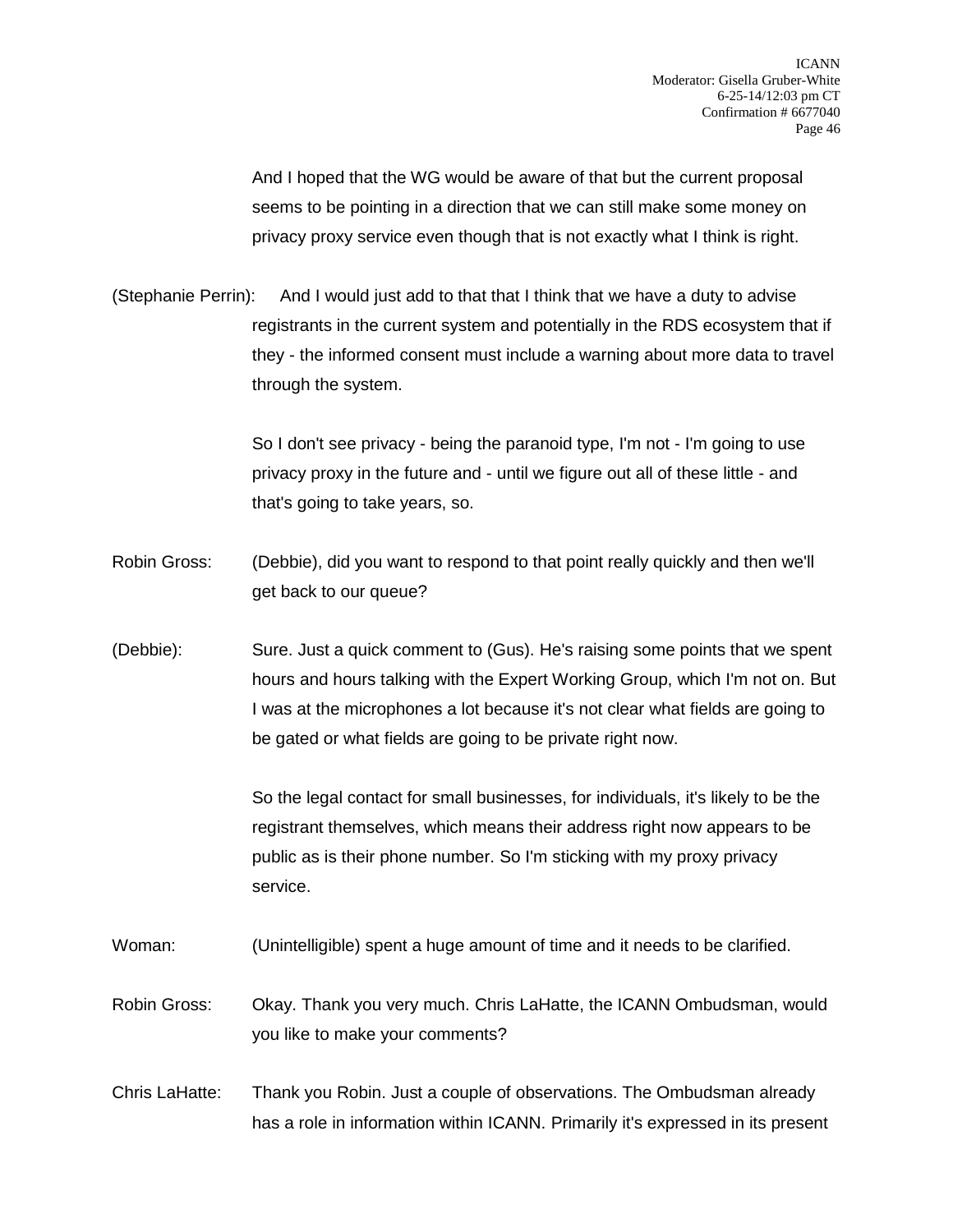form as the right for the Ombudsman to access any information held by ICANN.

But certainly in the wider context of deletion of information or correction of information - certainly I and my predecessor have from time to time intervened.

I don't think we have been much involved in the Whois issues at all. Although occasionally we do get complaints into our office about information being on Whois and of course generally that has to be dealt with by compliance because of inaccuracies and that sort of thing.

But there is a wider picture and that is Ombudsmen traditionally and this is perhaps in the context of the national Ombudsmen typically have a role in privacy and in supervision of privacy breaches.

And I don't think it would be at all outside of my jurisdiction to have a role where that comes in because I think one aspect you need once you develop a central registry of information is who is going to be the custodian and who is going to watch the custodian.

And I just raise that as a point. I'm not looking for more work at all. But if there is such a central registry and it's going to be administered by ICANN, then it would be logical to put the Ombudsman in the loop as having a role in dealing with complaints with regard to that. And it just is something that you might want to think about.

- Robin Gross: Okay. Thank you very much. I believe we had a question back here from the floor. Comment.
- (Jana Belinska): Hello. My name is (Jana Belinska) and I work for the Polish Ministry of Administration and Digitization. And what I'm also interested in is what the lady from the U.K. was talking about, which is the - there is this move in the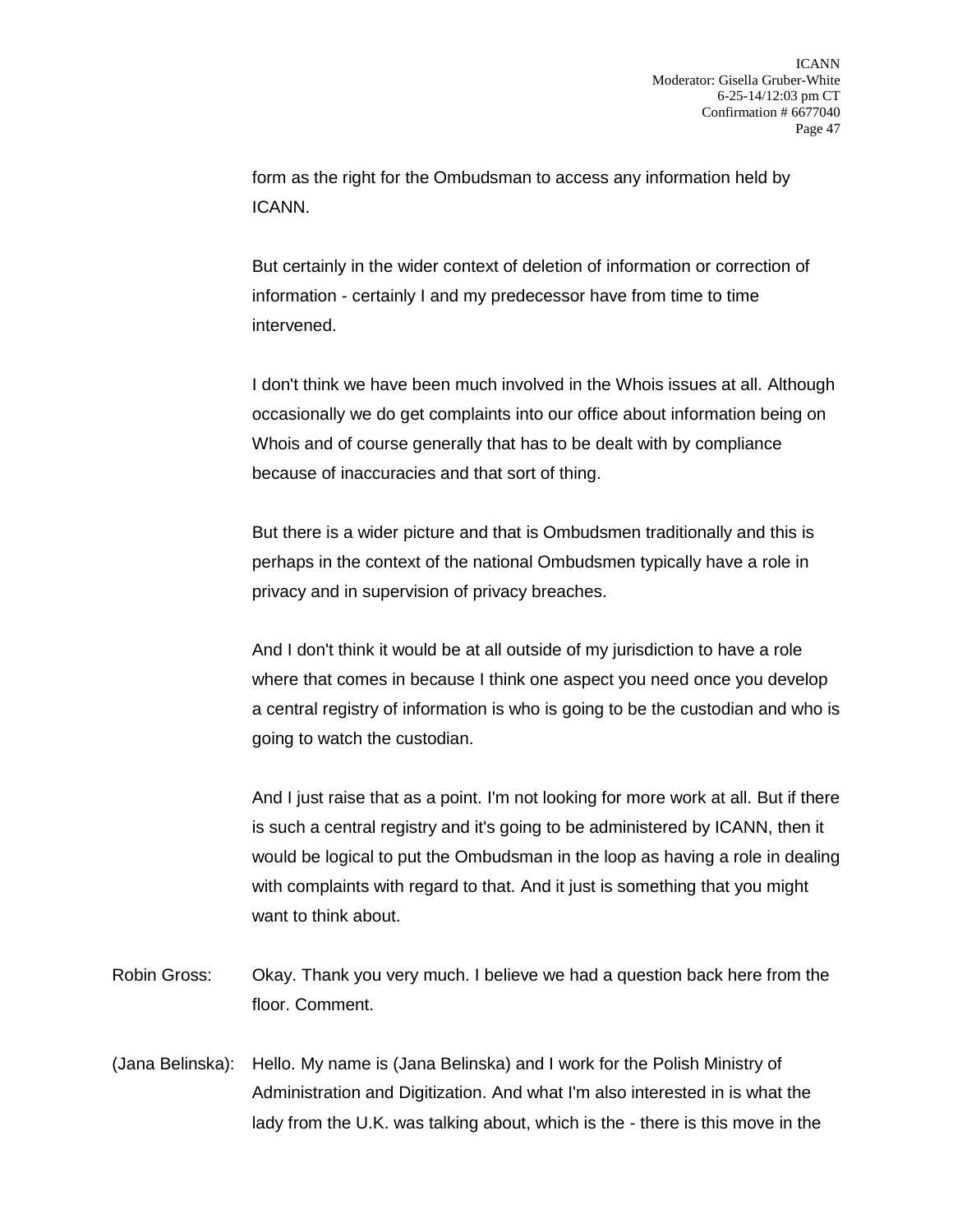European Union towards a single set of protection regulations. And I think - I believe you touched on that with the Spanish case.

And from what I understand if this project succeeds then it doesn't matter that ICANN is looking at it and so far now because it was so - because of that (process) the European users that have been processed and it's still jurisdiction in the European.

And I don't now if the working group looked on that. But I would be interested to hear if - what are the interactions between that work being done in the working group and the projected legislation in Europe.

- Robin Gross: Okay. Thank you very much.
- Woman: (Unintelligible).
- Robin Gross: Do we have a response to that?
- Man: Yes. You're absolutely right. And the new regulation and the (I speak) on the control of (unintelligible) in terms of U.K. So if the new regulation extends the projection of the data (set of the) services are offered within the union. So if that's the case, what I could say you can carry - you carry your protection status with it.

This is why I argued before if you want to have the data in a ecosystem that's global, if you want to have the data of European that is (unintelligible), you better make sure that the level is adequate.

However this is constructed and there are several possibilities, DCRs are one -- you mentioned that -- or other ways to have that if there's not adequacy in the general legislation. But it is absolutely one of the points to get basically the whole system up.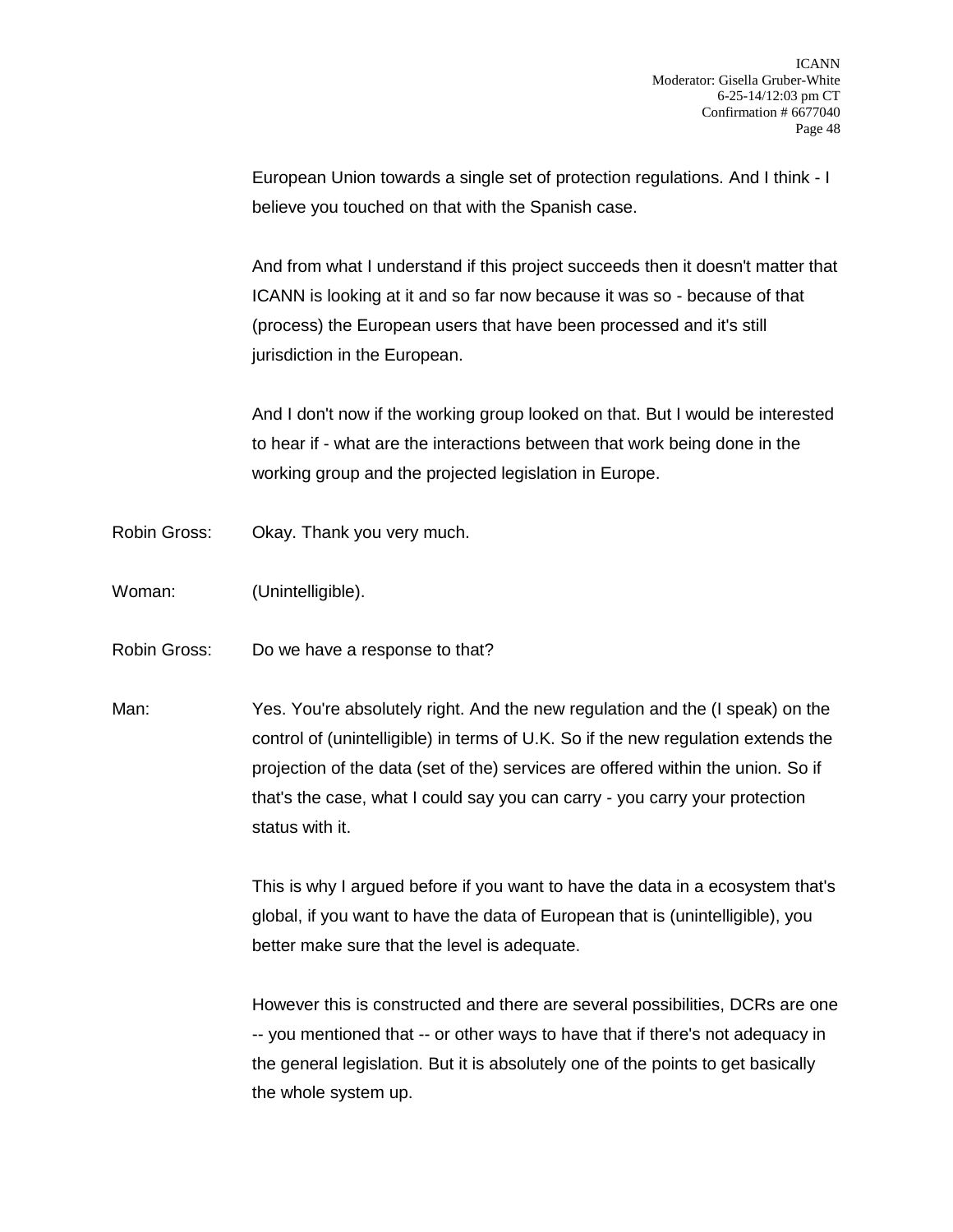And that would also cover in a way the kind of the (hole) for those where the rule of law is not going far where people were less protected because the system then would apply this high level.

Man: This (unintelligible). But there will be some interesting challenges shall we say where we're dealing with companies say in the U.S. You got no physical presence whatsoever in Europe yet processing information about European systems. (It's in the) practicalities of how you do enforcement for example. Although there are the parallel situations where that does happen but it will be quite difficult in some cases I think.

(Michael Mitt): (Michael Mitt). The main point and actually the draft regulation addresses the two issues of to whom do we apply the law. And the second one that it would really be unique throughout all Europe, which is inequality and that is no longer has to go through the process of national legislation.

> And but I think the other process that we really have to look here at is that the difference between the current system and the system by - provided by proposed by the EWG is indeed that the EWG proposes one system, the directory system for gTLDs.

And that's no longer a protocol which is used by a number of independent actors, which also apply more or less equivalent rules. But also a different legal quality when we look at what's - what might come out of the process triggered by the report or continued by the report in the actual ICANN governance system.

Robin Gross: Thank you very much. Next in our queue we've got (Gus). Go ahead.

(Gus): I resent the fact that I have to keep on speaking after our friend from EDP actually keeps on making my points. But I have to just start by saying (unintelligible) addressed but that (Stephanie) supported and respond to the work - from their working group's results is certainly of great concern to us.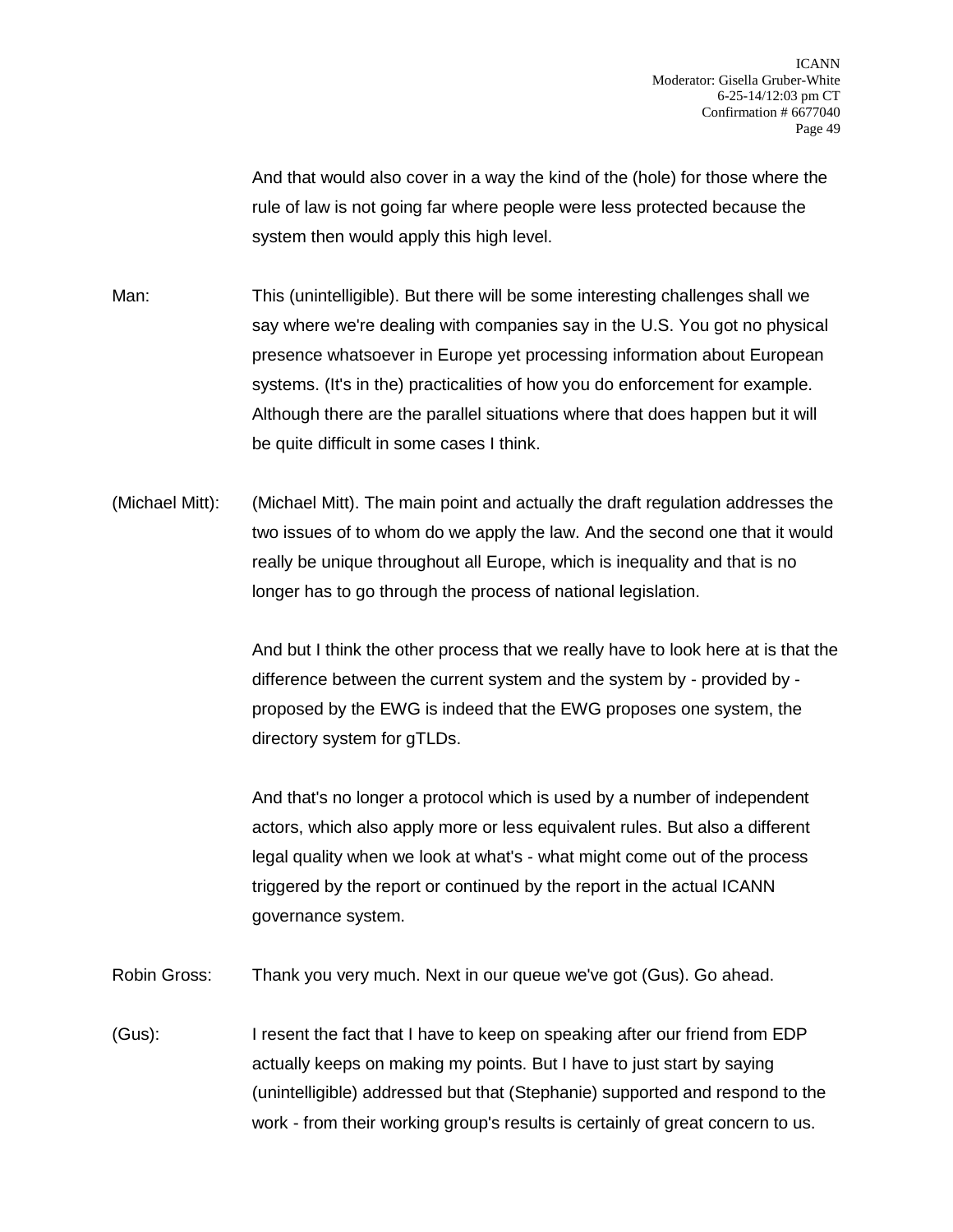But bring it back to (Casper) and (John)'s points about the very existence of (unintelligible) register and question the rule of law. This may sound glib (John) but I resent the fact that you think that surveillance in the United Kingdom operations under the rule of law when we have a case where intelligence agencies are acting in ways that laws do not declare its been particular clear including the hacking of databases around the world.

And so I ask how could we ever set up a registry system where you have to participate in it that could actually be kept secure either from the so called law enforcement agencies from the countries where we lack rule of law or from other attempts at secret access or malicious access by those who have the capabilities.

And then my final point is we need to set the right standard here. Already because some European countries set incredibly insanely stupid standard of registration and technology and registration of SIM cards against your identity back in late 90s and early 200s.

That policy has spread like a disease across Africa and some countries in Southeast Asia. So you have mandatory SIM registrations. So the idea for like (Stephanie) kept on using the example of arbitrary Country X in Africa. Does this person actually know about this possibility of not registering?

Unfortunately the default because we've set the bad standards is oh, in order to use these technologies, in order to communicate, I actually have to register. If ICANN moves down this road and doesn't set the right standard, then this is going to get even worse in every country.

Robin Gross: Okay. Thank you very much. Let me just see what we've got in the queue here. We've got (Amria) and then a question down here and then Steve and then (Marilia). And anyone else want to get in the queue right now and right here? Okay. Thank you very much.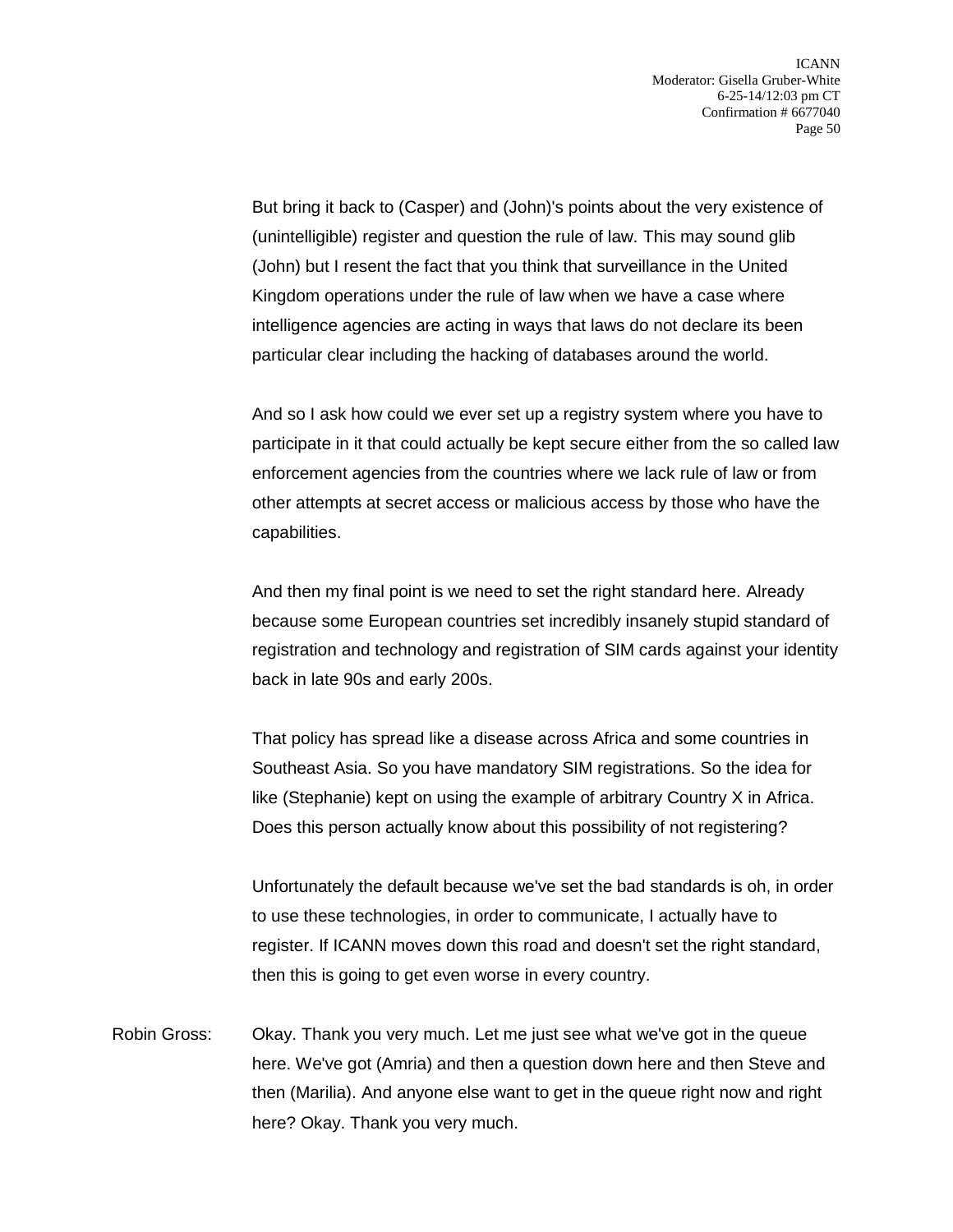ICANN Moderator: Gisella Gruber-White 6-25-14/12:03 pm CT Confirmation # 6677040 Page 51

(Amria): And thanks Robin. Actually (Gus) said part of what I was going to say in response to (John)'s question about - or point about rule of law. And but just to add to (Gus)' point not only can we not assume that rule of law is being applied in the way we would assume it's being applied in countries where it's supposedly strong for those of us coming from countries where it's not that strong.

> And what has happened as a result of the revelations about mass surveillance is that it's making our efforts to strengthen the rule of law so much harder. And governments are literally saying to us why should be - they are not. So, you know, that is a reality we are dealing with.

> But then secondly my question I have about - so basically it's the lack of clarity and consistency at rule of law not being applied at national level. But what are the implications of this sort of self-regulatory practice that's happening where large Internet companies -- this is not about Whois per se - and decide when to provide information and when not?

> And often the negotiation between the holder of the information and the government that is requesting it is taking place not in a transparent form, not through traditional channels - rule of channels. And often we only know at the public or even the implicated individuals that information is being negotiated you would only find out what the decision was after the fact.

> So I'm talking for example Twitter releasing information about who holds a particular Twitter handle. And to what extent does this undercover type practice beginning to set rules - new rules that exist at some level that is very difficult to incent and what are the implications of that?

And then for the Expert Working Group I have a very specific question. I haven't gone through the report. But what are - what is the group's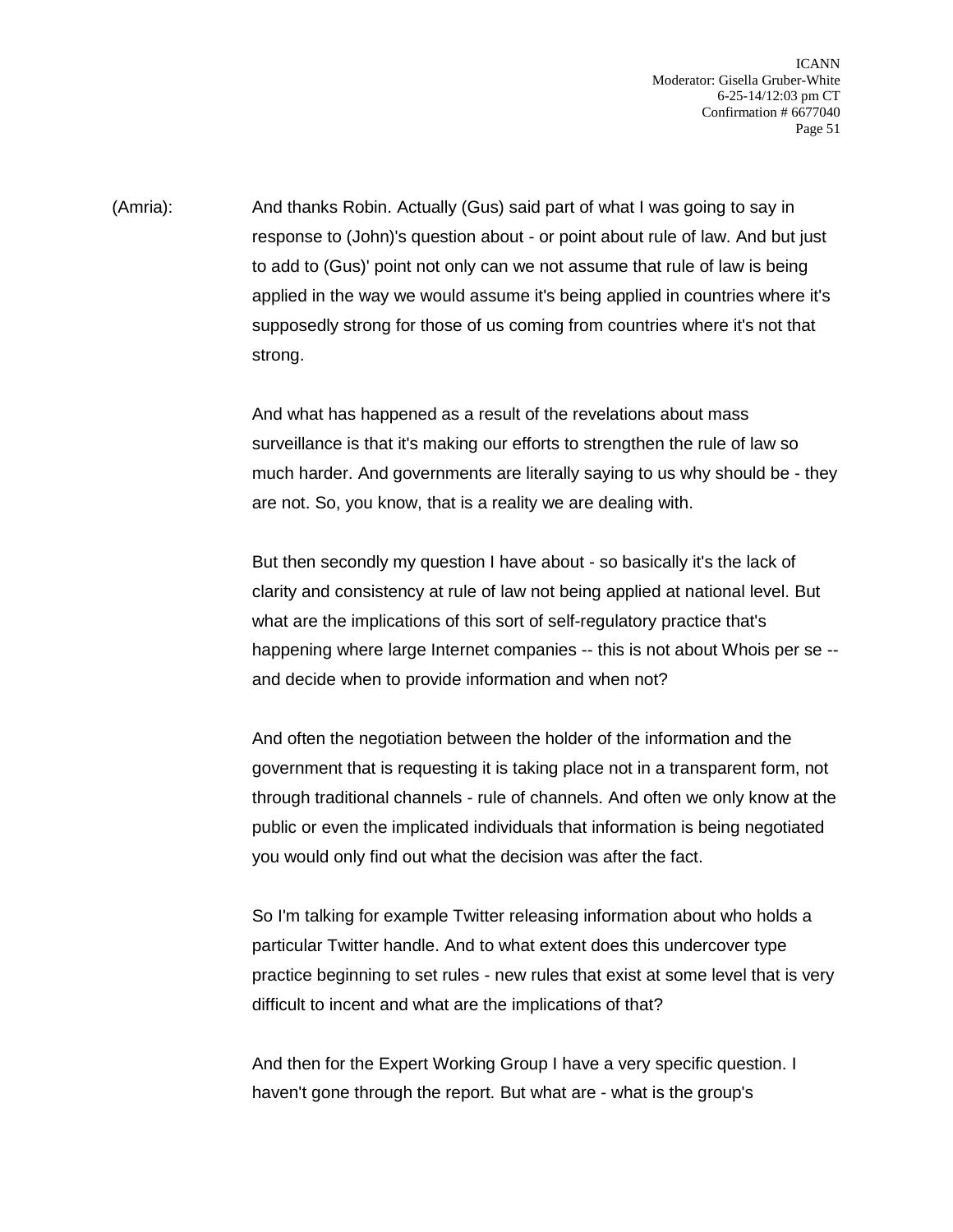recommendations with regard to accountability and remedy should there be a complaint?

Robin Gross: All right. Let me go on to - I know but I didn't see anyone to answer it. Does anyone want to answer that? Yes. Okay. Go ahead (Stephanie).

Stephanie Perrin: Thanks for the question on that. There's quite a bit about accountability in the report. And it was not the job of the - and I'm not trying to slough this off. It really isn't the job of the EWG to build the entire system and put every little piece in.

> And I do believe that in terms of accountability - so accountability for data protection is a reality. We have to be accountable for that. And if for instance we - ICANN has a contract with an operator to run the RDS, there would have to be some provision for dealing with data protection complaints.

> If my supposition comes true, (Chris) would be totally swamped with privacy complaints were he to take it on. And in fact ICANN is one step removed from the processor.

But there would still be a responsibility on ICANN's part to have our data controller or in - at the moment it's probably (Chris) would be the logical one to supervise what's in that contract from an (Epicson) and data protection complaint point of view.

But it's got to be in the - they have to deal with complaints in the RDS ecosystem I would say. But all that has to be built in the Policy Development Working Groups that we're going to strike in volunteers - I know I sound like I'm recruiting here. But I am. Volunteers welcome to join those groups.

Robin Gross: All right. Thank you very much. Yes please, down here. And then we've got Steve.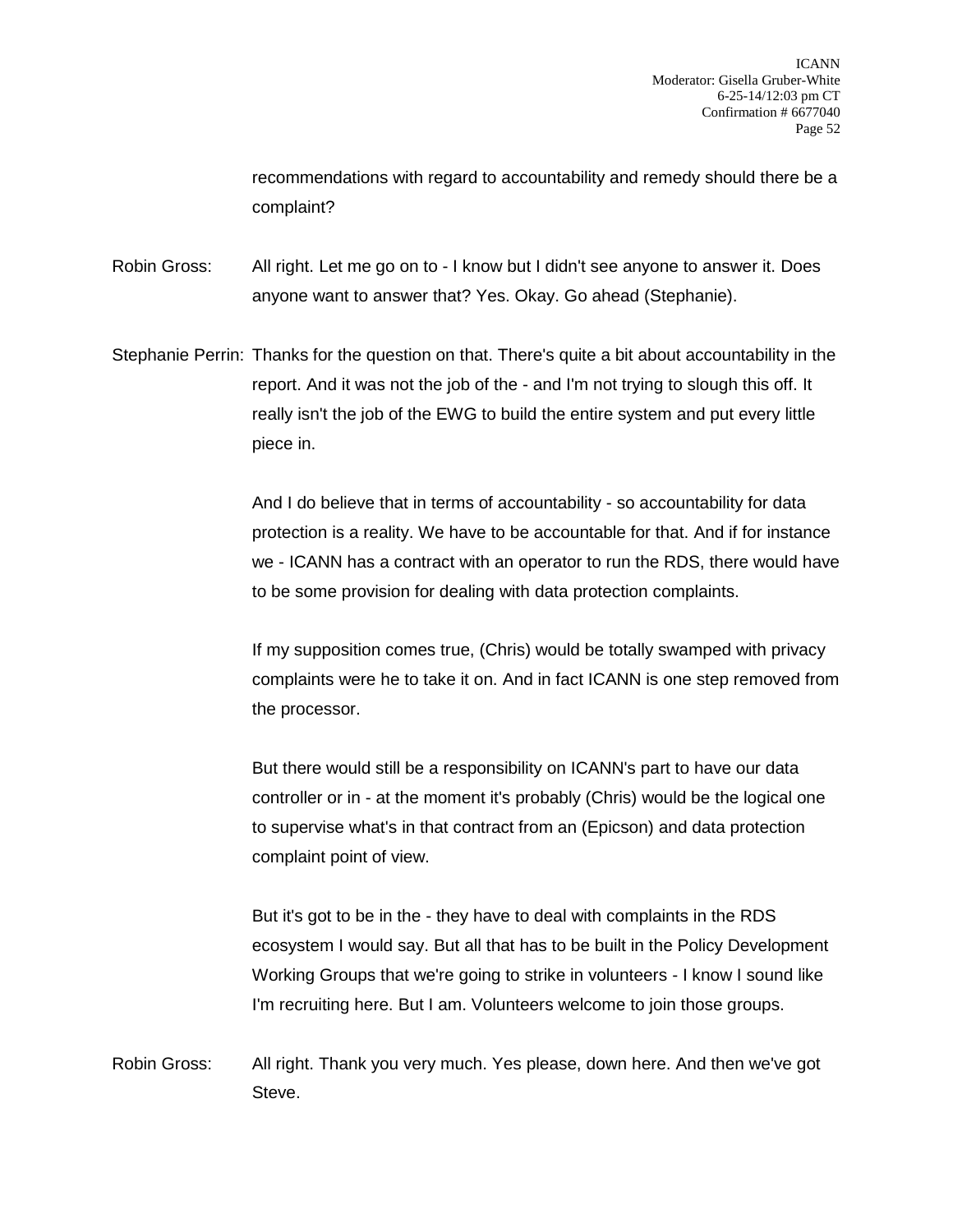Bogdan Manolea: Hi. I'm Bogdan Manolea from Romania Association for Technology and Internet and the Digital Civil Rights Group. And also member of (Atlas) too and members of (unintelligible). And we had a lot of discussions in the first base of your (unintelligible) about the public interest of ICANN.

> And we thought that maybe ICANN needs to define its public interest because right now it's not too clear if the public interest of the registries or public interest of the Internet users.

And this relates very much to our discussion because we think that the public interest if it's based on user interest it should be - we should start discussing about user interest in terms of human rights. And we have the International Human Rights Treaty that do contain the right to privacy.

So this should be taken into consideration at the start when we're discussing about what ICANN needs to do in this respect. And this actually can be seen in practice. And there's been the question about name-calling and I'm sorry that no one think that thought and there's references to Mighty Mouse domain name holders.

And this is a practical example that Internet users car about the privacy. And that technology does not go beyond the law. It's just that the humans use the technology loopholes in order to protect the privacy.

And I coming there from my own experience. I have - I own several domain names actually for the city TLDs that I know that they protect my data. I (give) my real data. And for the .org and the .com you will not find my name there because I'm not stupid.

I will not give my data to a registry that I don't know and that I know that they would put it directly on the Internet. And I know that there are at least three or four companies that would reuse the data right away. So why would I do that?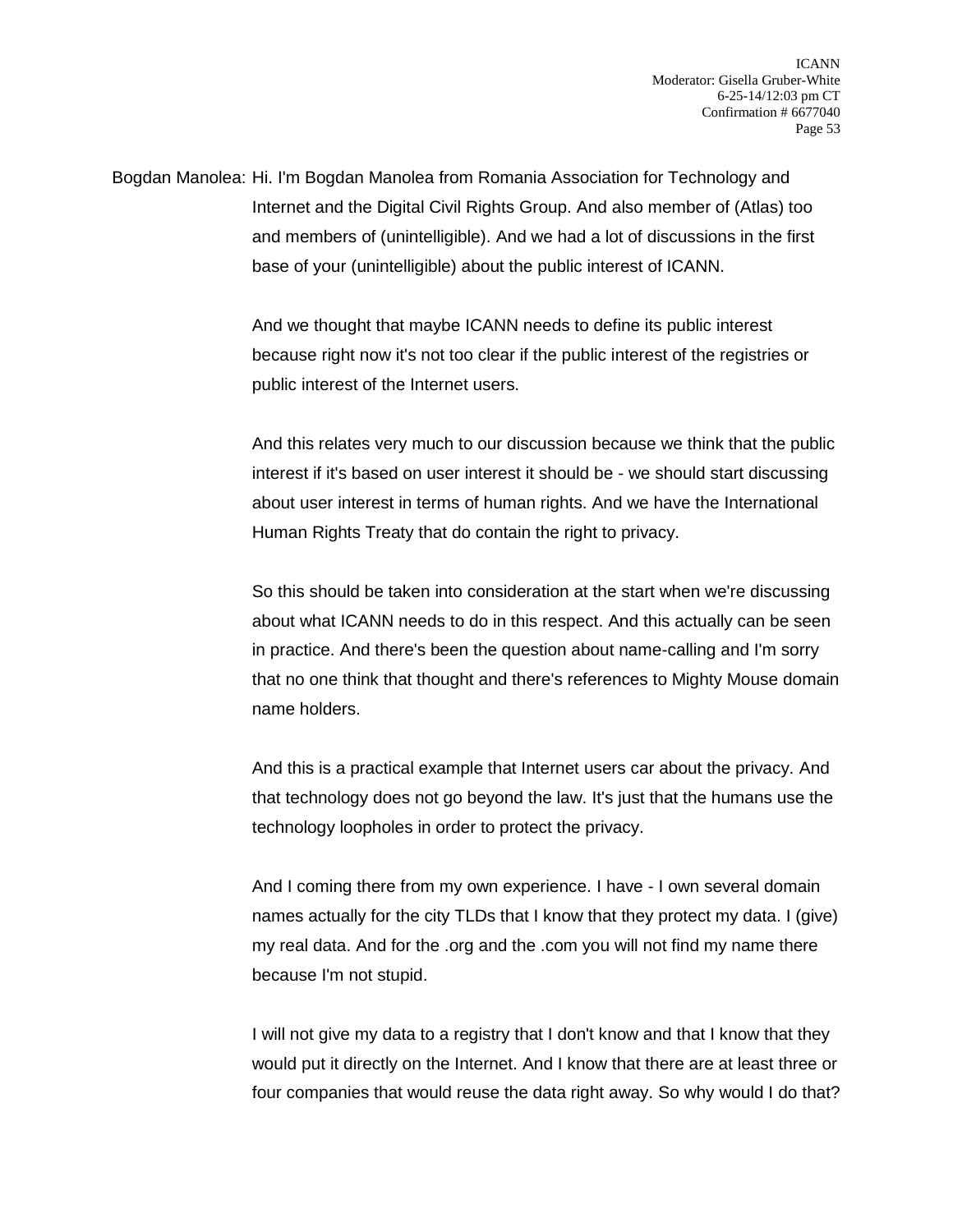So in this respect I think that there are two key questions that need to be... Robin Gross: ...hear me? Okay. Would anyone like to respond to these questions before we go to Steve? No. Okay. (Cathy) will.

(Cathy): What you raised are open questions. What's sufficient to contact you is there's a huge disagreement and this is a multi stakeholder community and there are different opinions on that.

> Some people think it's sufficient to contact you by email. Other people want physical address and a phone number. Centralized versus decentralized are coming in right at the crux of that debate. The current Whois policy is decentralized but the Expert Working Group has recommended centralized.

So please help us evaluate these questions. What information is necessary to contact you? What should the purpose of Whois or this collection of data from domain name registrants be? Because we're - there are differences of opinion and again, centralized versus decentralized. This is the perfect time to be asking these questions.

Robin Gross: Thank you very much. Steve, you've been waiting so patiently. Please, you have the floor.

Steve Metalitz: Thank you. I'm Steve Metalitz. I'm a member of the Intellectual Property Constituency. And I really just wanted to say that I'm pleased to see that representatives of at least some of the European Union member state data protection authorities are here and are representative of the Data Protection Supervisor's Office are here.

> And I think as our constituency looks over this report over the next weeks and months and we're still digesting and assimilating it. There's a lot in there. I think it will be very useful not just to the - to our constituency but to the whole community to have the views of the member state's data protection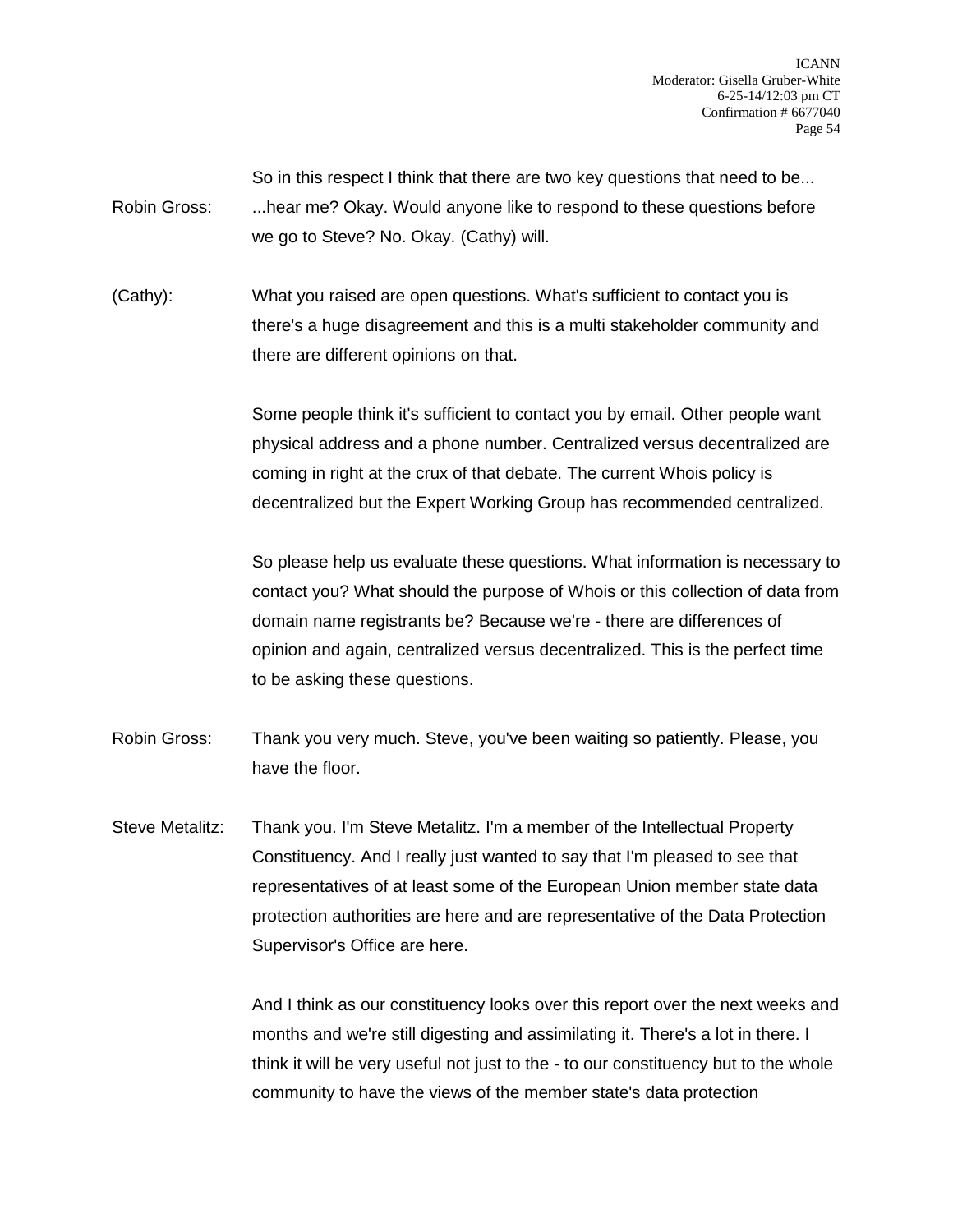authorities and of the Data Protection Supervisor's Office after they've had a chance to assimilate all of this - all of what's in this report.

And particularly to have their views on the extent to which this proposal would help address the concerns that we know they have about the current Whois system. This is a new paradigm that's being proposed and it would be very helpful to have their views on the extent to which this addresses their concerns.

I apologize if this was raised at the beginning of the meeting because I did come in late. But if it was, I'll be glad to review the transcript. But I'm just glad to see these entities participating and look forward to hearing their views. Thank you.

- Robin Gross: Thank you very much Steve. Did anyone want to respond to that question before we go on to our queue? Who did I see? Wait a minute. I see you first and then (Bill). Okay. And then did I see a hand here? Okay.
- Man: Actually I was wanting to get into the queue but I can maybe say this. Just one remark on Steve's request. Well, I mean legitimate interests do not block the processing of data. I think there is a way to deal with this as it is happening in other context. And (unintelligible) to the interest of (IPR) holders.

And I think that there really should be no blocking (ground). But I would come back maybe later when my term is up in the normal queue Robin. Thank you.

- Robin Gross: (Bill), were you wanting to get in the queue or were you wanting to respond to Steve?
- (Bill): Just really wanted to echo enthusiastically Steve's openness to have this conversation and these terms with these kinds of folks. I think it's absolutely fantastic.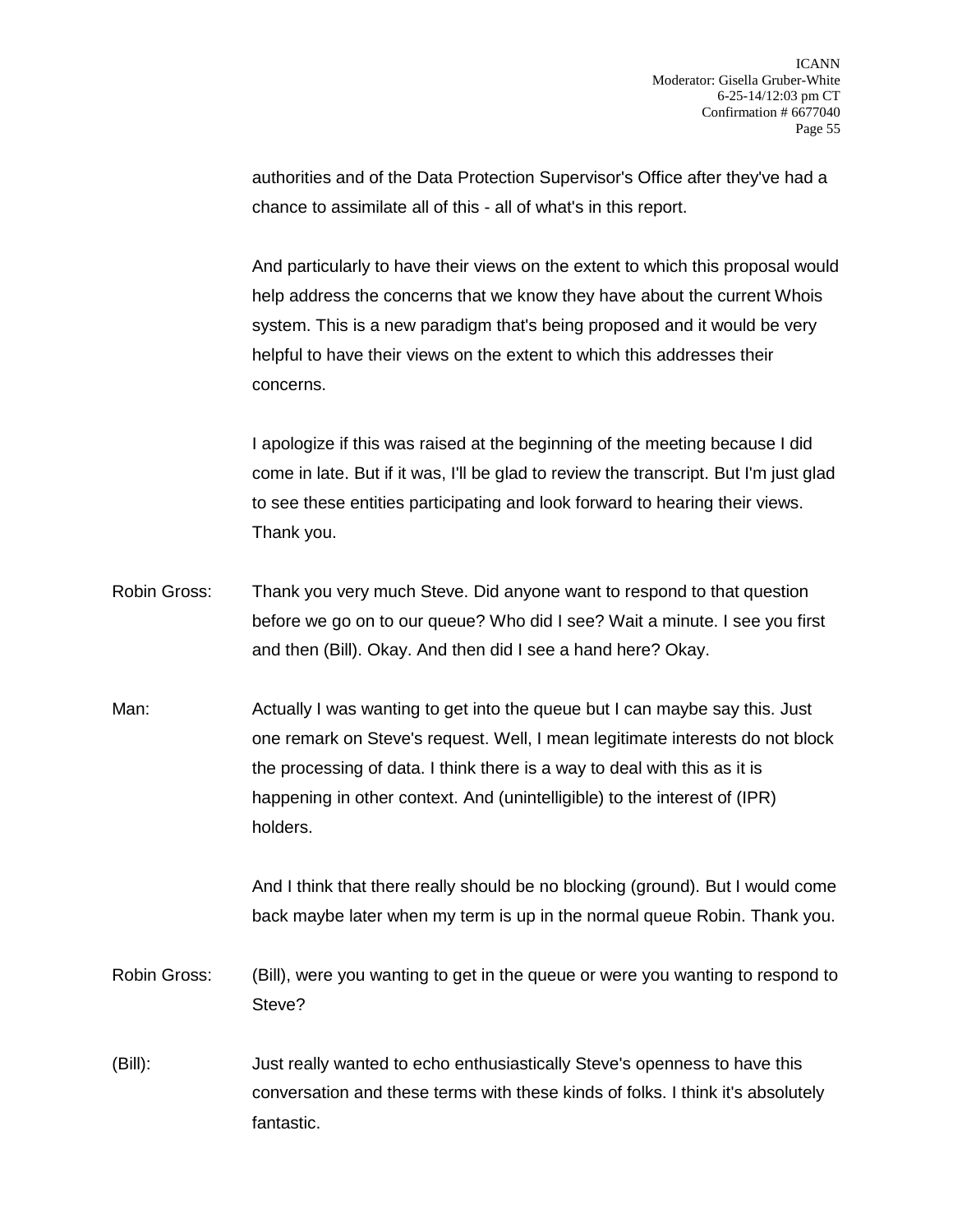You know, for the years I was on Council and we talked about Whois over and over and over. We were always starting from the standpoint of well, there's this longstanding fight over Whois. We've never been able to get on the same page. We're all dah, dah, dah.

And there was never a framing of - and it's a very complex multidimensional issue that you come at from several angles, right. There was never a framing with privacy in the foreground that brought together interests that would really, you know, set that framing and then ask others to come to that framing and engage, right.

We were always trying to build the inner dimension that others regarded as very much in the background or kind of (unintelligible). So I think it's really, really helping now that we've got folks here like you guys to be adding so much to this conversation. And I hope we can actually build this out going forward.

I think that bringing privacy quote unquote into the agenda of ICANN in a more direct way and institutionalizing a set of relationships where we bring in folks like this and engage out colleagues and other constituencies in a dialog and then it turns in parallel with the dialog that has its other spaces is really, really constructive. So I'm really happy that you're happy. I'm really happy that I'm here and I just wanted to say that in case I didn't get a chance later.

Man: I was actually ready to (unintelligible) about that. Yes. Thank you very much for saying that. And we're very, very pleased to be here. And I think the right to privacy is going right with everybody's corporate agenda and we need to devote more time, more energy to solving it.

> And to be frank I think this has kind of (standard for) the moment between European data protection authorities and the various registries operating in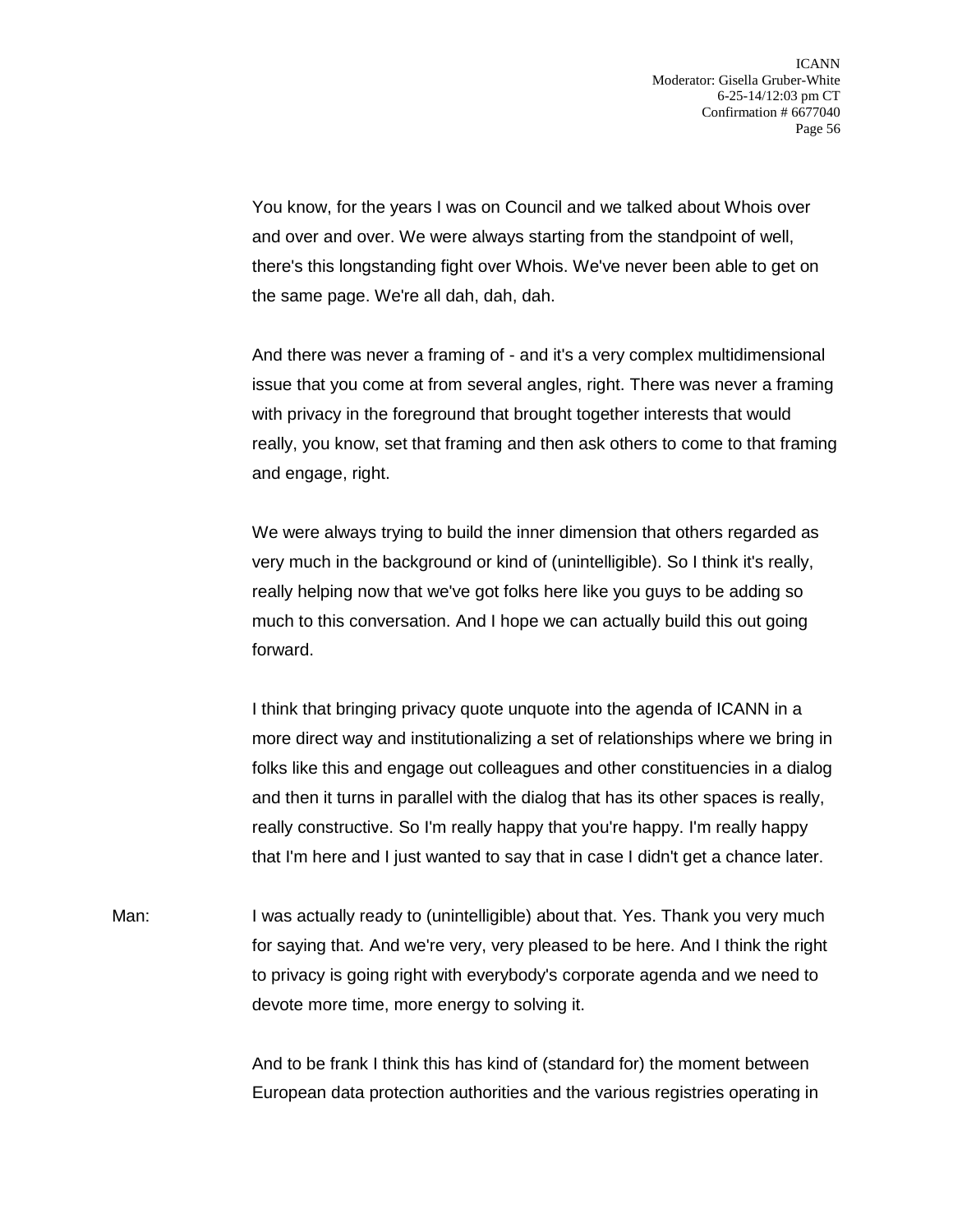EU. There's a kind of (standard thing) that we've said look, I think we've got real problems with the data retention policies.

But the next bit is what we do about it and to construct something which solves some of these problems out to some extent it what we need to get to I think and I hope this is part of that dialog.

Man: Okay. (Unintelligible) again from the EPS. I just want to make two points and I'm quoting an opinion that our organization published this Monday. It's more directed as our policy advisory role to (Michael) and the commission than to ICANN At Large. But of course we also speak to ICANN as such.

> And let me just quote three thoughts from that and bring them in a specific order. One thing is we take notice that NETMundial in April committed to certain fundamental rights. And the listed - and the first three they list are freedom of speech, freedom of (cessation) and privacy. And of course they all belong together.

> When you can't speak freely when you know the authorities will be (will come you) in ten minutes after you've spoken and you cannot speak freely or you maybe I want to speak freely but once you are two or three people saying the same thing you will be subject to persecution or prosecution.

And of course (cessation) works only when you have the freedom to actually not do everything right in front of the eyes of the authorities. So there's three rights. And we have freedom of speech, freedom on (cessation) and privacy belong together very, very strongly. And I would say each one is a precondition to exercise the others.

Secondly, in Western democracies deriving their ethical systems and their (political) systems from the declarations of their French revolution and the (newest) Declaration of Independence we all agree on this for not 250 years or so.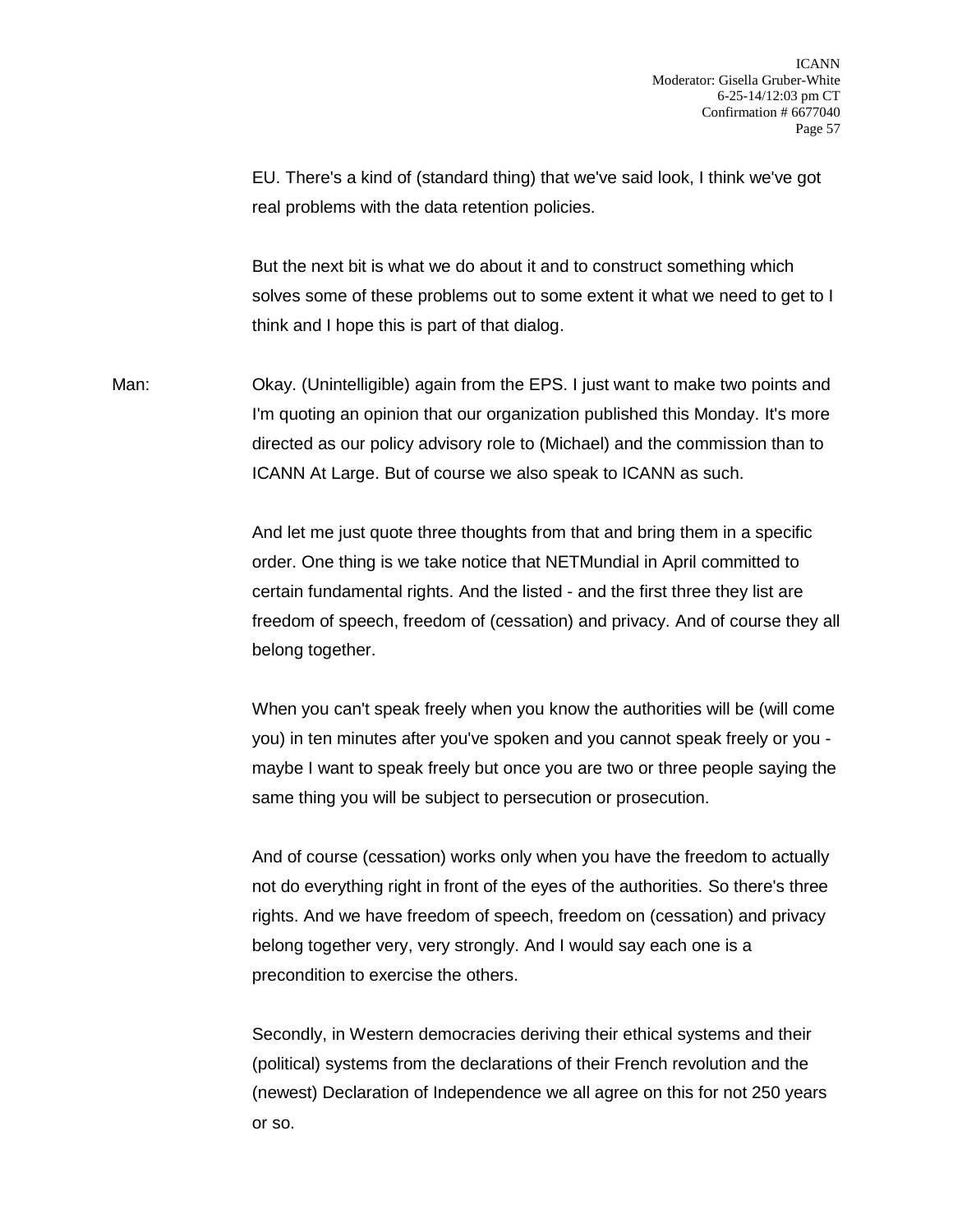And then we cannot get to operationally implement this is the little area of registering and cataloging domain names. I mean come on. That cannot be serious.

And I think - and that's also what the opinion says. The implementation of fundamental rights and this domain is also a litmus test for the model of mighty stakeholderism as it is propagated in this organization.

When this might stakeholderism cannot work in protecting fundamental rights then it's probably not the right model. And that's a very, very big question that we have put in this occasion.

We are glad that (Isaac), the European Commission in the communication that we responded to has taken the same basis and the same position that the fundamental rights protection is more important than the might stakeholder model and that the model must be established to protect fundamental rights. And I think this is really a very, very crucial question here. Thank you.

- Robin Gross: Thank you very much. I'm sorry. You're next.
- Woman: I didn't have really to (unintelligible). But I want to ask a question to the Expert Group. Did you consider the question of the (different) validation of this data and what it could present to as a challenge and a (danger) when it becomes a tool of (unintelligible)? Thank you?
- Robin Gross: Thank you very much. So next in the queue is (Marilia). And then we and then we've got (Lee Hubbard) from Council of Europe and (Chris Parsons) and remote participant. Was there anyone else who wanted to get in the queue? This guy and this guy. Okay. (Marilia).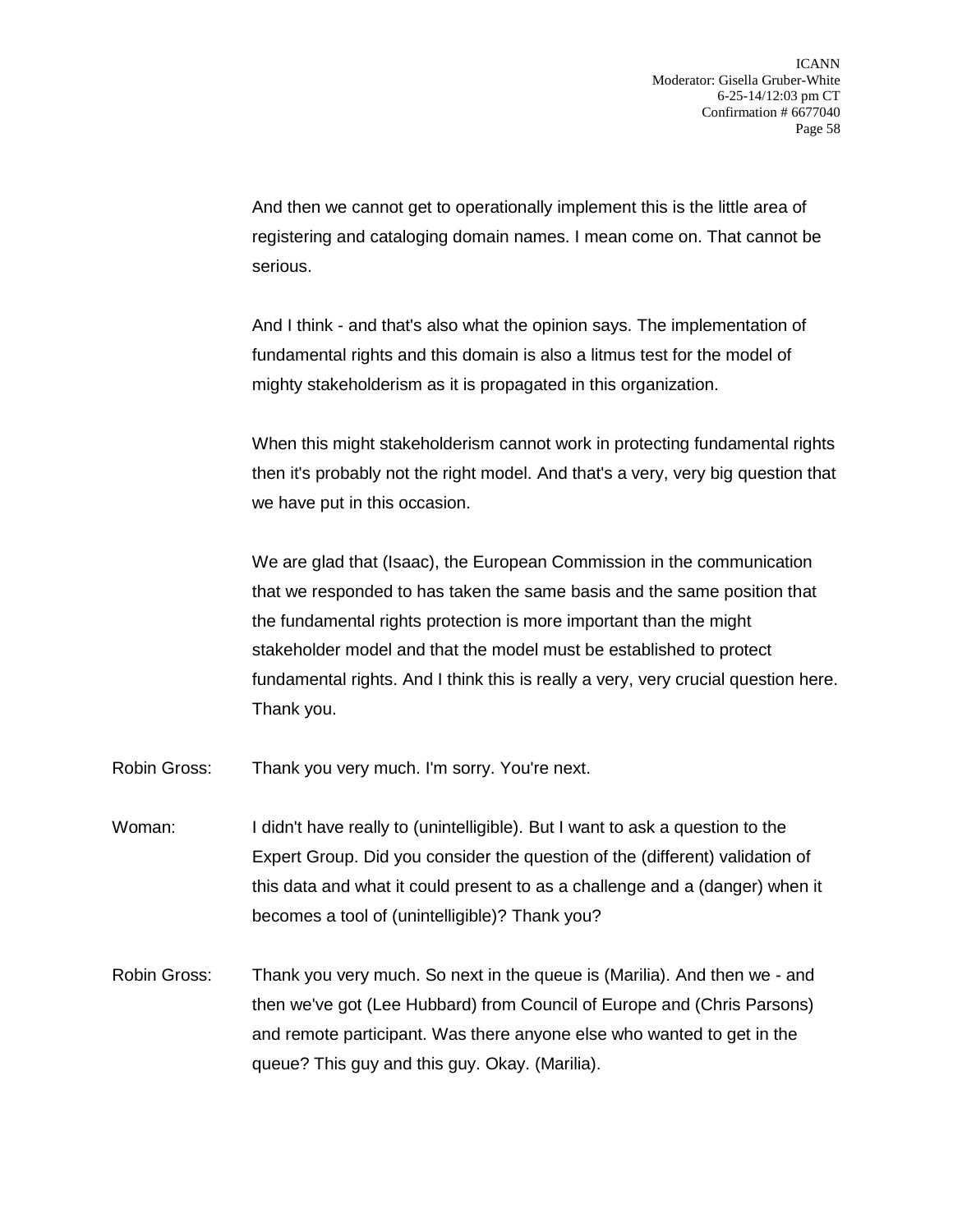(Marilia): Thank you very much Robin. I just would like to take advantage of my position here as a newcomer not to Internet governance but to ICANN to ask some basic questions to you. By the way, thank you very much for organizing this (unintelligible).

> And my question relates very much with what was said before regarding the point of the underlying justification of the new (unintelligible) of having the Whois information up there at the (unintelligible). And, you know, the base information that we have is that the Whois is useful first of all for UDRP and intellectual property purposes.

And I'd like to ask (Cathy) if with your particular experience you find this is really relevant and especially with the government sessions that you're having here on the proxy and privacy services and also because of law enforcement reasons.

And I wonder if there is no correlation here with the - I mean if you have a contract with your ISP your information is going to be, you know, held and kept protected unless you have a court order or unless you have lawful requests from law enforcement.

So why is that not like the Whois system? And sometimes I wonder why the Whois system really exists and if there shouldn't be any other way like a bureau that lawful requests are set to this place or this body. This body would then give information to the one that is requesting the information - the contact information.

The question that I have is that there are some policies here in ICANN that get approved and that they go against basic rights like the right to privacy and then we start to patch, you know, the damage and try to make it, you know, as less harmful as possible but then it's a very damaging policy.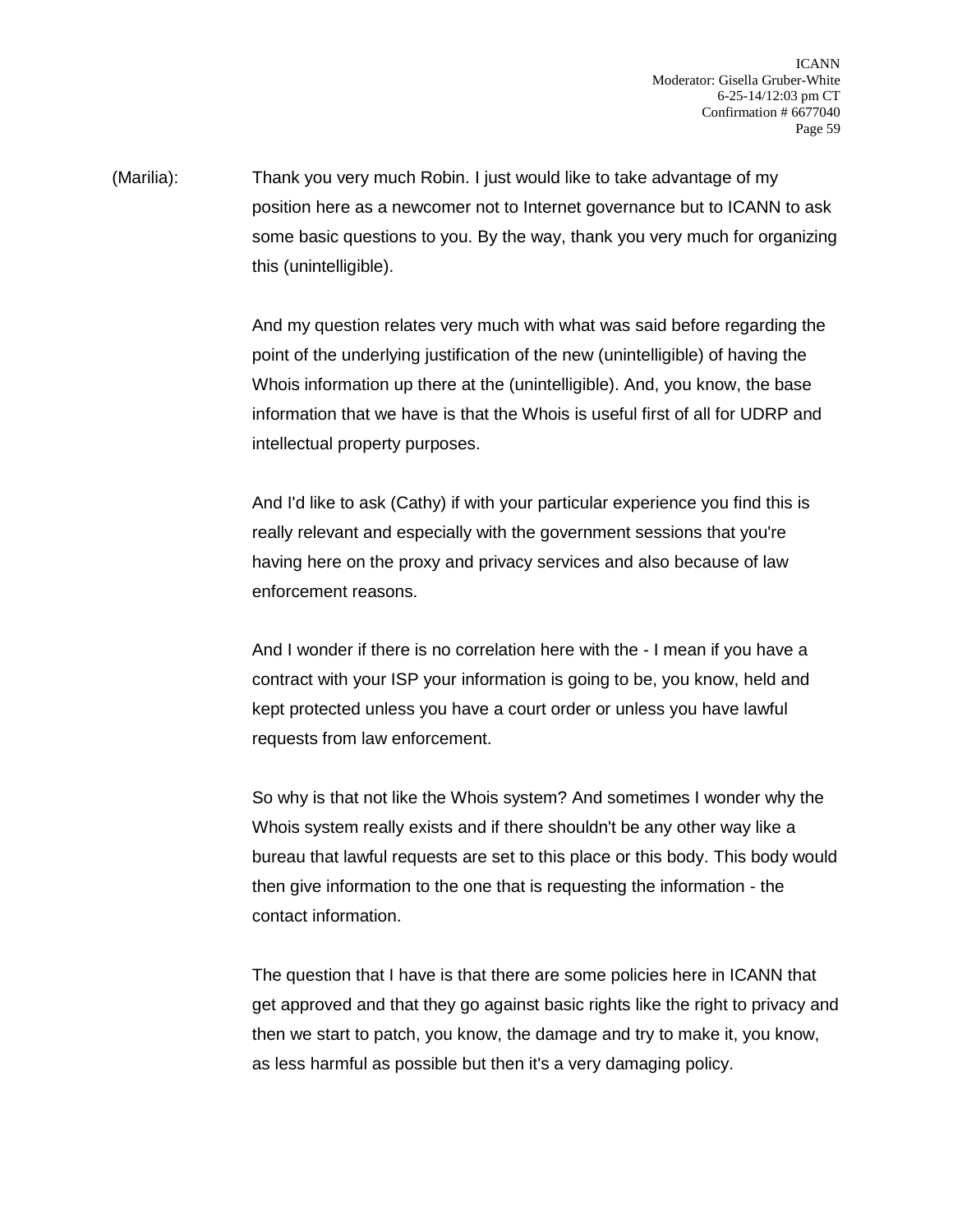And I would like just to make a reference to what (Stephanie) has said about developing countries. For me it's very hard to understand first of all that you have to - nowadays the system that you have to pay for proxy and privacy now that you have some privacy regarding the data that's used in Whois. For me it's very hard to understand and accept that you have to pay to exercise the right.

And if you think about the price of Internet access in developing countries then you have just layers and layers of services that you have to pay for. Right. The Internet is already very expensive.

And then if you want to have a domain you have to pay for it and the prices vary a lot. And then if you want to have your privacy protected then you have to pay for it for a service. I mean this is - this makes no sense to me but then maybe you can comment about that.

(Cathy): A number of excellent points. Is Steve Metalitz still in the room? Steve, this is one you and I should both answer because Steve and I have sat across the table from each other since 1998 on this issue.

> And I've raised the same - if you look at UDRP for example, which is the uniform dispute resolution policy. This is domain name disputes where someone's alleging basically a trademark infringement or a trademark use use of the domain name in bad faith by a trademark owner.

And I don't know why you have to reveal someone's existence. You can look at the domain name. You can look at the uses of the domain name particularly if there's a Web site without revealing who it is behind the domain name. You could still transfer it or cancel it without knowing who's behind it.

So I've never quite understood that why you have to reveal the person. Steve would probably have a very different view on that, which you're welcome to share Steve if you want to.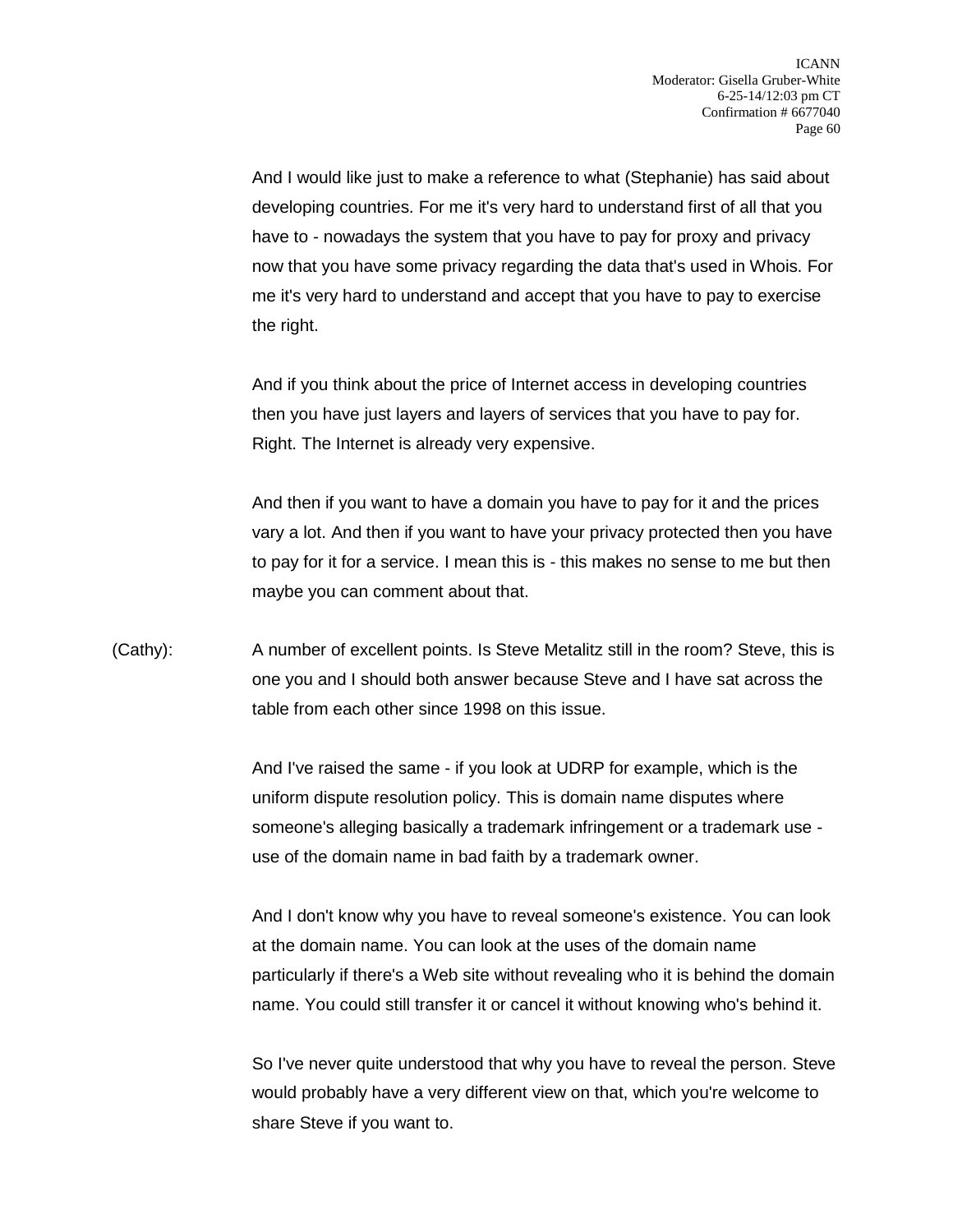But one of the questions we've debated all along is is mere allegation enough. Just because someone alleges trademark infringement or alleges fraud or misuse is that enough to reveal the data whether it's in the Whois database or particularly whether it's in a proxy privacy service or whether it's in this new centralized database that the Expert Working Group is seeing.

This is something we're debating in the Proxy Privacy Working Group right we'll be debating it shortly. When do you reveal the underlying data? And there are very, very different views in the multi stakeholder world here.

- Robin Gross: Thank you (Cathy). Okay. So next in my queue is (Lee). You're in too you're in as well. (Lee), please. You have the floor.
- (Lee): Thank you. Thank you Robin and thank you very much. Anxious to be here. I've already addressed some of you in the NCUC from the Council of Europe and Inter Governmental organization with 47 countries. And I'm - we're also an observer to the GAC.

So I've just come from the GAC. I do net communique business and it looks like they might take note of the reports, which is being done by two experts independent experts. It's not a negotiated position adopted by 47 countries. That has to be made clear.

But nevertheless it's a report which brings together some of the human rights issues in ICANN's procedures and policies. And I think it - I guess some of you have already received it. But it's - it was submitted to the GAC a week ago. Many haven't yet read it. There are some concerns so it may need to be updated a little bit.

But still the point of that thing is that this is on the radar of the GAC. So the question I guess that you're discussing here in Chapter 3 on Whois and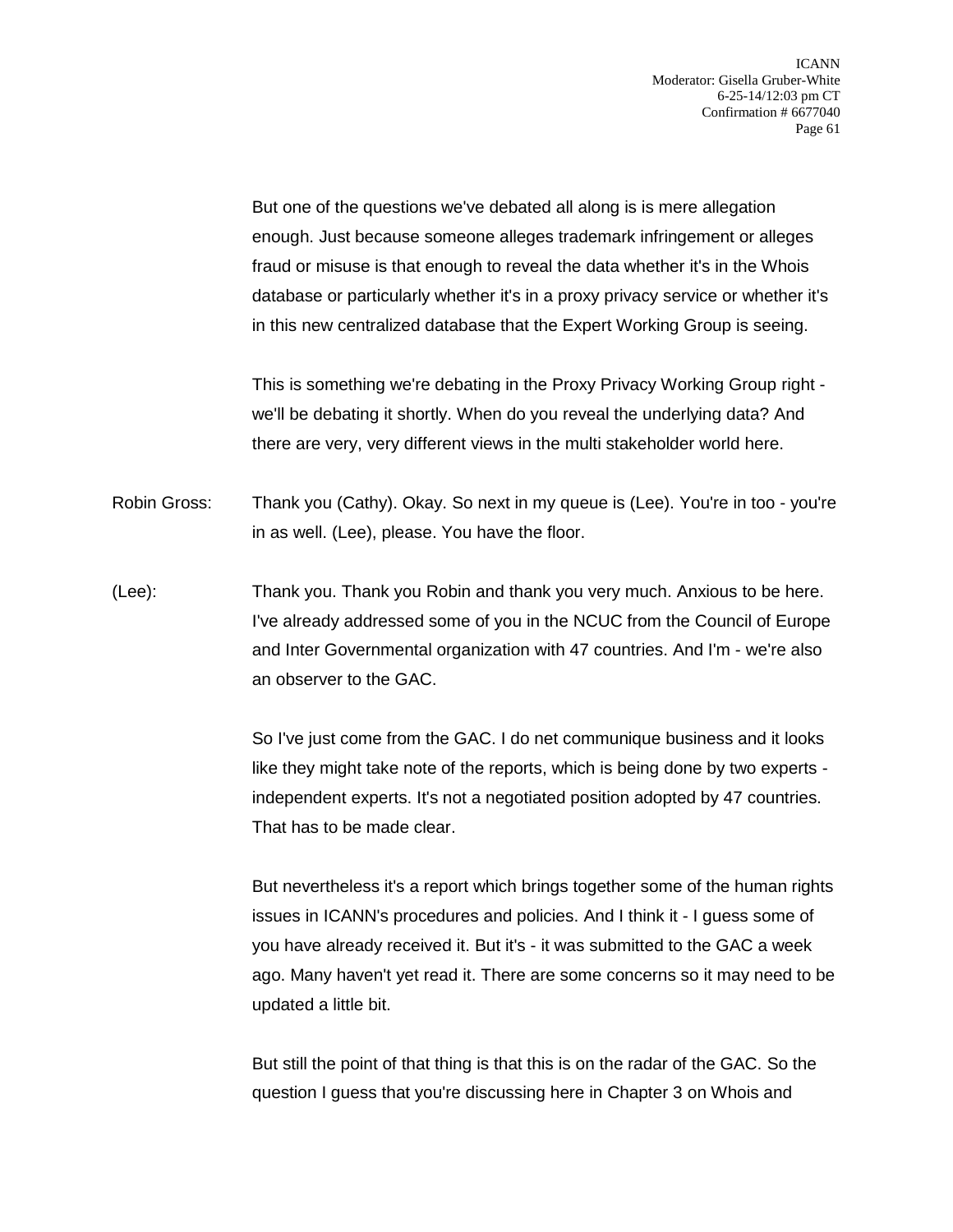RAAs and the state of protection of privacy are sort of now in the radar of the GAC as well.

So, you know, it's quite clear this report with or without comments received - I'm sure there'll be lots of comments received and an update possibly will go into ICANN 51 and there will be more discussion in the GAC but also elsewhere. So I expect maybe in the GAC cross community discussion perhaps in the future - that's my feeling. I don't know.

So this report is - it talks about many things but for the purposes of what you're talking about now, I think (unintelligible) I'm sure you already talked about (expert tension) and judgment and the case of the courts and necessity and proportionality and all the things that we know and love in the (sort of) privacy. So there's no point in going into that.

But it does mention all of those things in the right order. And I think it's quite compelling reading although it doesn't go into too much detail. It's very well sourced and grounded. So I think it's a good - it's a good basis on which to start to discuss. Certainly won't satisfy our expertise here but still for government it's quite a good start.

So that's who we are and it talks - it brings back into consideration public interest. It's very - it refers to the high level panel of ICANN, the report and also NETMundial of course. And I think - what I would like to say it's a lever for discussion in ICANN 51. It's a lever to access discussion with governments particularly the GAC.

And I hope and I expect that we can also discussion this in the IGF as a next step. And so I think this work - this report and your work combined -- it should be combined -- will have a life together.

I mean it talks about the U.N. It talks about the (ICCPR). It talks about - it refers a lot to the DPS and the work of the Article 29 Working Group. So it's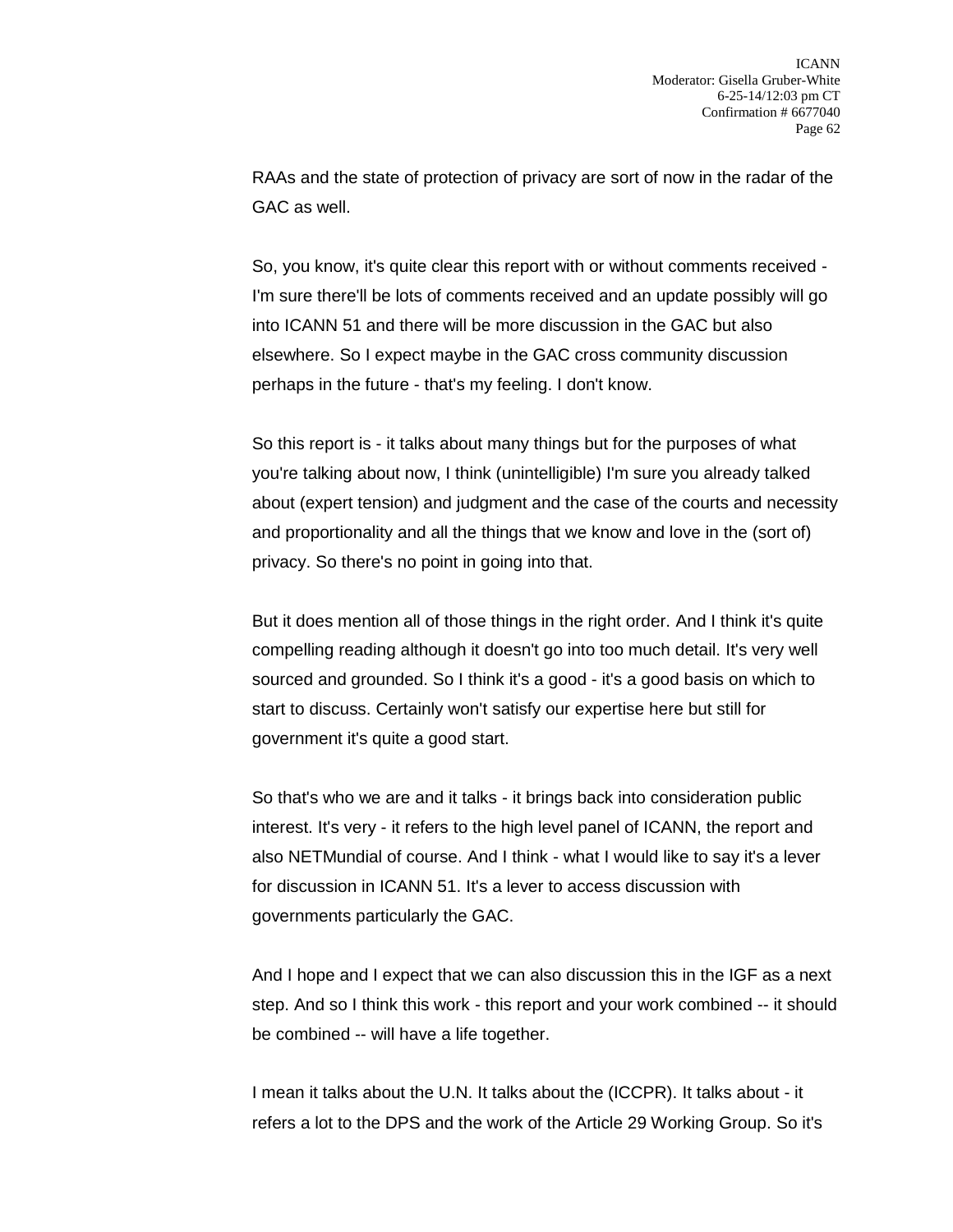actually quite a broad and holistic approach to the question of Whois at one particular level. So, you know, I can (send out) the report to you of course and we can - it's out for comments. So thank you.

Robin Gross: Thank you (Lee) and I would encourage everyone to take a look at that report and read that report the Council of Europe has put out. Okay. So in the next in the queue next is (Chris Parsons).

(Chris Parsons): So thank you. I'm a newcomer to ICANN so I apologize if any of this is incredibly basic. If it's very basic I'm just really missing something. I wanted to start by pointing to - and I know that I haven't heard talked about the whole time I've been here - the whole week and I've been involved in probably more discussions about Whois than I ever thought I ever have.

> The first thing is we are working on an assumption and I don't know that it's a good assumption. It's that the individual who registers a domain - so I have a domain, (Christopher.Parsons.com) and I registered it.

> Now I did. But there's an awful lot of people who come to people like me and say hey, I want a domain. And then that person fills that information in and you never hear about that person, what they write, they have a domain, they're done, I have not contact with them.

So when we're talking about (unintelligible) and sort of if someone realizes that they're not risks, which thinks about trust all to being with. Let's pretend it works.

That assumes that the person can do nothing about setting up a domain in the first place and doesn't have enough knowledge after they've created a Web site to then go oh hey, there's all kinds of my information sitting on the Web somewhere and that needs to change now. Well let me just suggest that this is a belief that does not stand up to reality. The first point.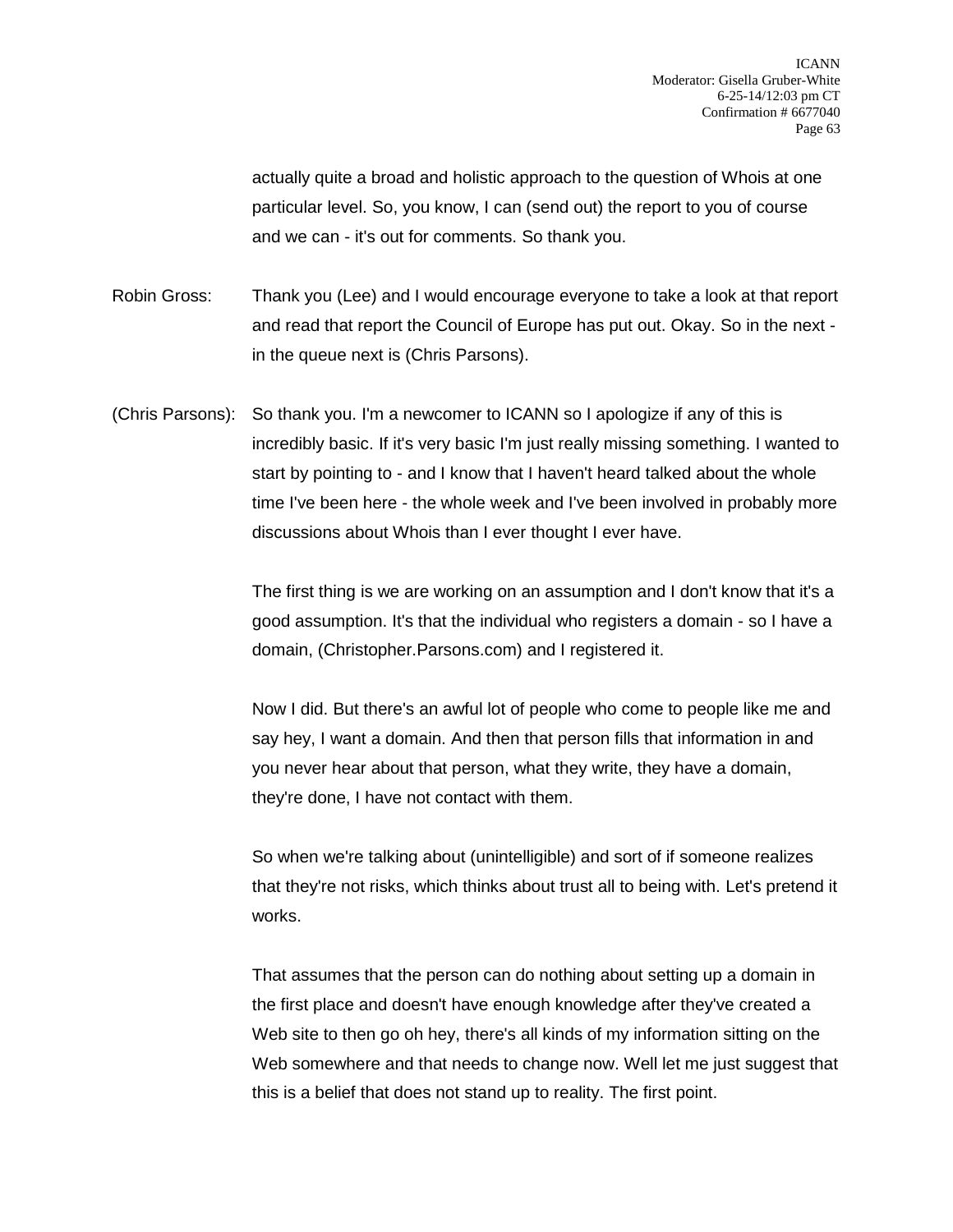The second is I actually take the comments of the rule of law and (strongly) rule of law states very seriously. But I do sort of like just want to complicate it a little bit. And so here I apologize. I'm from Canada so you got all these Canadianisms from all the Canadians that are here.

But let me just share one recent experience. So there's an individual from Scotland Yard who contacted our federal police here at CMP. And Scotland Yard was subscriber information or basic information from a Canadian company.

They did not go through (Amlot) process. It was a call hey can you get this from this company. Company gets called by RCMP and they are subjected to repeated yelling matches. We need this information. Children are going to die if we don't have this, so on and so forth.

This company refused. But there is a process for getting that kind of data. And LEA and the U.K. went to another LEA in Canada when there was a horrible treacherous long process. The (Amlot) process is terrible. They could have gone through it and they chose not to.

So I do want to flag that. But what happened isn't necessarily illegal under Canadian law but it does underscore the ability of law enforcement to contact other jurisdictions to try and get information that might be more difficult if they were to go through more robust channels if you can all them that.

The third thing I wanted to point out is going back to (Milton) actually. Going back to the very first thing he said about the Whois, you know, this is what was technically there to do. Good summary. I liked it.

At the end of the discussion that we had yesterday from the Expert Working Group, the question that was framed by, as memory serves is, is the proposed Expert Working Group Whois better than what we have now.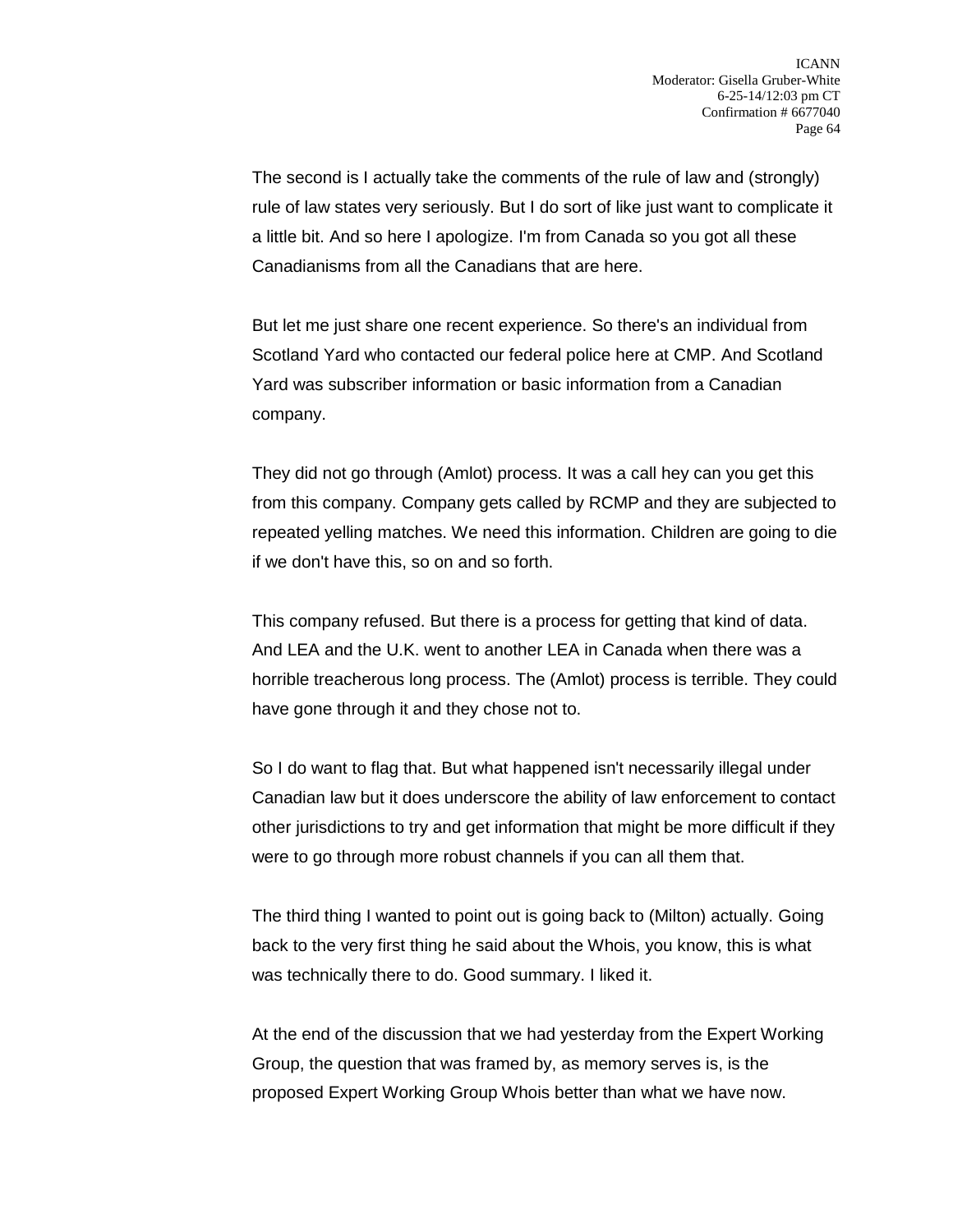And let me just say that anyone that accepts that framing is already - you're going to be hard pressed to say no. Because you can probably imagine some way is better.

So it seems to me that the framing is generally given the minimal technical requirements the Whois needs to provide - I think that's - personally I prefer (Milton)'s this is the (unintelligible).

But I think that has to be decided. Better is not a good understanding. Is it appropriate? Is it correct? Is it technically necessary? And if it isn't, maybe that's where the discussion happens.

But I've been in this conversation with Whois all weekend or I guess all week rather. And I can't get my head wrapped around how it will ever happen. And so I'm actually asking as a real question is this a white whale?

I mean we can think about data protection. That's hard. But I think there's an easier place to look. If we're talking about synchronized data, as my colleagues from (Syria) has pointed out, that data will have to sit somewhere.

So is it going to be a situation where it's going to be in Europe? Maybe we can create data protection standards in Europe so hurrah. But are other jurisdictions going to be happy with that? Or maybe we move it to China. And is the U.S. going to be happy with that?

It seems like there's also this geopolitical concern that doesn't tend to be raised in the conversations. The governments are going to want to control it whether it's significant or not just from a political optics perspective.

In the U.S. this has obviously attracted attention from the Republicans. So is this - I'm asking this because I don't know. It's not a loaded question or anything like that. Is - how much of this is a white whale or how much of this is an actual live real we have to worry about this? Haven't asked because I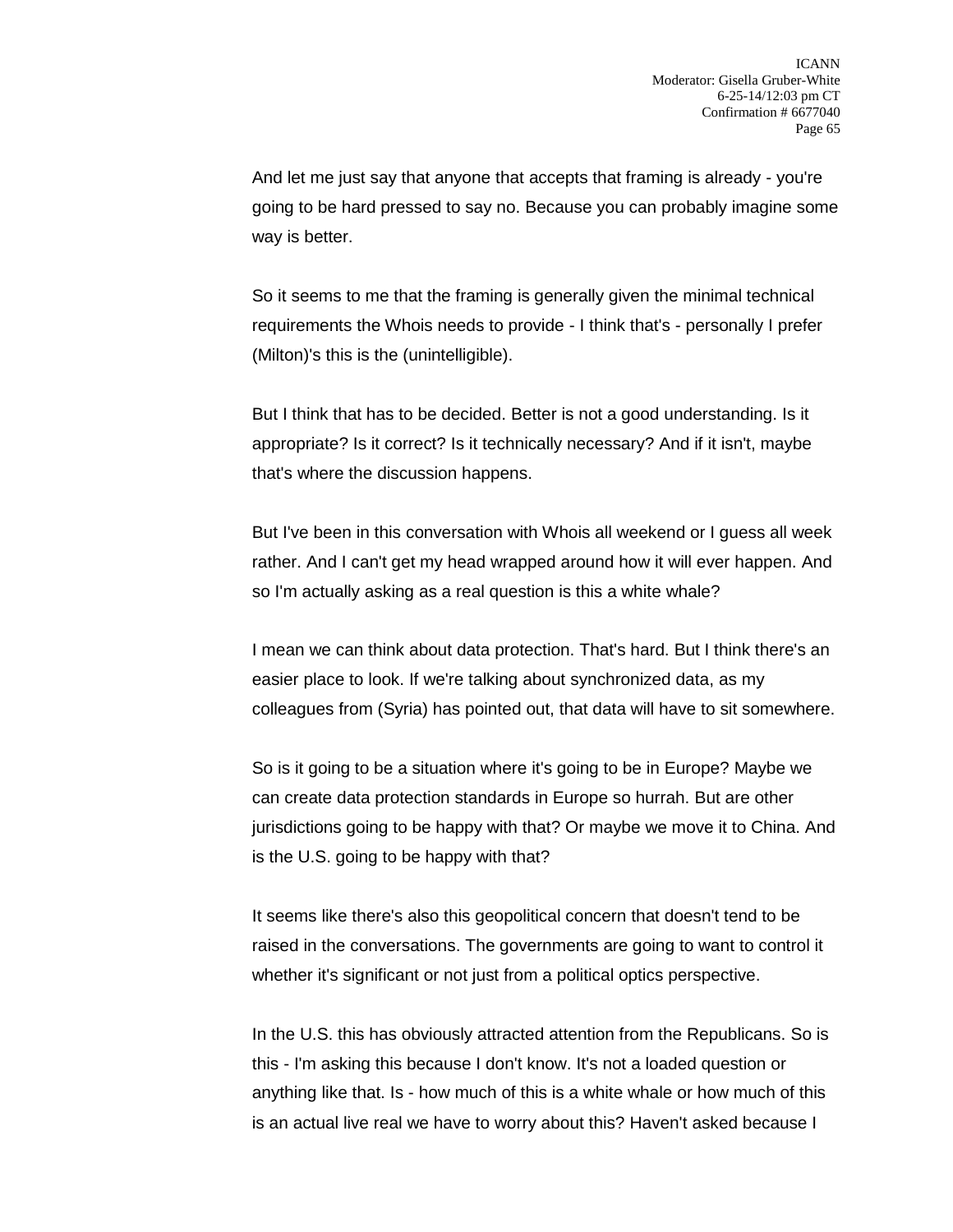had limited time, limited resources and actually I know where I should be spending them actually. Thank you.

Robin Gross: Thank you. (Stephanie), you wanted to respond to that?

Stephanie Perrin: I'm going to try and be brief because I know our colleagues here have been waiting to speak for some time. But my memory is bad and I've already forgotten the question over here that I haven't responded to.

> So I agree that the deceptively simple question is it better, is it not is almost false advertising on top of 166 page very dense, very politically complex, very technically complex, very policy complex document. So you can go either way, yes, no. And so it doesn't help you.

> Is this implementable? Certainly parts of it are implementable. The - and we have proposed that the pieces stay together not because we're trying to slide this through the GNSO without the proper processes but you don't get the verified data without the privacy as far as I'm concerned.

> And so many - there are so many balances it's, as I said earlier, it's feud like, you know. Somewhere the trumpets have to get picked up again, you know, weeks later.

And so putting this together is going to be quite complex and it's - I'm not quite sure that ICANN has the maturity level to manage that. But boy, I bet there's going to be an urge to try because the system right now is kind of broken.

And I think - we didn't go into why it's broken or how it's broken or just because I don't think anybody felt they had to justify how broken Whois is right now. As far as I'm concerned, privacy is broken and so I'm delighted to see the Council of Europe report coming at a good time and the opinions from the EU coming at a good time.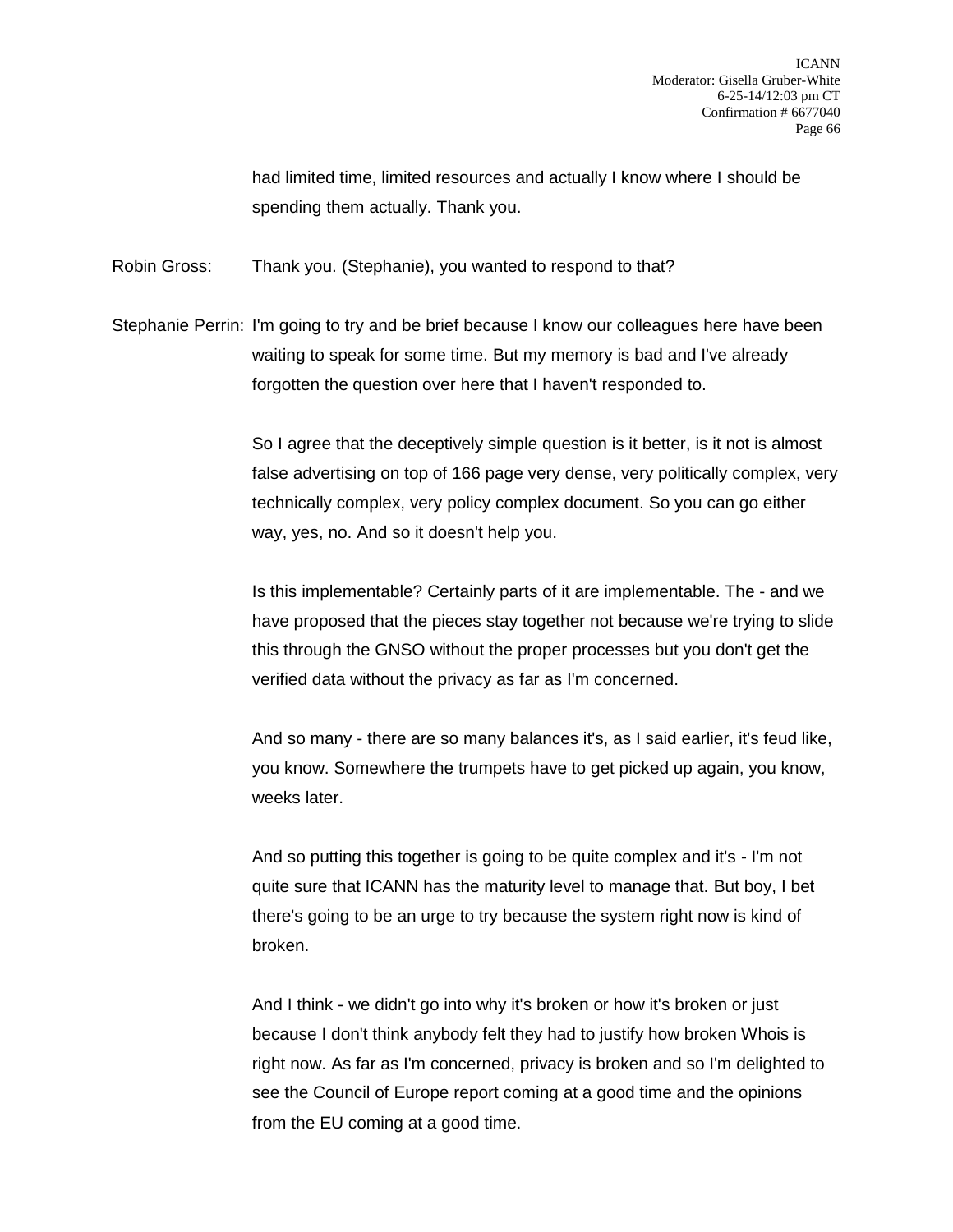And so it's a good time -- I sound like Martha Stewart here -- to try to do something about privacy at ICANN. Even if it's only a baby step up to the next level, it would be an improvement. So does that answer your question sort of?

And there are people who want this thing to work and they all join the working groups. And ICANN's challenge will be calibrating all of that making sure it stays balanced.

Robin Gross: Thank you. Next we've got a comment from a remote participant and we've got our gentleman here.

Man: Thank you. I'd just like to generally - just generally summarize the things in discussion in the remote chat now that is focused on the issue of the technological limits of some of this and how, you know, all systems are, you know, presumably hackable somehow and that is of course - the only way to prevent that is of course is not collecting the data.

> The specific question was from (Casper) and was specific as a question for (Stephanie) and he said surely longing for data protection compliance could never become the (radar net) for keeping personal data that was not otherwise lawful to print it.

- Robin Gross: Okay. I'm sorry. (Stephanie), you're looking like maybe you want to respond or something.
- Man: You want to repeat that?

Stephanie Perrin: I didn't quite hear. Surely something.

Man: Surely longing for data protection compliance could never become the (radar net) for keeping personal data that was not otherwise lawful to protest.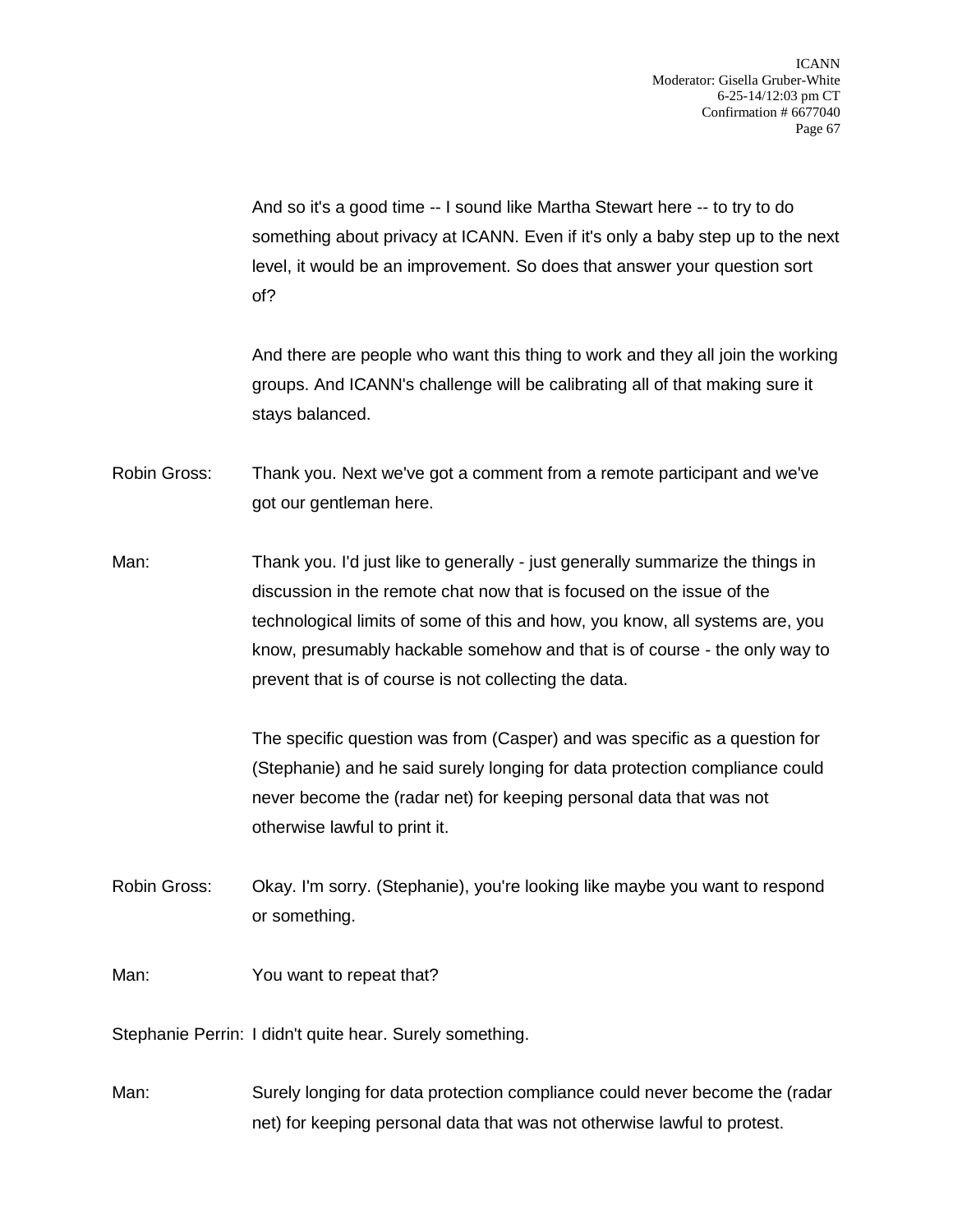ICANN Moderator: Gisella Gruber-White 6-25-14/12:03 pm CT Confirmation # 6677040 Page 68

## Stephanie Perrin: Agreed. How about that?

Robin Gross: Okay. So next we've got Pranesh. Please go ahead. And then the gentleman immediately next to him.

Pranesh Prakash: Thank you. For the record this is Pranesh Prakash. I just wanted to pick up some - respond to (Gus)' question about rule of law that had earlier been raised by (John Labresy). And note that one activist dissident is another official's (feeder) and another right holder's terrorist. Okay.

> So and this is applicable not just in weak rule of countries but also in strong rule of countries that the moment information is collected, it can and will be accessed by law enforcement agencies as long as they know who to reach out to. They're the ones who'll be (down) the law and regardless of what is stated in ICANN policy, that is what will happen.

> So the only way to - of preventing that I see is either not collecting the information at all in the first place, which might be a problem for the link and technical purposes or to mitigate that to some extent if it is collected for technical and the link reasons then not making it known who holds that information.

So because as long as that information is known, law enforcement agencies can go out and get it from those people. And yes. So - and that's much more difficult to actually do than to say.

Robin Gross: Okay. Thank you. Sir, would you like to go next?

(Patish Van): (Patish Van). This rule of law causes extremely (laudable). And I think some of the European states and (sit in the) United States holds on to defense rules of law (surely) and that's logical.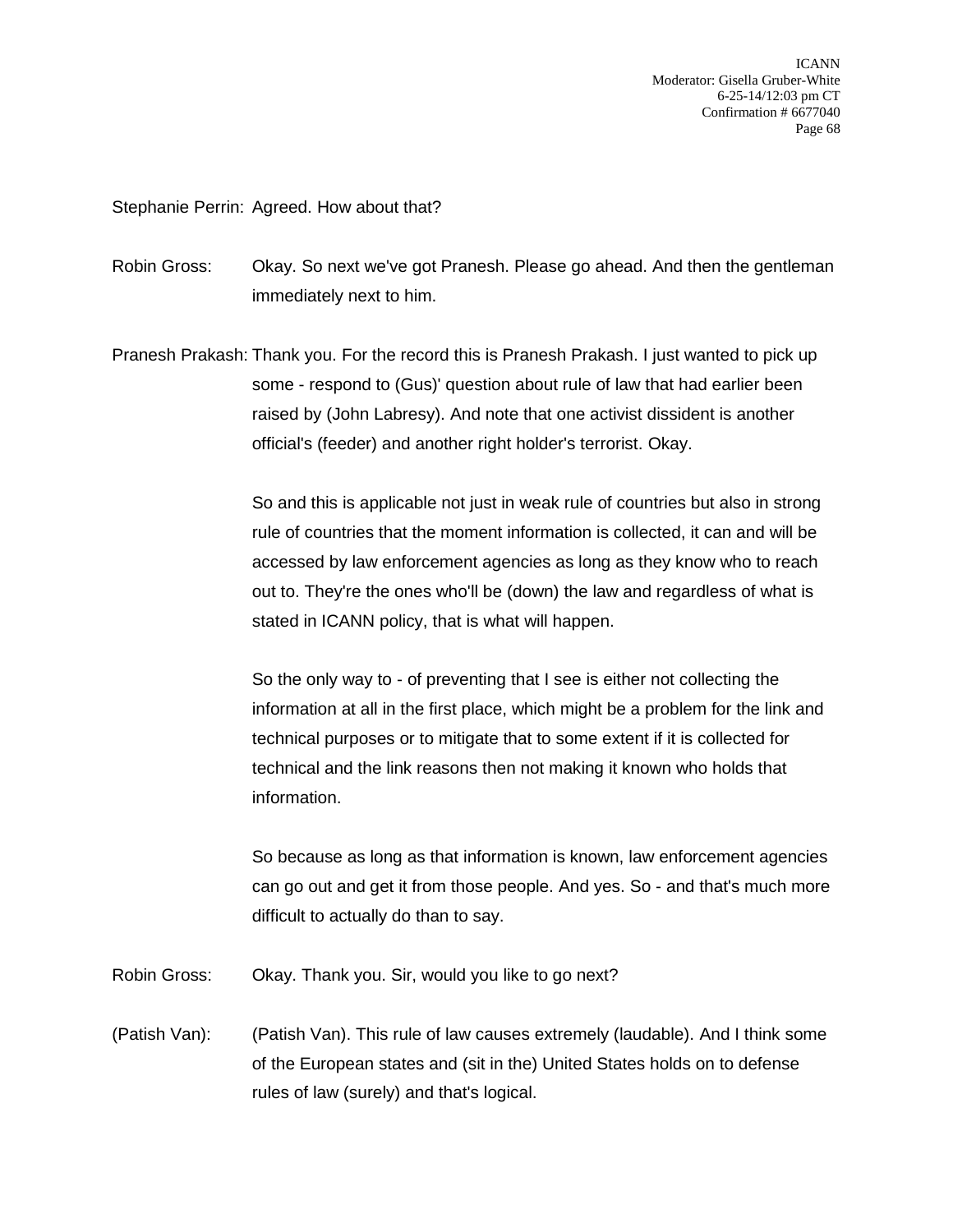However, rule of law is most problematic because most, including the United States, it's totally one thing whether this rule of law is actually affordable. That's the difficulty that a lot of states are under that. Is this rule of law actually - can you really afford this?

And we've learned in the recent past that actually some of the states - most sort of are (unintelligible) as far as the rule of law is concerned actually use other methods to get around it.

They get another state to take on the role of breaking the privacy of their target within their own state. They overcome the rule of law issue by doing that.

So there is a real problem that even weak states obviously do not have rule of law and of course other states like China and Russia actually does not have rule of law in the way we understand rule of law.

But even they have disclaimed that they operate under rule of law. And I think especially for United States visitors - but I think often you take rule of law as being a very strong principle because you apply those principles to your own citizens and your own country.

But when it comes to applying these very principles when you are tested you begin to use other (plots). In fact the space no longer functions under the rule of law. So you introduce something called the (Gitmo). So you actually place them in a terrorist (way), no rule of law. So the rule of law principle doesn't apply anymore.

What I'm saying is that this is the problem we have that we have been tested about the ideas about rule of law, about human rights. But the notion of privacy simply because these are often taken as, if you like, you know, it's something that we say; we say we have got rule of law.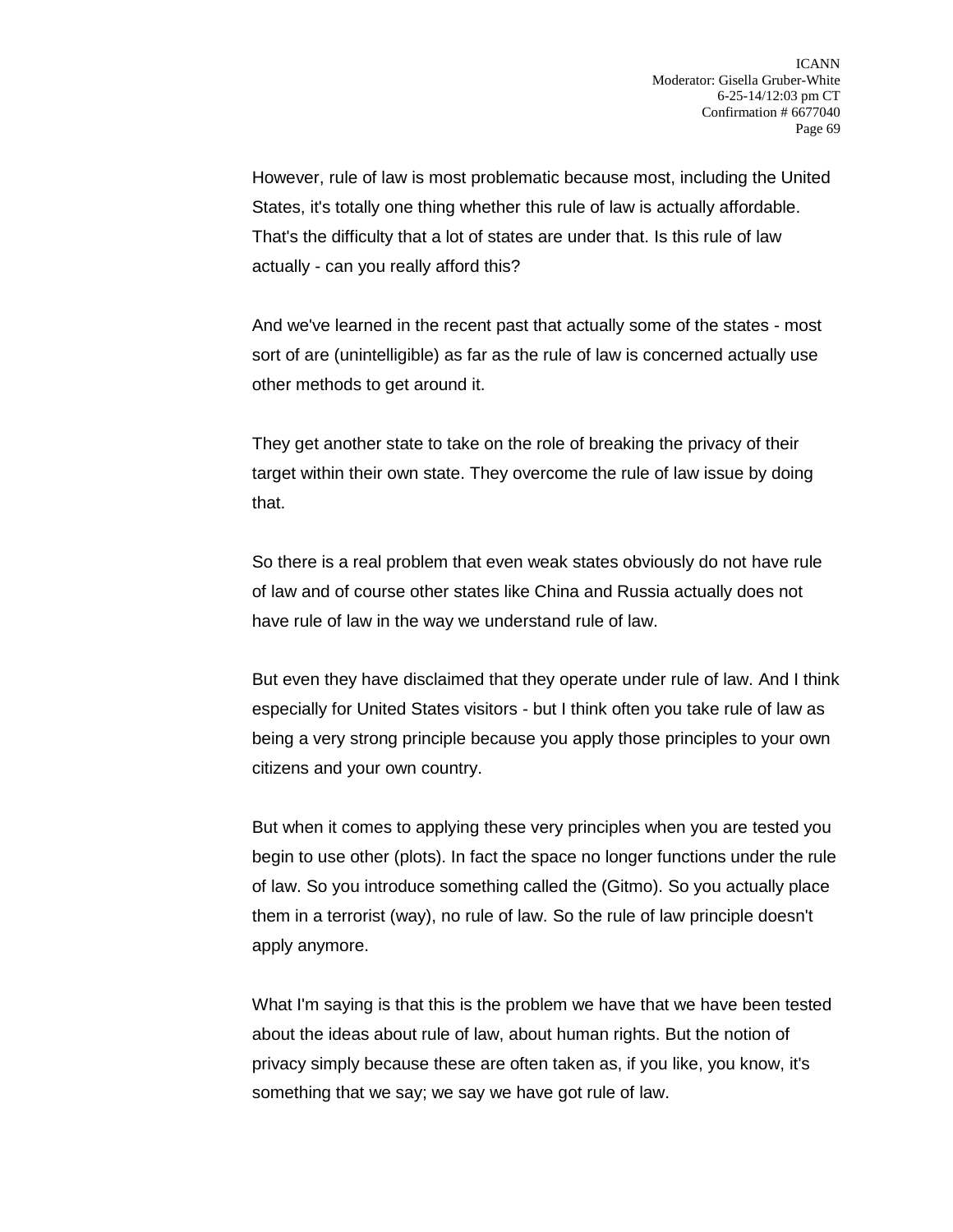But we've never been tested on that by the players. So when we test and we find actually that we have tremendous difficulty in applying those principles because we have suddenly come across something called good guys and bad guys.

How do you apply who is a good guy and who is a bad guy? This - I'm putting it philosophically because I think you need to understand especially in United States. I think because you have very strong principles which you apply to your own citizens.

So for example, you have gun laws. Every citizen is entitled to have a gun and lots of guns. You know, this is a guiding principle of the United States. This is something that you apply.

I'm asking you this that in fact what is happening in Europe and is still happening in many other places - I think you need to understand this. That we are going to work in gated environments, which for example Germany, a country which is one of the most democratic countries in the world - in fact, the privacy laws in Germany are incredibly strong. In fact they're not comparable to the privacy laws we have in U.K.

But the U.K. has been particularly lazy of...

Robin Gross: Can you wrap this up? We've got a few people waiting in the queue.

(Patish Van): But I think it's important for you to understand this because I think people are taking for granted the idea of rule of law and not understood the principles about good guys and bad guys. And I think we're being tested on that.

> I'm not sure I am on these things. But I'm asking you that you need to be aware that there is not a single safe player in the world anymore.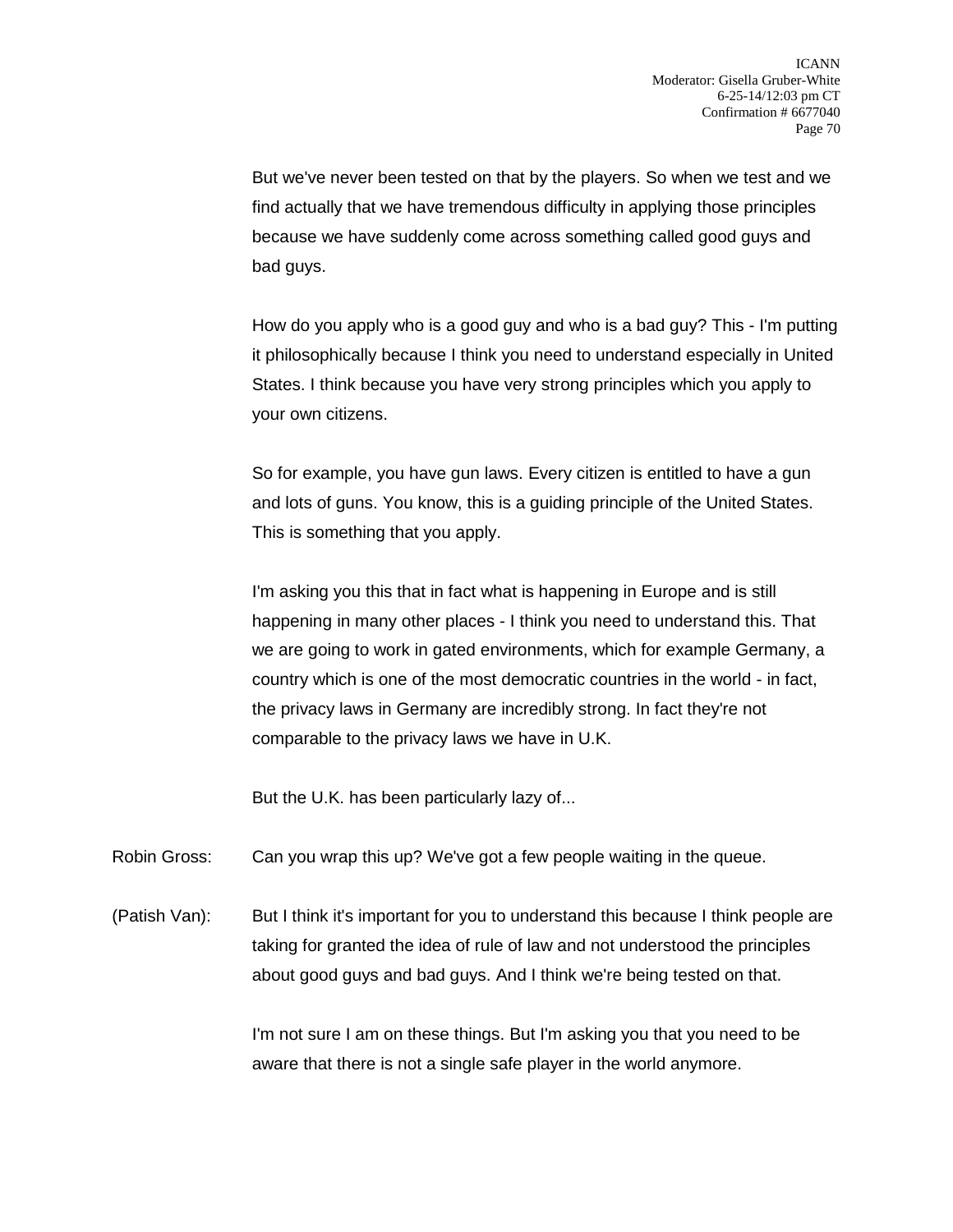Robin Gross: Okay. Thank you very much. I need to move on in the queue. We had the gentleman in the end her...

((Crosstalk))

- Robin Gross: ...very long time.
- (Patish Van): One more point.
- ((Crosstalk))
- Robin Gross: We're running out of time and so we need to move on.

(Patish Van): Let me just put one especially before I go, which is that we are in a multi (unintelligible) information environment. We're not longer in a singular sort of linear environment if it's one language or two languages. And two more...

((Crosstalk))

- Man: All understood by everyone in the room.
- Robin Gross: Okay. Thank you very much. We're moving on to the man who's...

(Frank Tellen): Thank you very much and I'll try to be brief. (Frank Tellen) for the record. And my first ICANN meeting. And I'm learning a lot. One of the things I value greatly is hearing all the various views and truly getting a sort of multi stakeholder process and I think it's working well.

> But I want to point out two things. One in the way of comment. I'm very interested to read the report. I see some of the responses to the report, which I had a chance to read through. But some of the potential privacy benefits that are included in the report if there's a way to summarize those - I don't know if there's an executive summary that does that.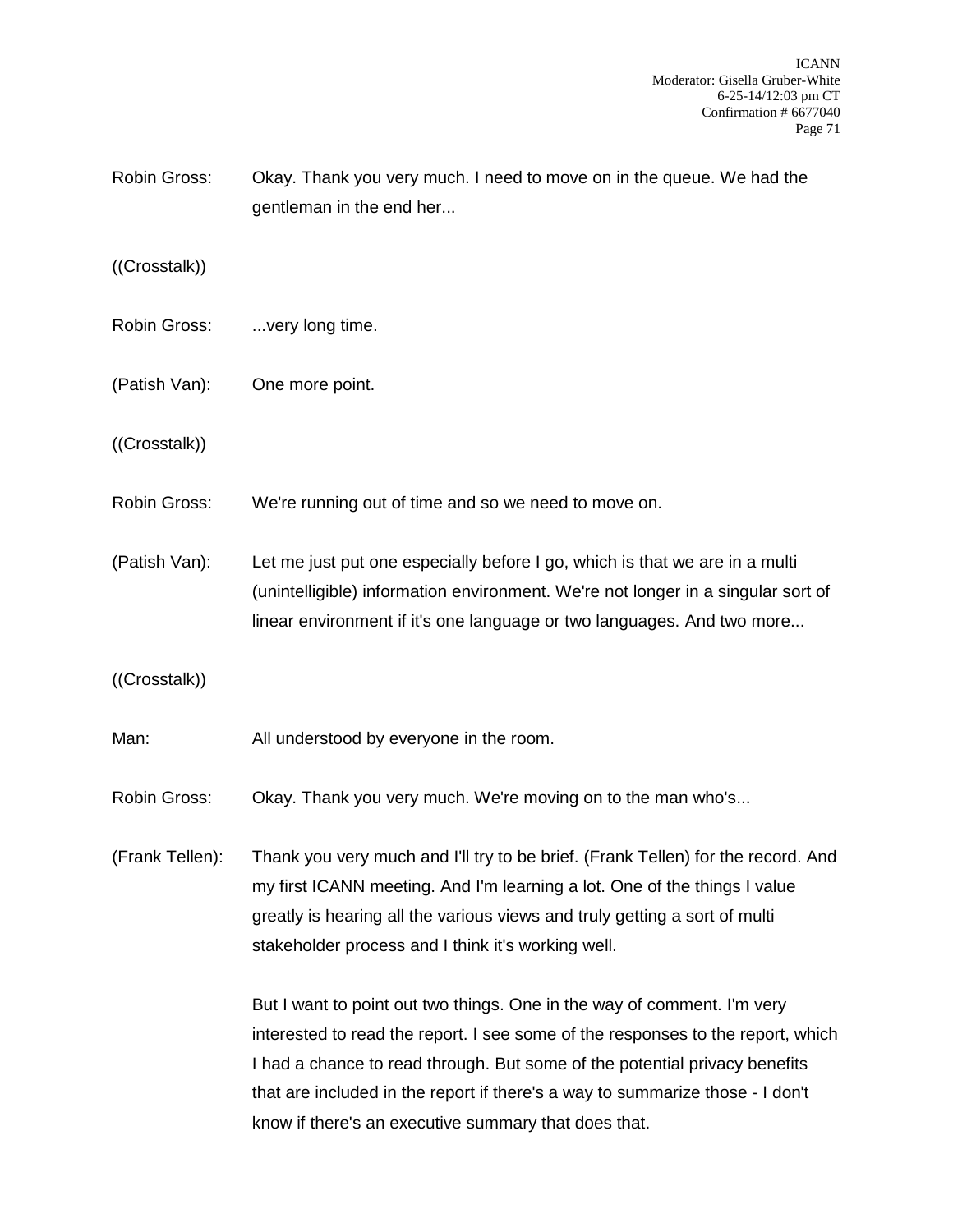But trying to articulate that in some kind of a very brief fashion so people can point to some of the key advisory points that are made that are going to really be privacy benefits.

And then also I think it's important, you know, this is truly a multi stakeholder process that represents all points of view. And I think it's important to remember that all constituencies who utilize the ecosystem that we operate within have legitimate points to raise and also need to be considered.

So form the standpoint of understanding the benefits of the Whois system and understanding where it works, there's not question there are legitimate issues about privacy concerns, legitimate issues about, you know, inaccuracies from the database.

But when it comes to actually being able to use Whois to, you know, try to curtail illegal activity or try to use it in the intent that it should have been formed for I think that that's what we have to get back to in some of this discussion.

And we have to make sure that it's a system that actually works for those who need that kind of benefit. You know, in the U.S. we know that rule of law means that sometimes it's not just a criminal prosecution against somebody who's engaged in criminal activity. It's up to the individual to perhaps engage in a civil activity. And sometimes information needs to be accessed.

So I think law enforcement does need legitimate tools to stop truly, you know, bad criminal behavior that's happening in the Internet space. And I also think that there are cases where we saw this gentleman earlier talking about his daughter.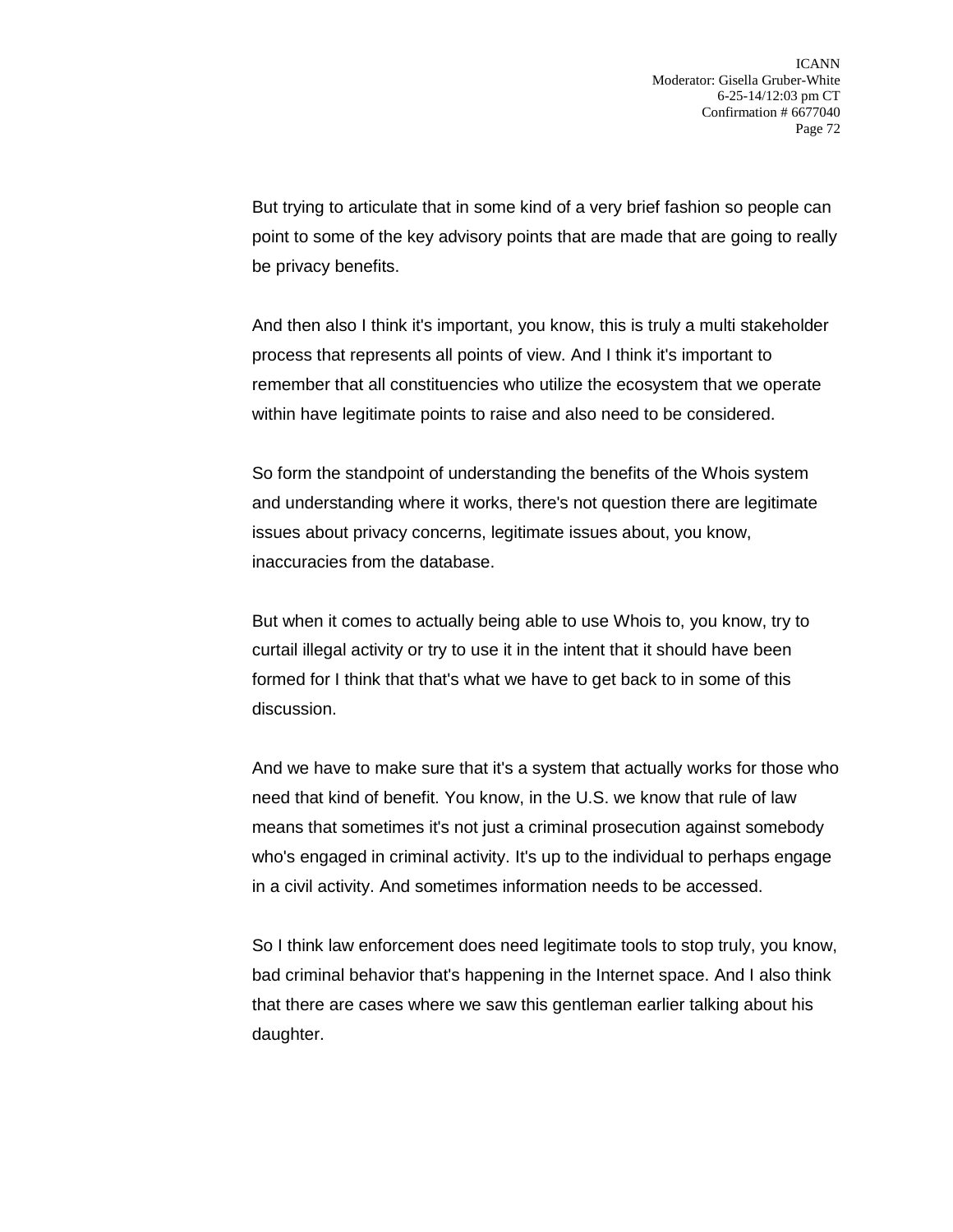You know, I wonder whether or not if something had happened that was a sort of a different type of crime in the online environment and Whois was the tool to try to prevent that, he might not, you know, look to that as a resource.

So I'd simply point out it has to be effective, it has to be one that works for everybody who really does believe in its purpose. Thank you.

- Robin Gross: Thank you very much. I've got two people left in the queue here. I'm sorry. I don't remember your name.
- (Mona): It's (Mona).
- Robin Gross: Thank you.
- (Mona): Thank you.
- Robin Gross: And then...
- (Mona): Actually I just wanted to ask a question that about why do we have to reveal the identity. Why don't you - why don't we take the site or whatever - no. I think that the issue is about legal security because he who controls the data cannot be transformed into an authority - a legal authority when he is not.

I mean we have to avoid making these people in control of the Internet or of the data or whatever as judges. So if it's for our own safety. Nevertheless I may think that maybe in this question we should consider what is happening in the banking sector like the case of banking sector (unintelligible).

The banks can reveal the data upon proof of reasonable permission or reasonable, whatever. I cannot translate ((Foreign Language Spoken 2:28:09)), so.

Woman: When they really can prove that they have a reason to do this.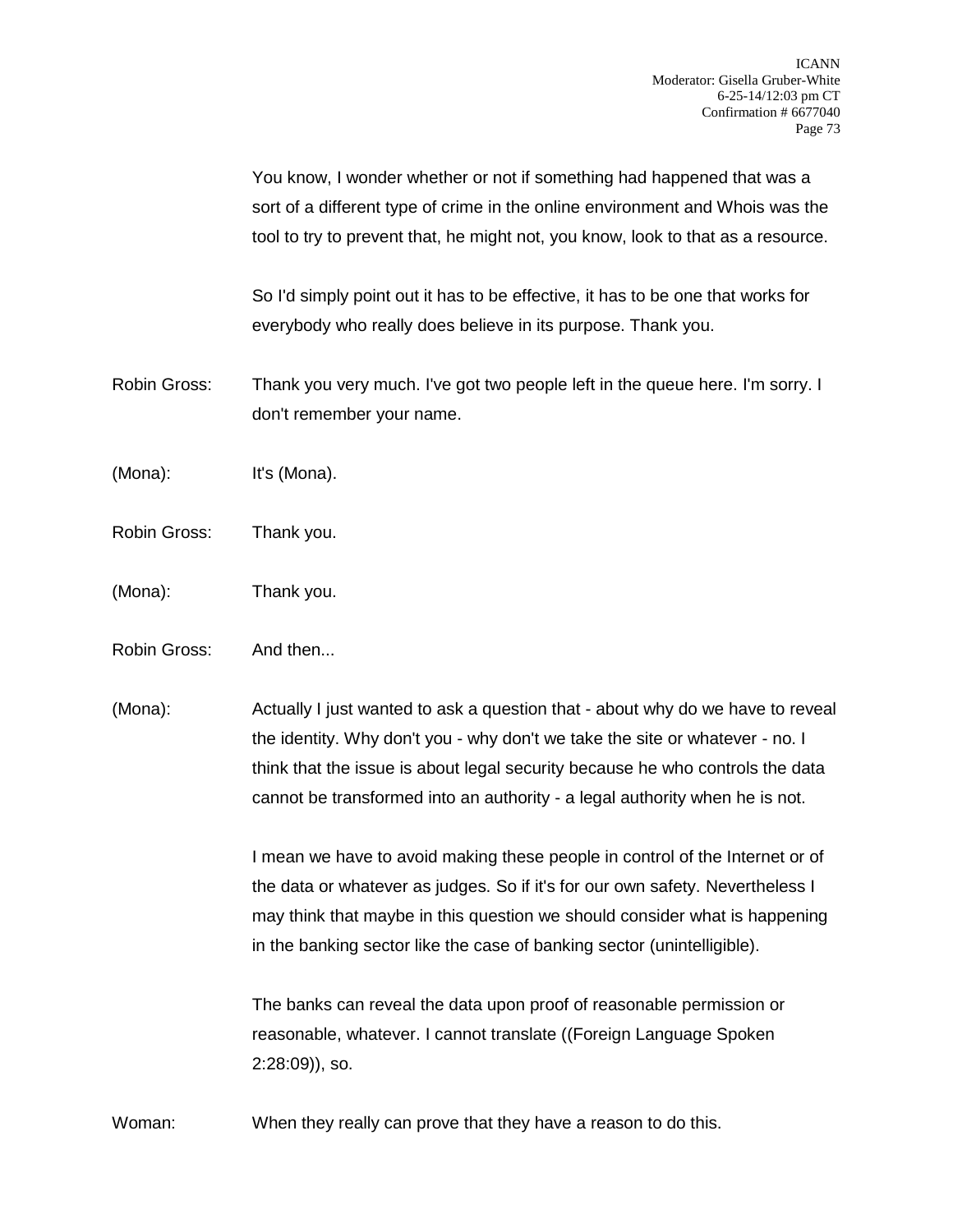ICANN Moderator: Gisella Gruber-White 6-25-14/12:03 pm CT Confirmation # 6677040 Page 74

(Mona): Exactly. Thank you. So - and I want to add another idea. Because today we were at a session where they were talking about ICANN responsibilities public responsibilities.

> So actually ICANN is running the most important infrastructure or resources in the world, which is the Internet. And when talking about public responsibility it seems that they are very aware of what they are doing and they (are retaining) the most important thing in the world that makes the economy and everything.

> And it means that they are acting like government somewhere because the traditional role of the government is to be - to administer, to manage and everything the rights, the resources, the rights, the interest - the public interest. So why not?

And as the professor here -- I don't remember the name -- said, if the code is the rule then ICANN has the obligation of taking or putting some rules to protect privacy because if at the legal level we don't have the solution, they have the obligation of protecting all of us. Thank you.

- Robin Gross: Thank you very much. Yes, the lady down here. You are been waiting patiently. And then Volker.
- (Julia Powell): Thank you. (Julia Powell) here. I think that I would particularly commend the opinion of the European data protection supervisor on the commission communication on Internet policy and governance, which was issued in Brussels on Monday the 23rd of June as a very illuminating study on a lot of these data protection and privacy issues.

I have found it quite unconvincing and still remain to be convinced on a compelling case for centralized or synchronized RDS. It seems to me that the - in the 156 pages report, which I haven't read in detail but I have read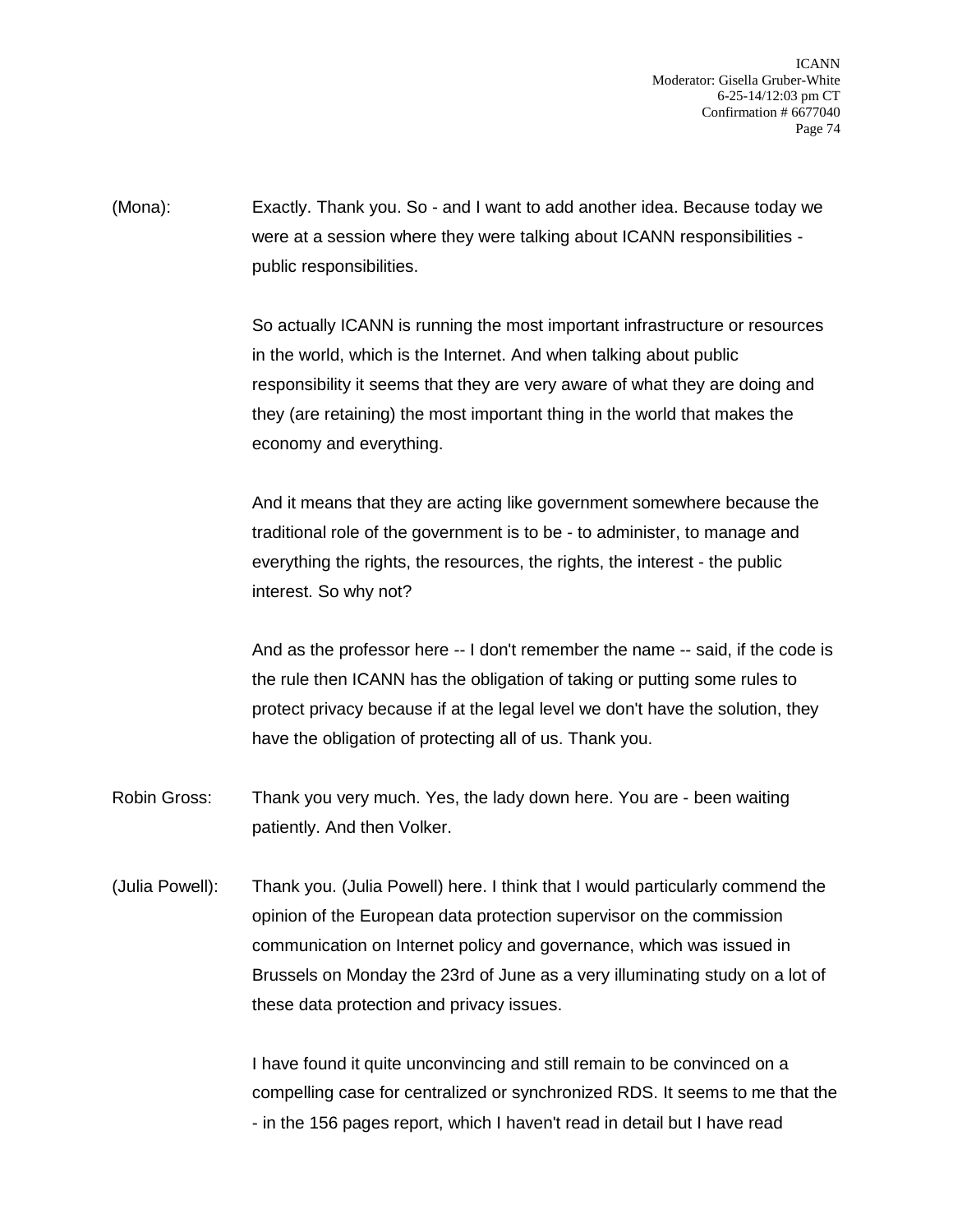through, the primary foundation is sort of facilitates administration and it has cost benefits.

But I would question what costs have been taken into account in terms of the privacy implications. In particular one of the purposes that needs to be made explicit and isn't necessary in proportionate to collect in a centralized fashion.

I think that taking into account the data protection implications particularly when you're managing sensitive data has very significant cost and has significant legal exposure for ICANN as an organization. And if that was taken into account perhaps it would consider very strongly whether it should centralize. Thanks.

Woman: Thanks. Let me jump in ahead of all and say please join the working group.

Robin Gross: Thank you. Volker.

Volker Greimann: Two separate and completely independent points. First of all I am very happy to see that there's a lot of European data protection officials in this room today interested in participating in ICANN. And I would hope that they or someone on their staff would consider joining the GNSO working groups dealing with the evolution of Whois and either as actively participating members or resident experts who can lend their advice to us or questions when they arise.

> And the second point is I agree completely with what most of the people have said in the room. Data collection at least in Europe can only happen for legitimate purpose. Such purposes cannot be later - that the data may later be used for law enforcement or (unintelligible) right to protection (Phase 2) must be useful for a legitimate purpose at the time of collection. So that can only be technical or business purposes.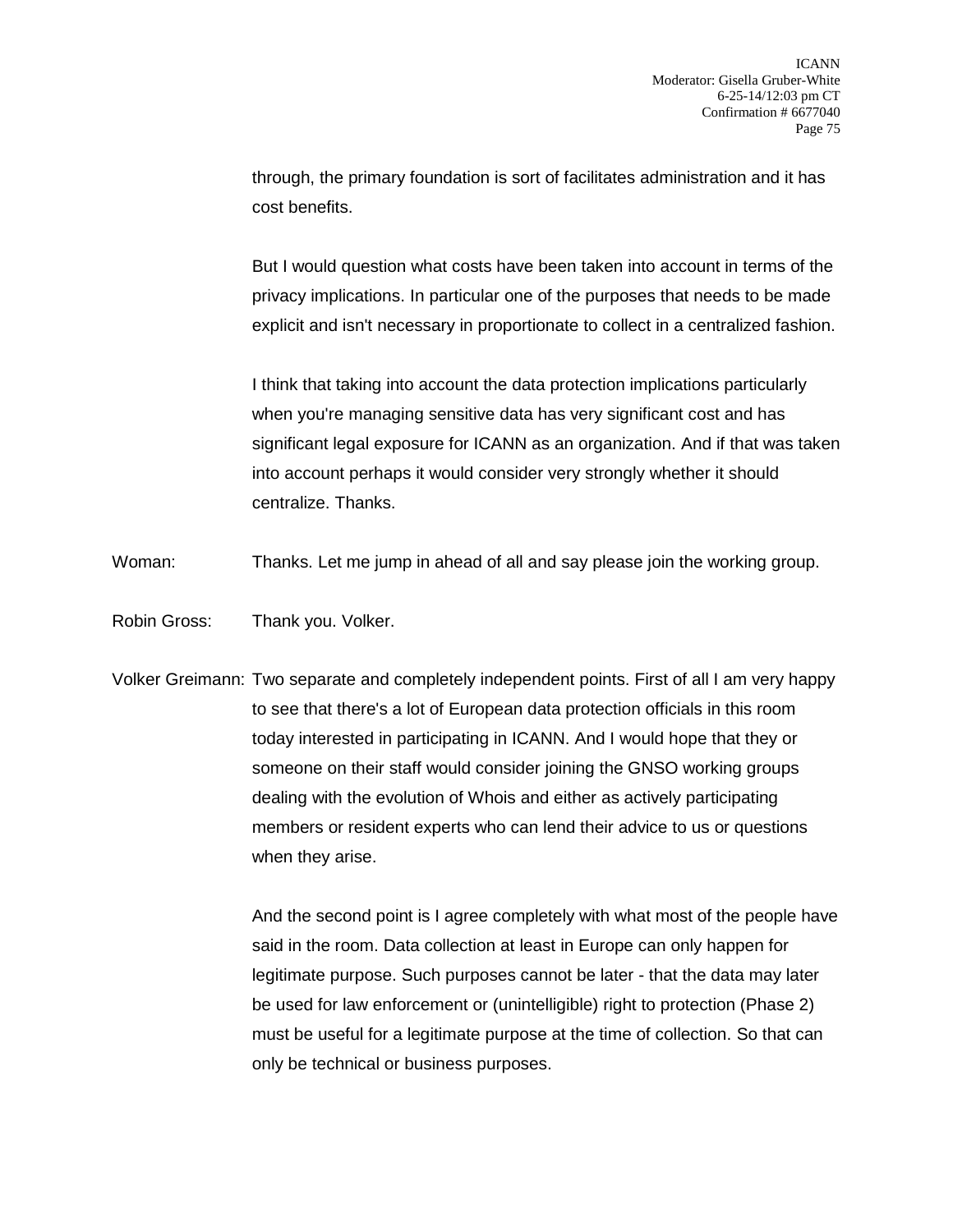An example how this - how legislation in different areas but which could be considered similar as an example - it could be taken as an example in Germany for example, the filming of traffic by cameras see who is driving too fast, i.e., filming everyone and then seeing who was to fast is illegal. You can only film based on cases.

So if you have a measurement of a certain car you can use it - you can film that car for evidence. So if you already know that there's a - that there's a violation ongoing then you can take a picture and use that. You cannot film just on suspicion.

And the other one is that German courts have recent - repeatedly held that the retention of meta - communications meta data by several communications companies is illegal in Germany, violates the constitution and I see that would be very similar to Whois data collection for law enforcement purposes or right to protection purposes.

So claiming that Whois fulfills these purposes abuses what Whois actually is. And that's a technical and business purpose.

- Robin Gross: Thank you very much. So let's move on to our final topic, which is next steps and action items. And I want to turn the floor over to Avri Doria to moderate this part of the discussion. Avri.
- Avri Doria: Thanks you. Not that there's much time left. But I think it is important to walk out of here with some idea of how to keep this going and how not that could be just a one time event.

And certainly certain was said about people getting more involved about - but I think it's more than just finding people to participate in our working groups, which can be labor intensive. It's also getting suggestions. Yes, see. Labor intensive makes you tired.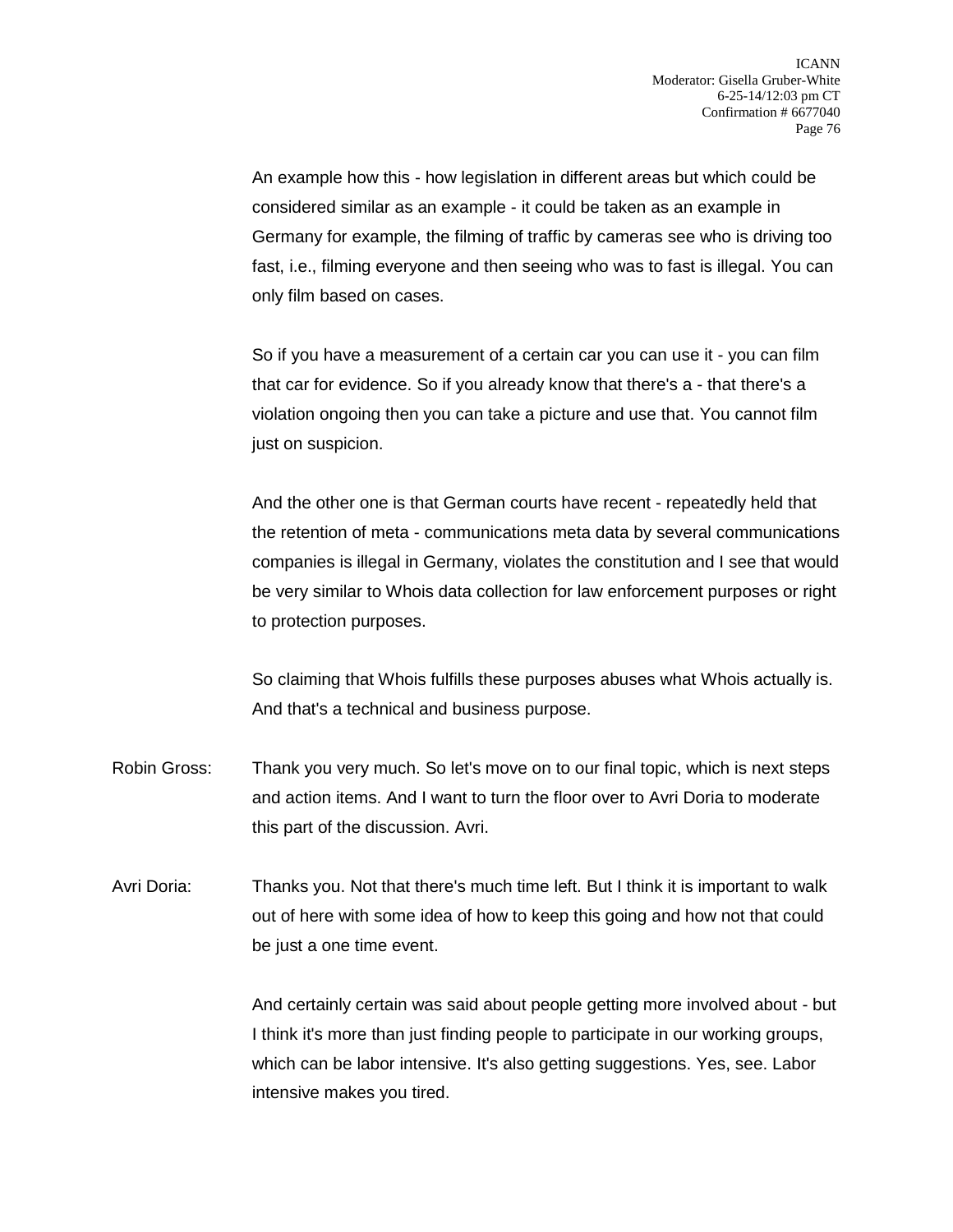It's also how we can get to you for help for those of us that are participating. And so basically looking for suggestions on how to start with this as a resource and build on it. And so we have what, maybe 15 minutes of idea collection because all I can - you know, it easy to say what Volker said to come here and help on the working groups.

I know most of you can't do that. Come here and get some of our staff to work on the working groups. Maybe you can do that. But we're still going to be here working on these working groups and we're constantly needing help, needing resources, needing quotes, needing document pointers that - okay.

We have two or three people here that are very policy and privacy policy knowledgeable. Then we have a bunch of people here that are just policy hacks like me that work on problems and hand wave and we always need help. That's why they asked me to do this one because I always need help.

So please who's got suggestions of how we can, you know, basically reach out to you? What ways - what best ways can we keep this discussion going and take it further. Take it to your colleagues that we weren't able to convince to come here. Please. First - yes.

Man: Well the obvious suggestion if you want to finally get to the end of PDPs and working groups on Whois is turn it off. Shut the whole thing down. Twelve years we've been out hearing about what should and shouldn't be in Whois. Maybe it's (haystack).

> In the 90s it was important to know the technical contact for something was because there were only 20 people who had name service. That's 20 million people now. And it's not generally the registrant who even needs to be contacted about things like that. Either put it back to its original purpose or just turn the whole thing off.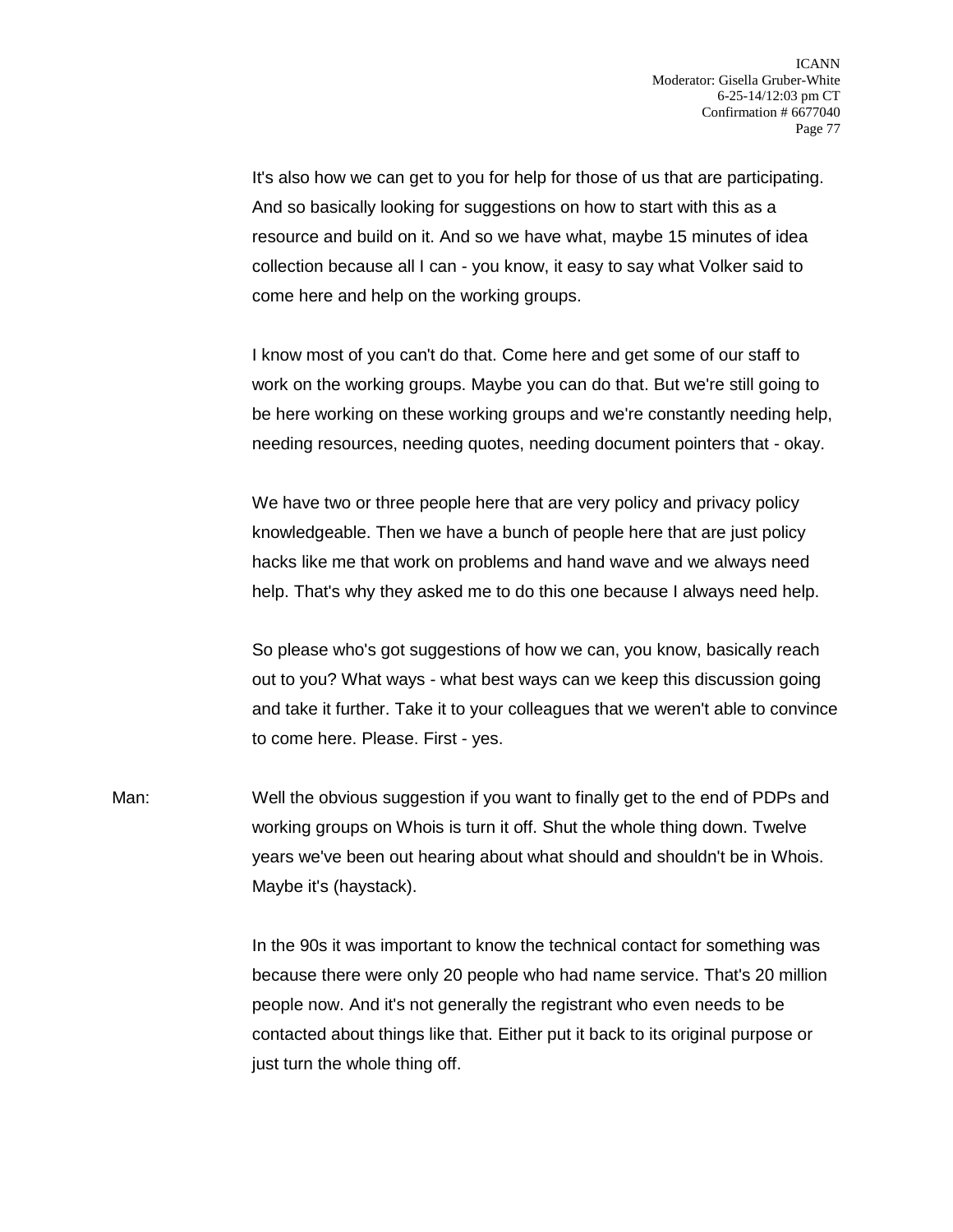- Avri Doria: Okay. Thank you. That was one good suggestion. I'm going to give you the floor but I'm only going to give you two minutes and I am going to shut you down. Please.
- (Patish Van): I was going to say it's important that (base) players are involved (and so let) civil society elements and that in fact it should be a global effort in fact including (base) players and others who are not necessarily people like us. It might be bad guys, bad states.

I think this needs a global effort to protect this great knowledge base we have called the Internet for our own future well being. The idea that information is something that all of us should have access to, the whole world; that we should have open access to it; that means all the players working together.

Avri Doria: Can you give me one concrete suggestion of something we could do? Shutting it down as great. I don't know if we can pull that off but great idea. Does anybody have concrete suggestions? Please.

Woman: I just wanted to understand exactly what you ask for. I'm sorry.

- ((Crosstalk))
- Avri Doria: That's quite all right. I talk too fast in English and I'm basically looking for ways you can help us. And as obviously being here and being in the working groups is good. But how can you help us even when you're not here? How can we reach out to you? Can we create a method? Yes. I have (Stephanie) and (I'll come back).
- Stephanie Perrin: I think it might help to sort of sketch out the kinds of activities that we're going to be engaged in. So this report will go - it's gone to the Board at ICANN. Then it will be sent along to the GNSO, which is basically - how would you describe that Avri? You sit on it. Policy committee?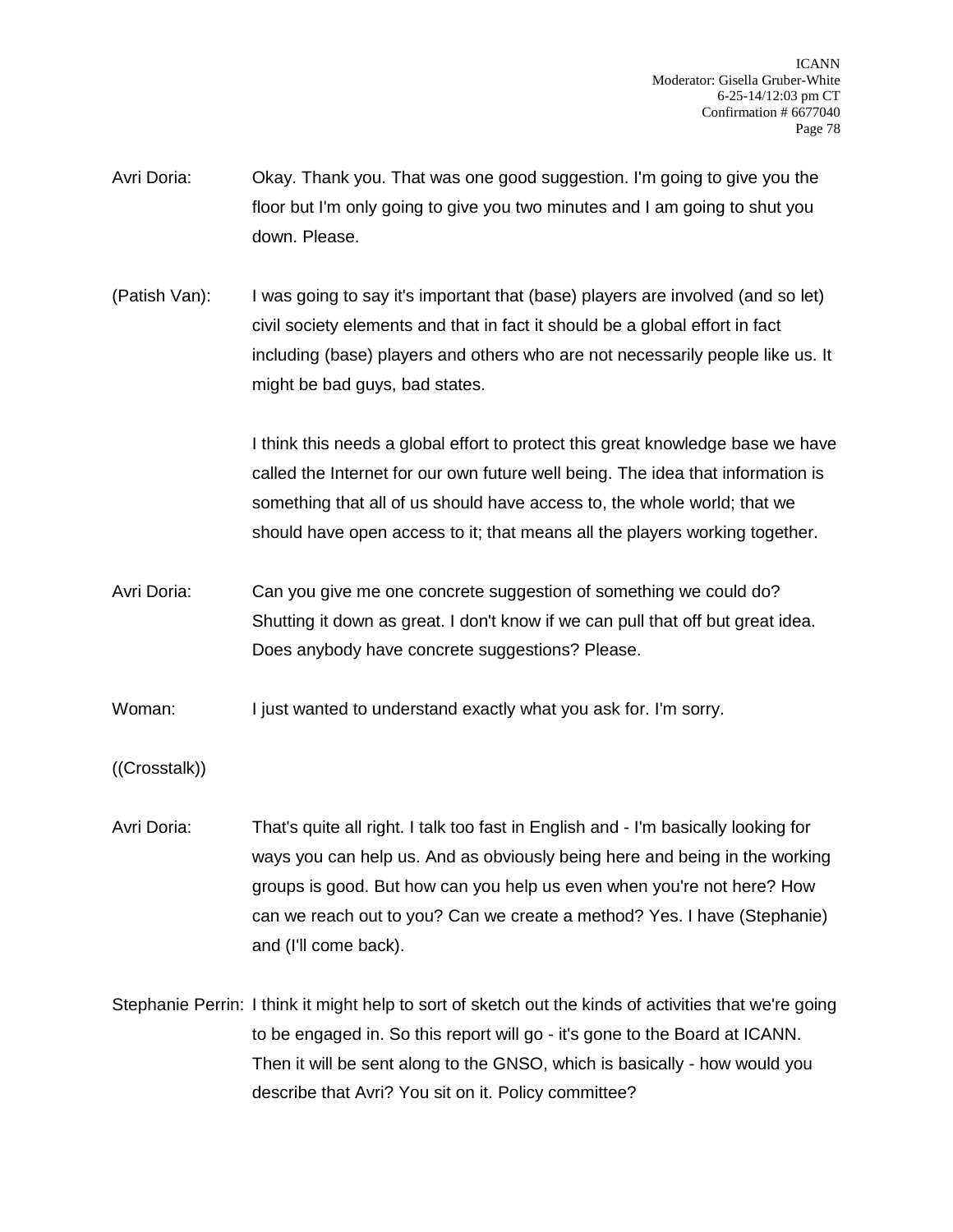Avri Doria: It's a policy - yes. It's a policy committee.

Stephanie Perrin: Jolly good. At that point they will decide what to do with it. Do we strike one working group, two working groups, 15 working groups? Do you decide at the GNSO level that we like this, this, this but not that? That activity will go on. And folks like Avri will be on that and the business community and everybody's representative. So there'll be another...

((Crosstalk))

- Stephanie Perrin: ...visible punch out because the documents are on the Web. You can watch remotely from wherever you are and you can send advice to Avri for instance.
- Avri Doria: So is there a way we can build something where we can notify you when there's something that we need reviewed, that we need comments on? Can that happen? Please?
- Man: If I may. We in the opinion that was published on Monday by the EPS we also referred to the last part of the discussion of the multi stakeholder model to (unintelligible) options.

The commission just to give credit to their communication already noticed that there is a problem for example for civil society NGOs to participate in ICANN just because they cannot hire 5 or 50 people doing nothing else but to run the two working groups and meetings and representing the organizations (thing).

We - the commissions asked that more stringent application of remote participation could be a way out but I think all that are here today know that is not replacing being here today to remotely participate. And we made this point and certainly appeal to this organization's staff run programs to (invest into that).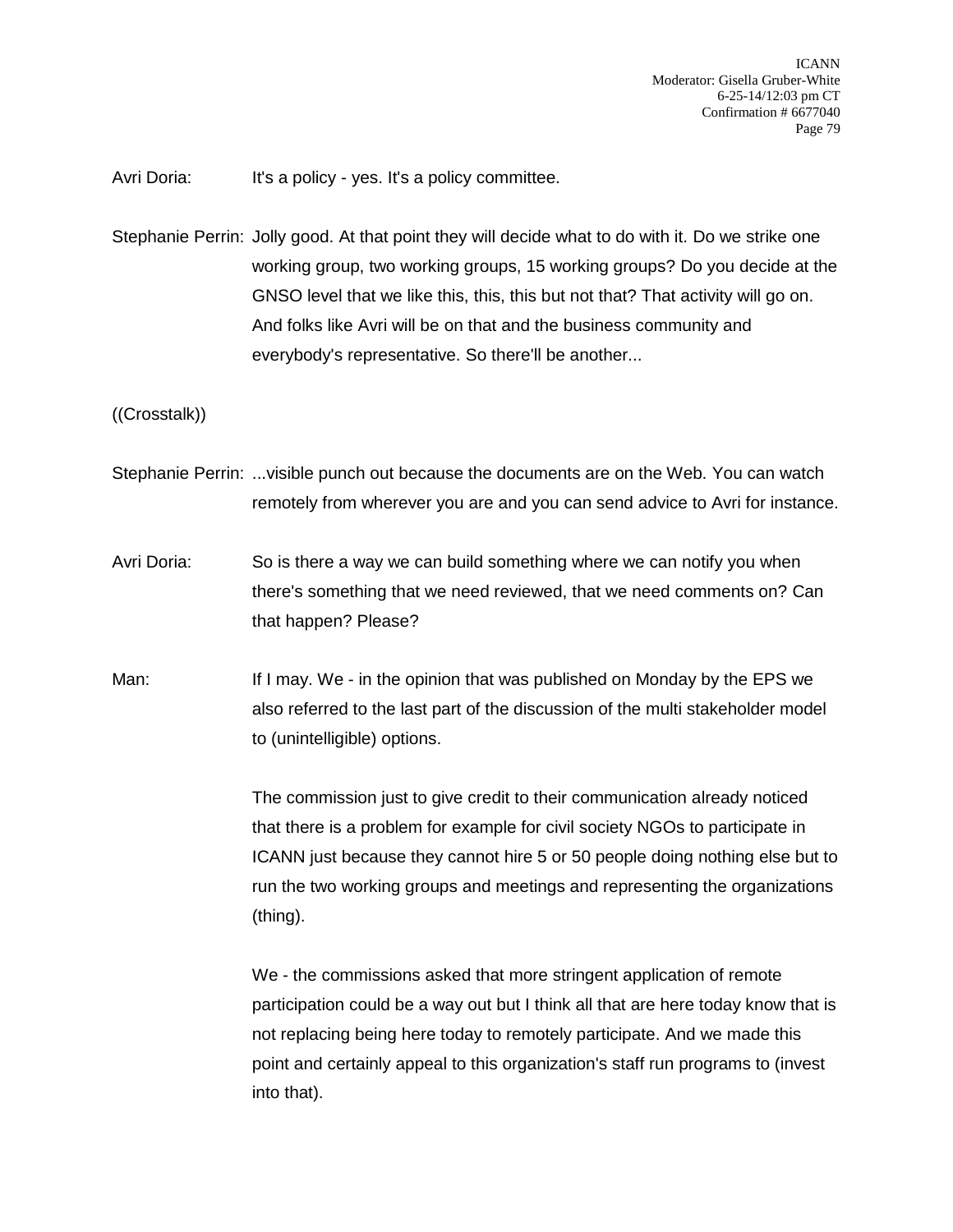As regards the participation of data protection authorities, we recognize that in substance certainly privacy and data protection commissioners can make important contributions to the process. However, only on the basis that this is covered by their mandate and that they are given the resources for that purpose.

Quite frankly the European taxpayers represented by the Council and the European parliament does not consider that to also staff members travel so many weeks per year to places like San Francisco, Honolulu and others to represent data protection interest. That's not - just not the level of (unintelligible) that we operate on.

And that's probably even more the case speaking under (Ian)'s control for all the (unintelligible) counterpart and that's why we are not currently in a position to fully engage in that.

But Internet model like a resident expert where it doesn't necessarily require physical relocation but being in the background answering on requests or giving assessments of draft documents in the process, that's of course much less resource consuming and can also be done on a different timeframe. So I think this kind of model should be explored. Thank you.

Man: (Unintelligible).

Avri Doria: One of the things Volker pointed out to me and then I'll come right to you is that most of the work of working groups is done on the phone. So people don't have to travel for that. They just have to give an hour every week or two to a phone call to be on one of our working groups.

Man: Oh, I think the last time you were asked the requirement of considerably beyond one hour per week.

Avri Doria: That's only on the phone part. It's however much time you put in prep...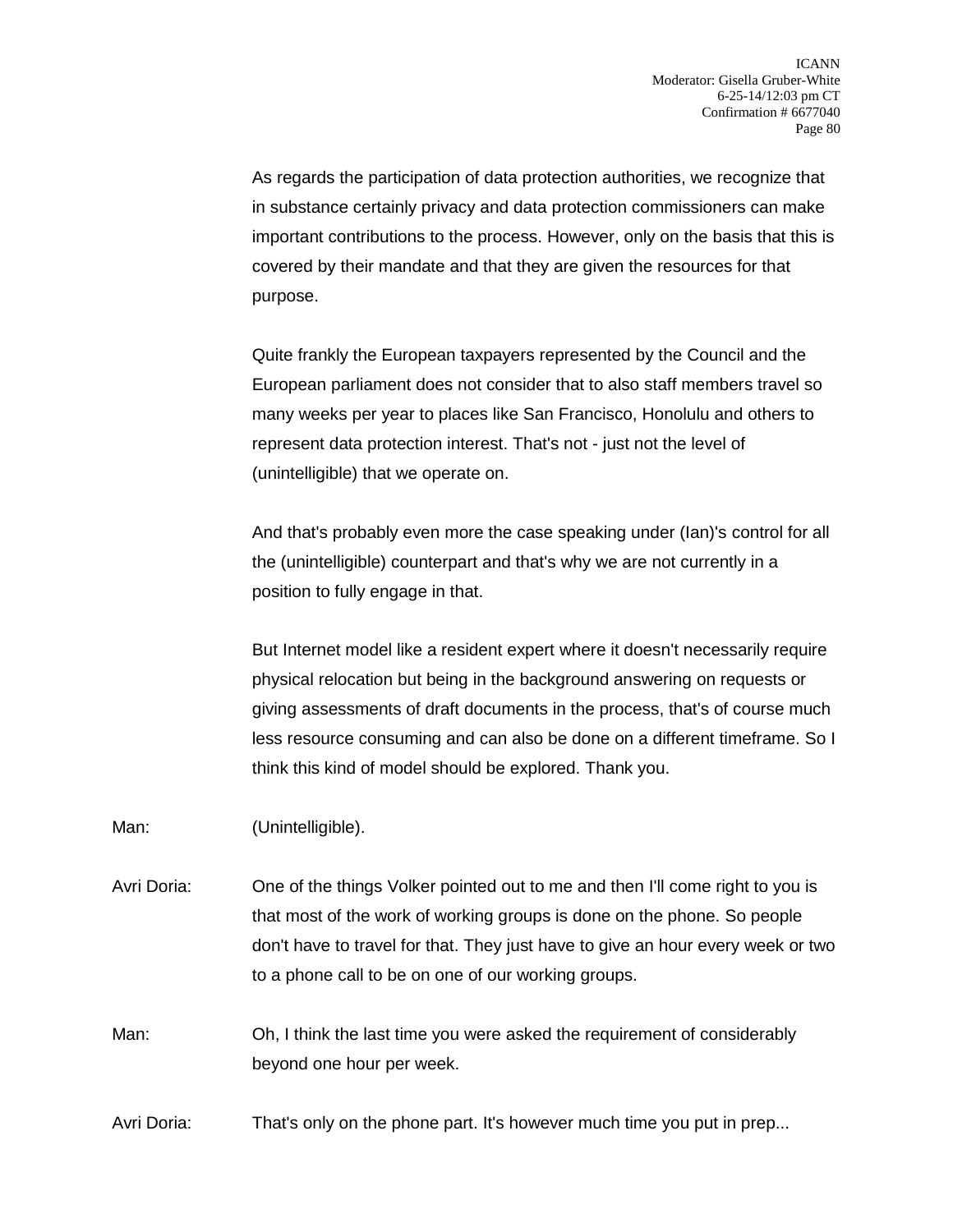ICANN Moderator: Gisella Gruber-White 6-25-14/12:03 pm CT Confirmation # 6677040 Page 81

((Crosstalk))

Man: ....should be realistic about logistics but some kind of advisory support relationship would be feasible. But we really kind of direct in terms of what it if you want to help with, what issue you want advice with. We don't want to (stand up) and try and solve all your problems because you've got a lot of them and it's - you've been doing it for a long time.

Avri Doria: But they're all our problems.

Man: But they're really direct in terms of which aspects of system design or law or whatever it is you need help with. And then we're in a much better position to use our limited resources in an effective way.

Avri Doria: Thank you. You're (unintelligible).

Woman: Thank you. Actually I'm - I think that it could be a good idea if we can have - if we can use the social media to connect and to comment on this document or maybe other ideas. We can take that document - I didn't see it, excuse me, if it cannot be done you can decide.

> But I think that if we can - it's hard to do all the document and to comment on it. We can take it by paragraph or by part and we can collect the idea about the comments and work on it.

Another thing we can maybe work on knowing was - and getting in touch with are the groups that are working on issue related or that could be interested by this privacy.

Also personally I can also advise to make maybe - I don't know. Those who can do it (a Sunday night), whatever around this document. I will consider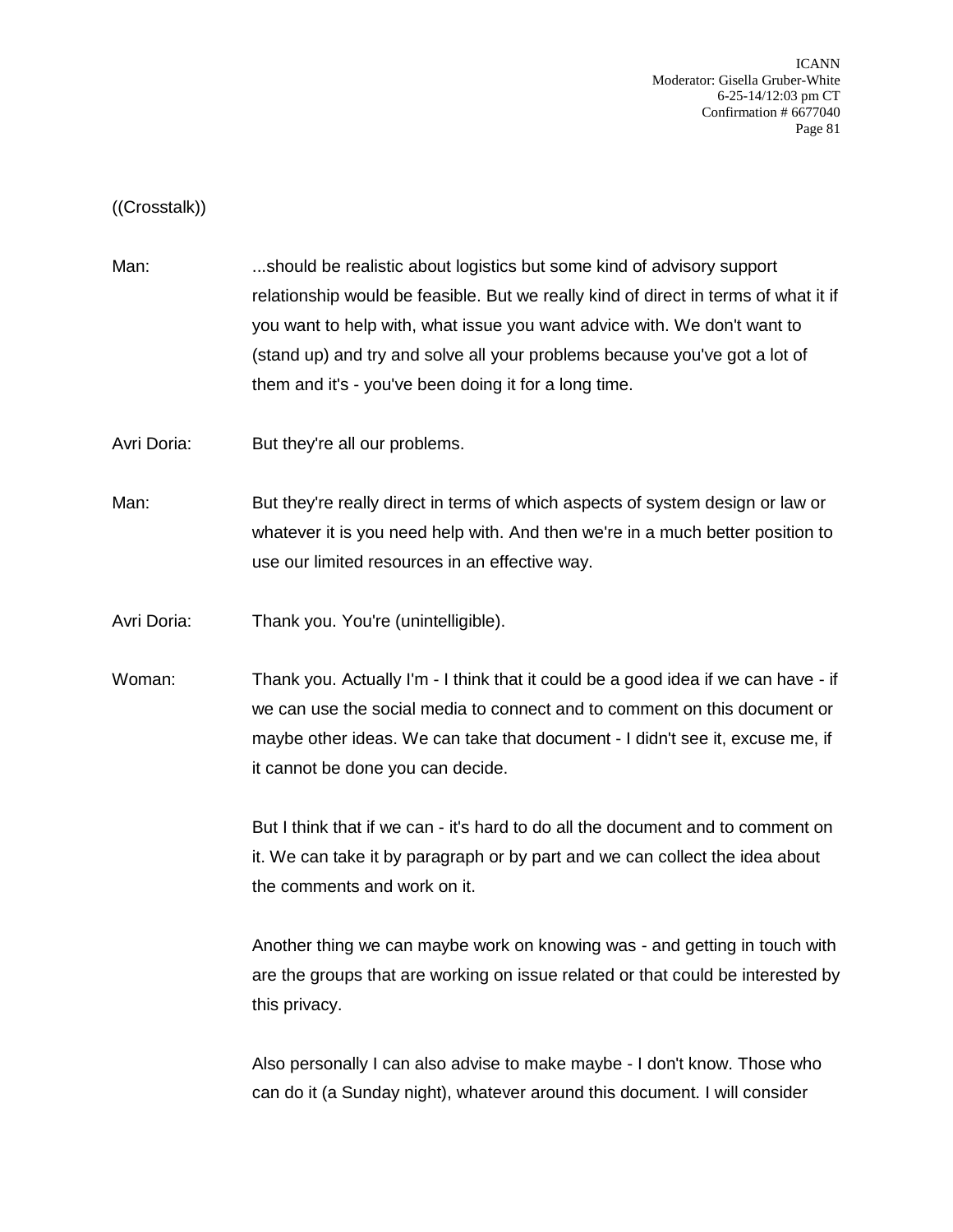doing this during the event I talk to you about where we are going to discuss the creation of a commission for (informatics) and (events around the net).

So it is really so dependent on how much we are involved and how much we do care. I'm not with the shutting down. I am with Whois. (Let me) stay it's the same as they are.

I am - because this information we do need it also for security and for (unintelligible). But I am with the recommendation, with rules and with limits. And most of all we have to avoid any illegal abusers of this instrument. And we can benefit maybe from the moment from this - what is happening about accountability and responsibility of the ICANN, this transition. Thank you.

- Avri Doria: Yes. We're definitely going to have to work on that. Okay. Got only a few minutes left and I do - I have (Stephanie). Did I have anyone else - and the gentleman and that'll be the last and then I'll say something very quickly here. Please.
- Woman: We have a meeting in LA in October. And I think that we could have a very big event and really draw attention to this. I mean just really plan it and make it 3000. And I think that there's this - there's no issue unfortunately because I think there's some more important issues. But there's no issue that really people feel stronger about at this point in time. And I think it could be a very crucial important thing to organize around.
- Avri Doria: Thank you. (Stephanie).

Stephanie Perrin: I just wanted to see if people were interested. Most people don't need another list serve. But would they want - would they participate in a say a call updating on all the various activities say once a month for an hour? And the folks who are active at ICANN could tell you what's going on. Because I know it's very hard to keep up and it's one thing for ICANN to have all the records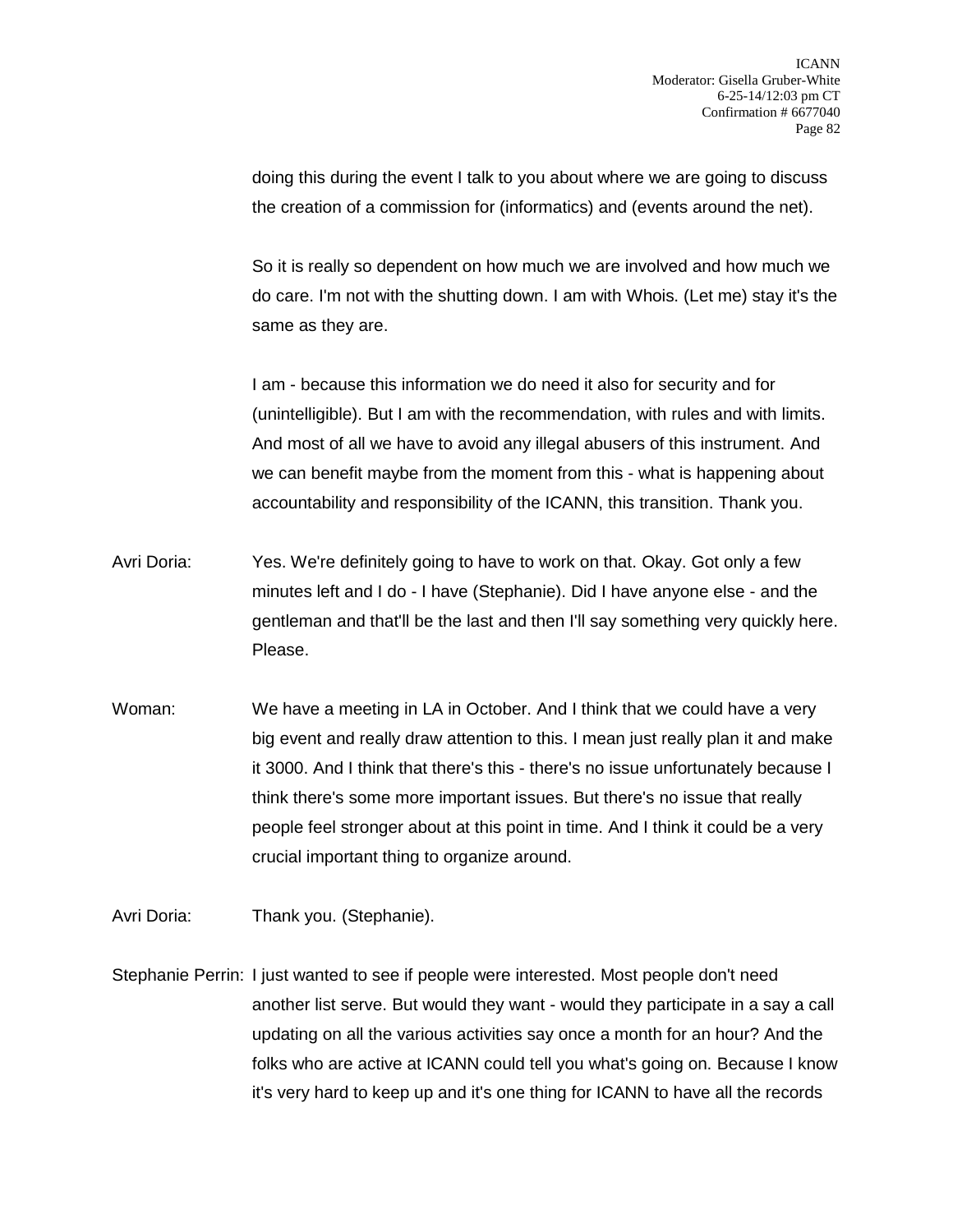up there on the Web but you got to read them, right. It's easier to listen to a call while you're working.

Avri Doria: So monthly calls one thing. And we could organize it. Please. Who had your hand up? Yes. You did. Didn't you? I though you did.

(Jeff Sassoon): I thought it was somebody else before me. (Jeff Sassoon) for the record. Well I think privacy rights is a fundamental human right that is also a cultural issue. It's - this is very much reflected in the variations of the privacy laws around the world.

> And well I mean I may be wrong - I hope I'm wrong. But I'm not seeing any - I mean I seem to be the only Asian or person from actually around, you know, in this room. I mean even in - on the table. And or, you know, so I hope, you know, to answer your question about what can make it better.

I think, you know, if it include people (unintelligible) because I think we have (curious) variations in privacy laws even within Asian countries. And a lot of us - a lot of countries barely having their brand new privacy law enacted in the past 12 months. So I think this is crucial.

Avri Doria: Thank you. Okay. So basically - okay.

Man: Sorry. But before we start signing up to extended participation, I think what's become clear is there's a lot of concern about any form of database being developed without incredibly strong safeguards.

> And you know what. This sounds a lot like (Stephanie)'s dissenting report. And the issues around consent and what not. Why don't - is there going to be a next step there? Like is there going to be somebody to address the points that (Stephanie) has made.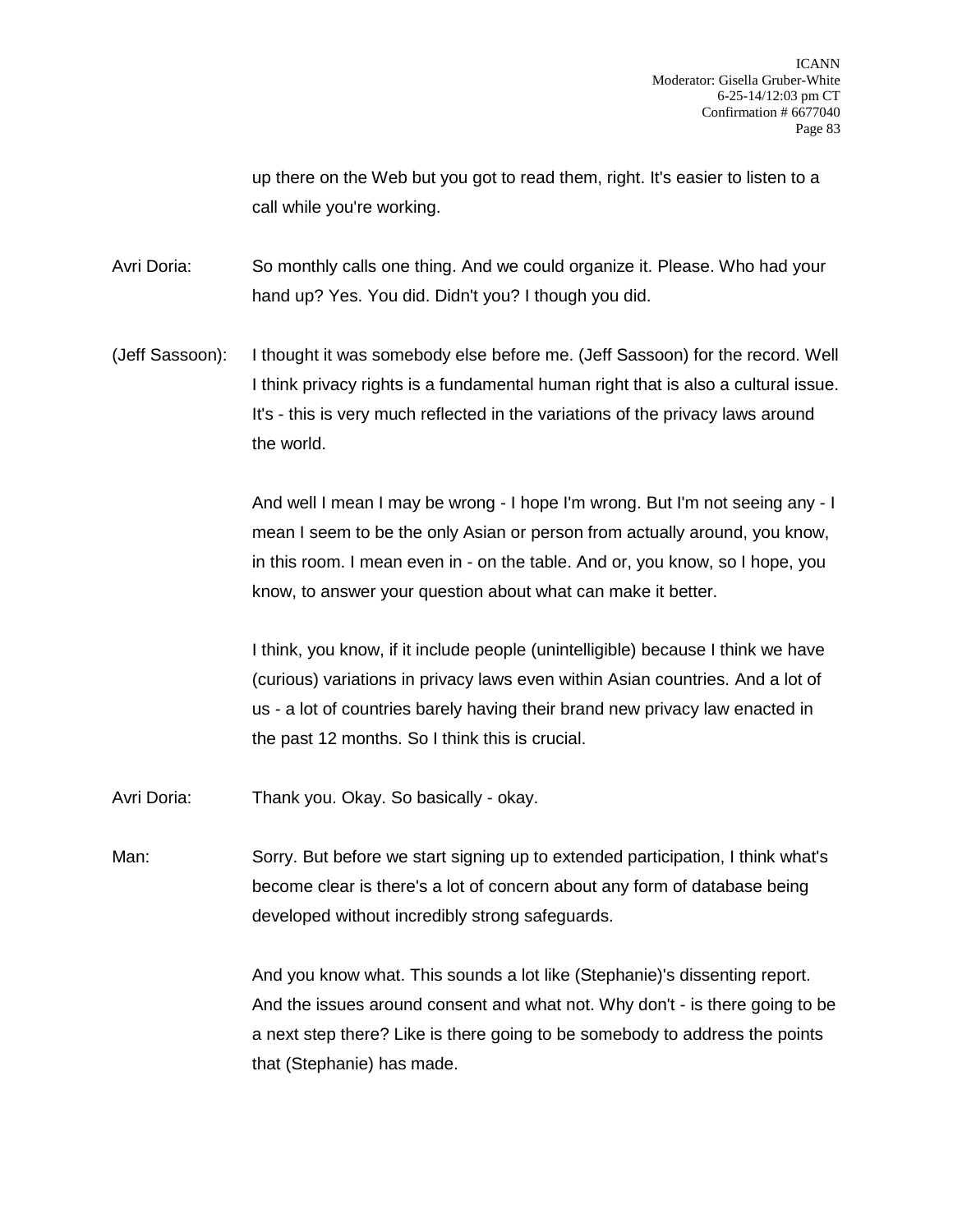Otherwise if we do have another call, we're going to be repeating these things time and again. I'd far more refer a report back about how that (unintelligible) person integrated or not and then we can engage.

Avri Doria: Okay. Report. I don't expect that her report will be integrated. I expect that it will be appended and it's only if we keep talking about it and we keep putting it in people's faces that anything will happen because what they're going to do -- my prediction -- is thank you very much. We let you append it to the appendix. We've been good. You made your report. Now let's move on.

> This is ICANN. We have to keep putting it in front of people. So, you know, not asking you for continued involvement. Many of us will do continued involvement because it's what we do whether anybody's paying us for it or not.

But, you know, so that - but we have to keep putting it in front of people. So anyhow, what I've got is we're not going to do lists. We're going to try and do monthly calls on the issue for a while and see if we can attract people.

I think (Stephanie) had already said people should read the EWG report and other reports and send in comments. Sending in comments. Anytime anything is coming out of here, things can have issues reports, impact reports. So there are documents. So we can through some sort of, you know, social media make sure that people are informed.

If people don't want to pay attention to the fire hose that is the ICANN information stream about everything, we can try to narrow down that fire hose to just the privacy related issues, which is probably not quite as wide as the whole fire hose and try and get - what matters is people comment.

What you said about Asia is critical. What matters is people commenting from all around the world, not just from one or two regions. So getting those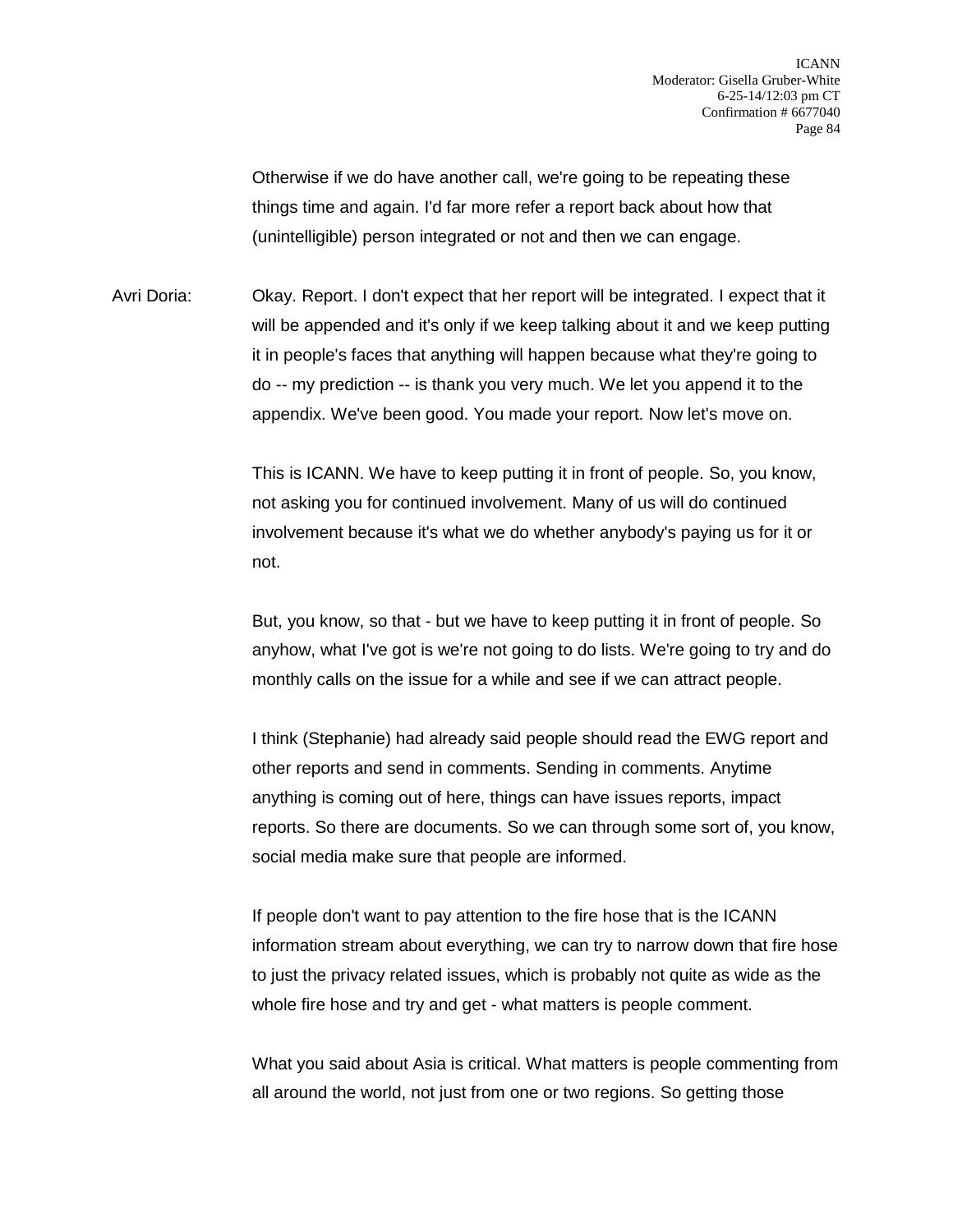comments in, getting more events going and now the time is up and I turn it over to Rafik to close it.

Rafik Dammak: (Unintelligible). Thanks. Well, it was (unintelligible) of three hours. Yes. I'm not complaining Avri. I'm really happy that we got people to stay with us to talk about all the issues and we hope to continue to send you updates and to brief you what is happening and how you can help us in concrete way.

> So I'm not going to keep you more. Thank you everybody for joining us and hopefully see you soon. Thanks.

Robin Gross: Thank you. And if I can quickly also add a big thank you in particular to the data protection officers for coming today. This was really a treat for us to have the opportunity to meet with you and speak with you. Thank you very much.

Woman: And please leave us your cards if you'd like to stay in touch because we would love to be in touch.

Avri Doria: We do have a sign up sheet with hopefully email address on it.

- ((Crosstalk))
- Avri Doria: Which will not be circulated.
- ((Crosstalk))

Man: Avri.

Avri Doria: Oh, we will send mail to those lists.

Man: Avri. We did data collection so we'll get the information on...